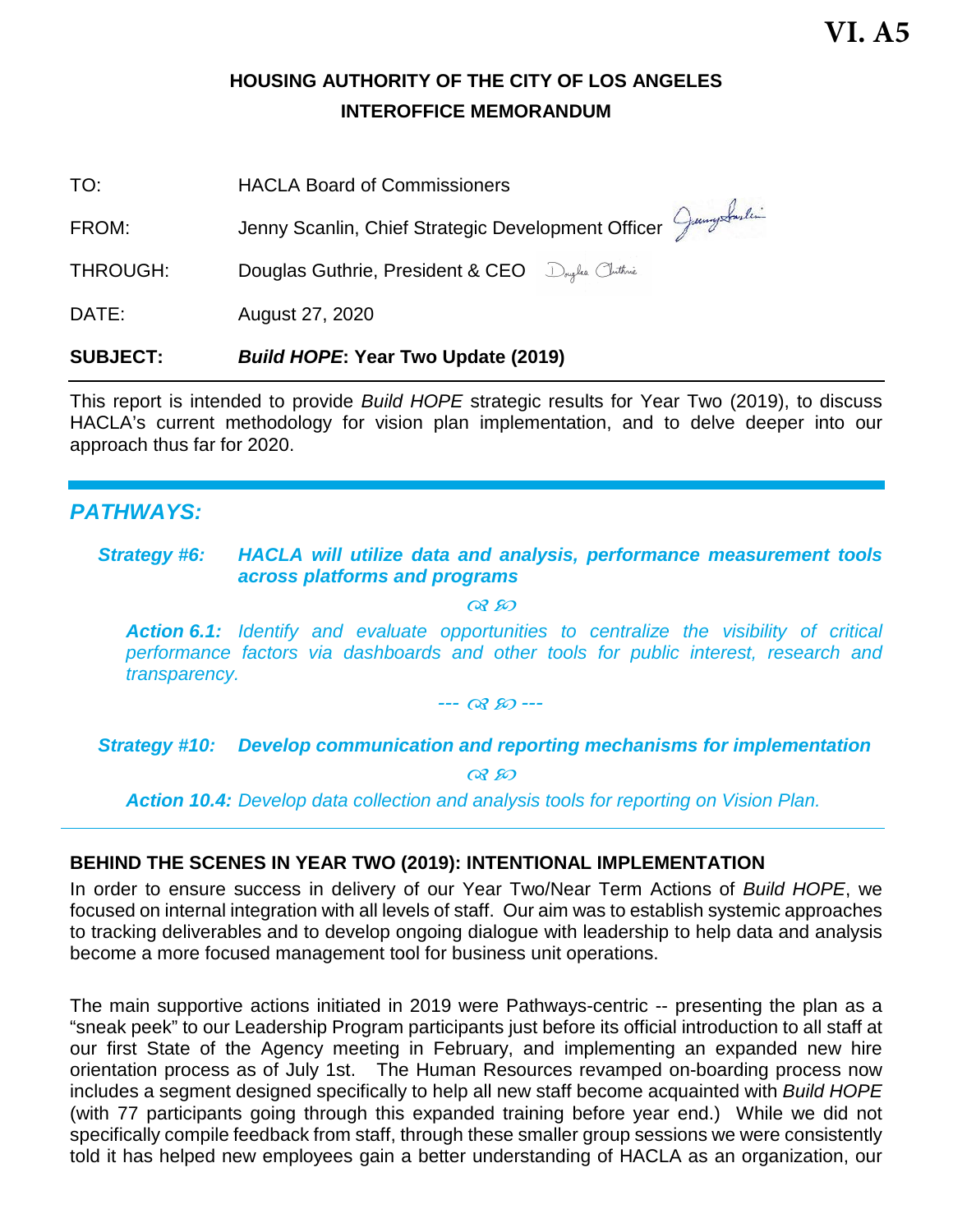shared values, and how their individual roles contribute to attainment of our desired outcomes within the People, Place and Pathways modules.

Another of the critical 2019 Pathways milestones of *Build HOPE* implementation was IT implementation of key findings from our internal operating systems assessment. These efforts were aimed at enhancing customer service, supporting existing grant requirements, and developing deeper automation capabilities across teams. Their findings led to refresher trainings in Yardi and Elite (and expanding usage and optimization for both systems), Voyager upgrades to address the needs of the Jobs Plus grant, promotion of online services (via Rent Cafe and our Landlord Portal), and targeted planning on the outcomes and staffing necessary to best support the new call center.

Our primary goal with technology has been to utilize a cohesive and systemic approach and purchase software that -- where possible -- can be used by more than one business unit. To this end, we also researched several specialized project management and performance data products to better automate data collection and visualizations and streamline reporting for several teams. Utilizing this broader review assessment process, procurement of several new products are slated to be initiated in the latter half of 2020.

In 2019, we also continued to analyze the Near Term strategic outcomes from *Build HOPE* that will require additional data sources, capital and collaborative expertise beyond our existing pool of resources. Through this process, we continued conversations with potential academic partners experienced in evaluating strategic frameworks and in honing our data sharing agreements to enhance data tracked via our various partnerships who co-locate on HACLA property and the Community Safety Partnership. The most important lesson we learned: that we cannot impose our "wish list" for data without first understanding and supporting the capacity of our partner providers to collect data in a statistically meaningful way and best practices to uphold privacy and confidentiality protections. These factors are molding our data sharing agreements and the metrics chosen to evaluate our partner provider's success rates.

To help address this in Year Two, we had individual conversations with providers as part of the contracting process to determine what additional information would be useful for both parties and used partner input to decide what data could be tracked going forward. As new Space Use Agreements are developed, we will continue to utilize a thoughtful approach to set reasonable expectations when it comes to building out our data frameworks. These partnerships will be especially useful over time as we continue to develop our more complex metrics, namely those that measure health, safety, and education and ultimately allow for deeper program and services evaluation.

Fortunately, many of our grant requirements do require data sharing and tracking and several key partners we most want to share data with are part of those grants, so there is a baseline of sharing that is being incorporated as part those specific MOUs. We are hoping to build off of those agreements wherever possible in 2020 and beyond.

Year Two implementation also saw HACLA begin to lay the foundation for external communication of the Vision Plan as we uploaded the full plan on [www.haclabuildhope.com,](http://www.haclabuildhope.com/) initiated translation of *Build HOPE* materials into key languages in preparation for resident engagement sessions in the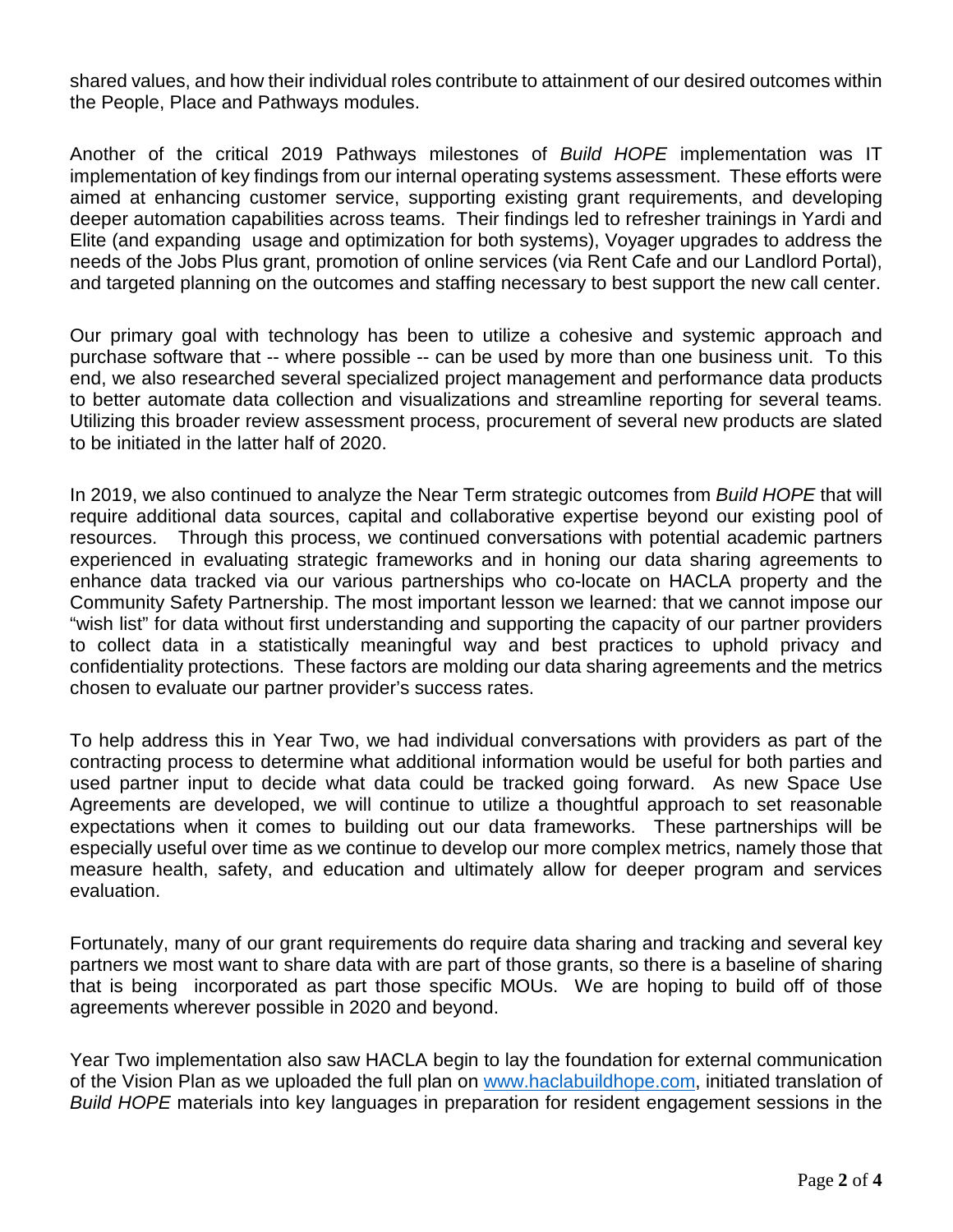Near Term, and began incorporating *Build HOPE* into our reports to the Mayor and City Councilmembers, HUD, credit rating institutions, and other key stakeholders.

For a more comprehensive look at the specific actions taken in 2019, a copy of our *Build HOPE* Year Two-Near Term Deliverables Update is attached to this report.

# **METRICS FRAMEWORK: TESTING & ASSESSMENT PROGRESS**

Overall, we believe the key customer service indicators developed for Year Two effectively laid the foundation for agency improvement. Throughout 2019, we continued to expand our review of reported indicators and their connections to our *Build HOPE* strategies, metrics, and component actions with key revisions made to best follow data movement, incorporate new data made available and from direct feedback from the Board and our business units. We see this continuous improvement as a vital component of ongoing *Build HOPE* implementation that will help ensure we are able to adjust as needed to meet the needs of the day.

With the onset of Year Three (2020), this approach has already proven incredibly valuable as the pandemic and Safer At Home orders were issued and HACLA adapted to a business continuity framework and lens. COVID-19 responsiveness has necessitated more flexible ways of operating, and honed our priorities. For some teams, these new conditions significantly broadened their scope of projects, programming and services in order to best help our residents/program participants cope with and connect to much-needed resources. As our new way of operating continues to unfold, we expect that we will need to further adjust timelines and capacity related to *Build HOPE* implementation in Year Three to meet ever-shifting priorities and take advantage of new opportunities that arise as part of the response to the pandemic. In the latter half of the year we hope to continue to refine our metrics further as we pivot to meet the demands brought on by the pandemic and create new paths forward as an agency.

Some of the specific indicators that we will begin to report on for Year Three include those that support increased analysis and help improve agency efficiency and customer service. These measures will look more closely at program functionality and expenditure analyses. We are also creating several indicators that examine capital projects, property acquisition, as well as resource usage/consumption. All of these metrics will help us to continue to improve our organization and best serve our residents and program participants.

Some aspects of our transformation plan remain difficult to measure in numbers alone. In order to provide a human dimension to the data stories we are pursuing, we will continue to build more qualitative storytelling from our programs and service partners. This approach will help us to round out the quantitative data with real life examples similar to what we have been doing as part of our specific grant and program features reported by teams (e.g. Section 3 hiring) and behind the numbers spotlights (e.g. USC Health Study.)

We have outlined the specific indicators that are being further developed in 2020 within the BOC Framework Indicator Refinements document, which is also attached to this report. Please note that based on frequency of data movement and depth of narrative needed to contextualize progress, a good number of the proposed indicators will be reported annually.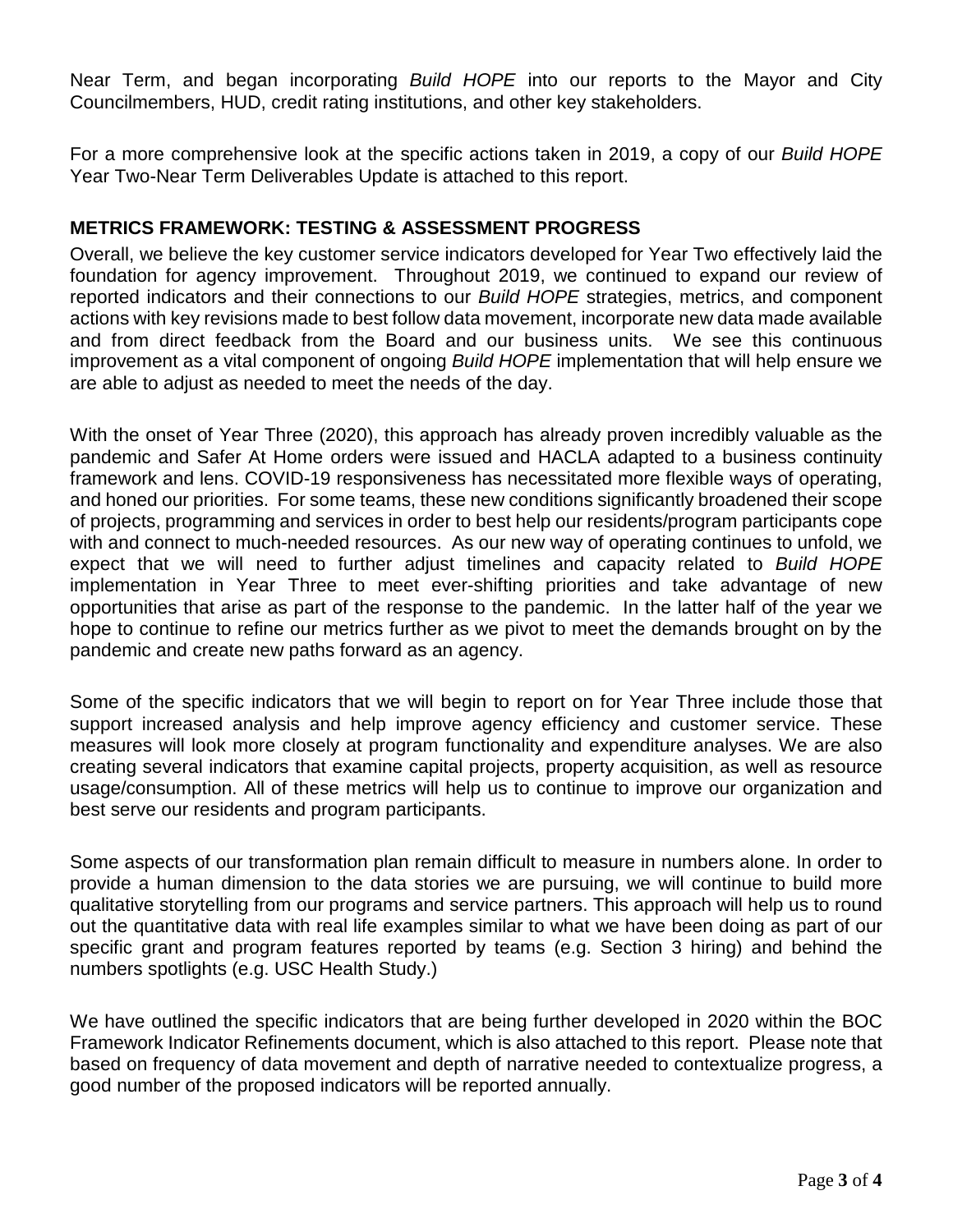# **NEXT STEPS**

In Year Three and beyond, we will continue to build capacity for delivery through budget allocation, fundraising, and strategic partnerships to develop systems and supportive expertise. These efforts will allow us to further analyze and test the strategies throughout *Build HOPE* to ensure our actions best position us to achieve our desired outcomes and to course correct where needed.

While our reactiveness related to the COVID-19 pandemic has already necessitated shifts in priorities and timelines, by end of Year Three we still believe that actions and strategies with more robust existing data will be able to distill some clear results. Throughout our process, we will continue to refine and expand our metrics as new data becomes available and automation efforts increase.

In September, we plan to continue where we left off with our data visualizations and return to the Board with a combined first and second quarter 2020 *Build HOPE* data visualization and progress update.

**Attachments** 

- 1. *Build HOPE* Year Two-Near Term Deliverables Update
- 2. BOC Framework Indicator Refinements 2020 Compiled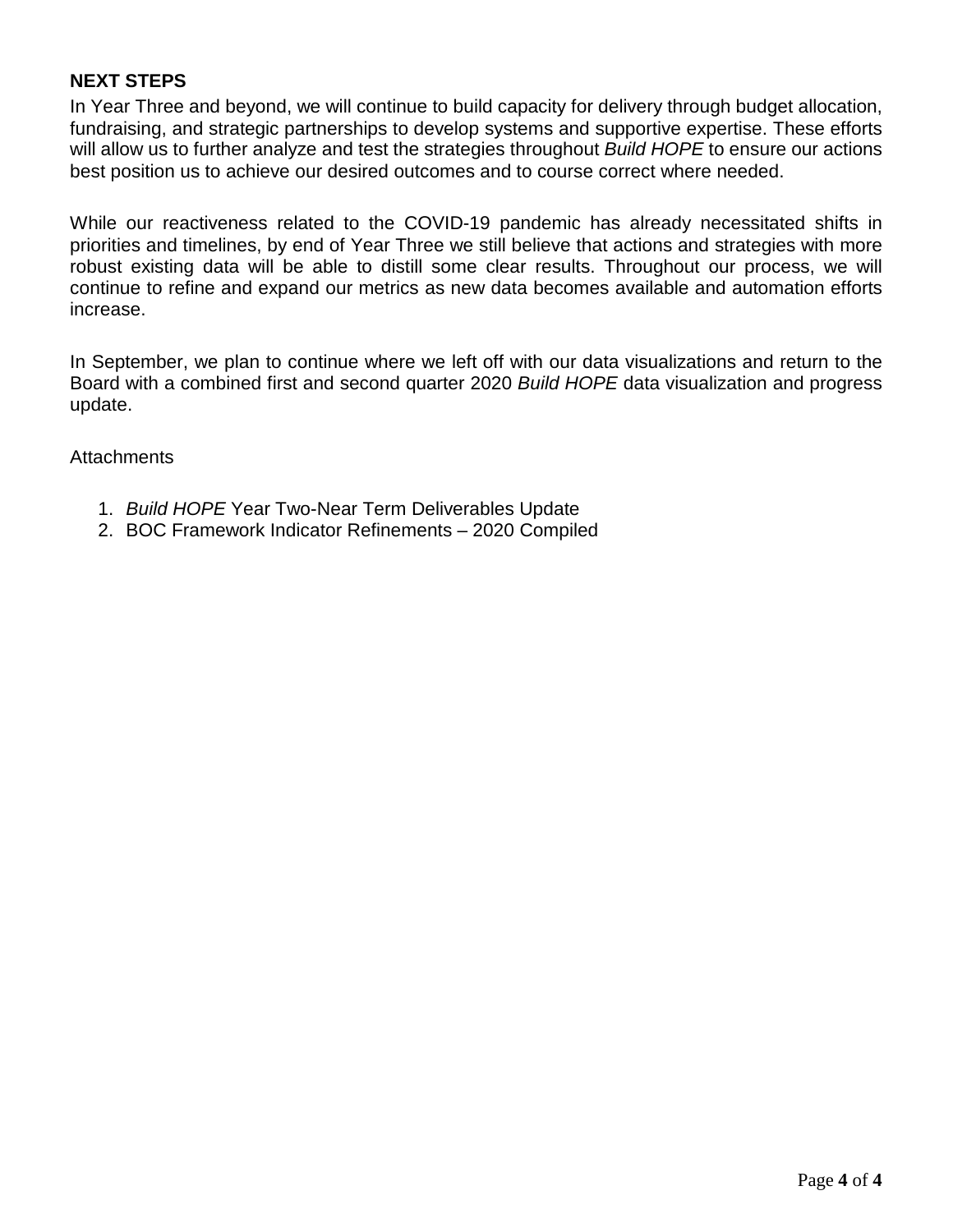|        |                                                              | <b>Strategies</b>                                                                                      | <b>Actions</b>                                                                                                                                                                                                                                                     | <b>Timing</b>                                                                                                                                                                                                        | <b>Outcome (End Result)</b>                                                                                                                                                                                                                                                                                  | <b>Metrics</b>                                                                                                                                   | 2018 End of Year Updates<br>(Published in Build HOPE Appendix C)                                                                                                                       | <b>2019 End of Year Update</b>                                                                                                         |
|--------|--------------------------------------------------------------|--------------------------------------------------------------------------------------------------------|--------------------------------------------------------------------------------------------------------------------------------------------------------------------------------------------------------------------------------------------------------------------|----------------------------------------------------------------------------------------------------------------------------------------------------------------------------------------------------------------------|--------------------------------------------------------------------------------------------------------------------------------------------------------------------------------------------------------------------------------------------------------------------------------------------------------------|--------------------------------------------------------------------------------------------------------------------------------------------------|----------------------------------------------------------------------------------------------------------------------------------------------------------------------------------------|----------------------------------------------------------------------------------------------------------------------------------------|
|        |                                                              |                                                                                                        | <b>Action #1.1:</b> Develop strategies for growing new client and<br>resident leadership and preserving the efforts of RAC leadership<br>despite term limits, e.g., peer-to-peer mentoring by former RAC<br>members for new members, developing a volunteer corps. | Year 1                                                                                                                                                                                                               |                                                                                                                                                                                                                                                                                                              | Formal leadership structure<br>established                                                                                                       | In Progress                                                                                                                                                                            | In Progress                                                                                                                            |
|        |                                                              |                                                                                                        | <b>Action #1.2:</b> Create a referral system among leadership programs<br>to address resident/community concerns for which these<br>platforms are not equipped.                                                                                                    | Year 1                                                                                                                                                                                                               |                                                                                                                                                                                                                                                                                                              | Completed referral system; # of<br>referrals made; # concerns addressed                                                                          | In progress                                                                                                                                                                            | In Progress                                                                                                                            |
|        |                                                              |                                                                                                        | <b>Action #1.3:</b> Increase membership on Section 8 Advisory<br>Committee and potential to expand to regional sub-committees<br>that could meet more informally.                                                                                                  | Near Term                                                                                                                                                                                                            |                                                                                                                                                                                                                                                                                                              | # resident participants increased                                                                                                                | Moved to Near Term Goal.                                                                                                                                                               | Not included for Year 2                                                                                                                |
|        | ership<br><b>Lead</b><br>Area<br>Investment<br>and Participa | <b>Strategy #1:</b> Expand opportunities to<br>engage in client and resident leadership<br>activities. | <b>Action #1.4:</b> Assess Partnerships to determine if existing<br>programs can be expanded to include resident leadership<br>development.                                                                                                                        | Near Term                                                                                                                                                                                                            | Future programming and policy is strategically<br>informed<br>Residents participate as stewards of their housing staff or ambassadors<br>and mentors to each other<br>Residents feel supported in their goals                                                                                                | Completed inventory of assessments;<br>$\#$ of residents incorporated into<br>program structure, either as interns,                              | Not Included in Year 1                                                                                                                                                                 | Not Included in Year 2                                                                                                                 |
| PEOPLE | Resident a                                                   |                                                                                                        | <b>Action #1.5:</b> Increase capacity within HACLA departments to<br>expand existing and implement new resident leadership<br>programs.                                                                                                                            | $2017 = BASELINE:$<br>$\frac{1}{\text{min.}}$ = 3; max = 5)<br>participants)<br># of new resident leader programs<br>2018 Data<br>established; # of new residents<br>Near Term<br>recruited<br>$(min. = 3; max = 5)$ | 14 Residents Advisory Committees<br>57 Residents Participating in RACS<br>1 Community Coach Program (13<br>14 Residents Advisory Committees<br>52 Residents Participating in RACS<br>$1 =$ New Program: Resident Advisory<br>Committee (Rancho San Pedro)<br>2 Community Coach Programs (23<br>participants) | $2019$ Data<br>13 Residents Advisory Co<br><b>53 Residents Participating</b><br><mark>1 = New Program: Comm</mark><br>Courts); Total of 3 progra |                                                                                                                                                                                        |                                                                                                                                        |
|        |                                                              |                                                                                                        | <b>Action #1.6:</b> Apply for joint FSS program for PH and S8. Model<br>opportunities within FSS to pilot a S8 mentorship program with<br>formalized training and support.                                                                                         | Near Term                                                                                                                                                                                                            |                                                                                                                                                                                                                                                                                                              | #/% residents that feel supported in<br>their goals<br># participants graduating from<br>mentorship program                                      | <b>2018 Data</b><br>$547$ = total families enrolled in S8<br><b>Family Self Sufficiency Program (FSS)</b><br>$389 = (71%)$ have an escrow account<br>$11 =$ graduated from FSS program | 2019 Data<br>577 = total families enrol<br><b>Sufficiency Program (FSS)</b><br>$382 = (55%)$ have an escr<br>$25 =$ graduated from FSS |

<mark>illed in Family Self</mark> row account  $\overline{\delta}$  program

**1 <mark>munity Coach (Rose Hill )</mark> rams and 25 participants** |

<mark>ommittees</mark> I  $\overline{\log}$  in RACS (min. = 3; max  $\overline{\log}$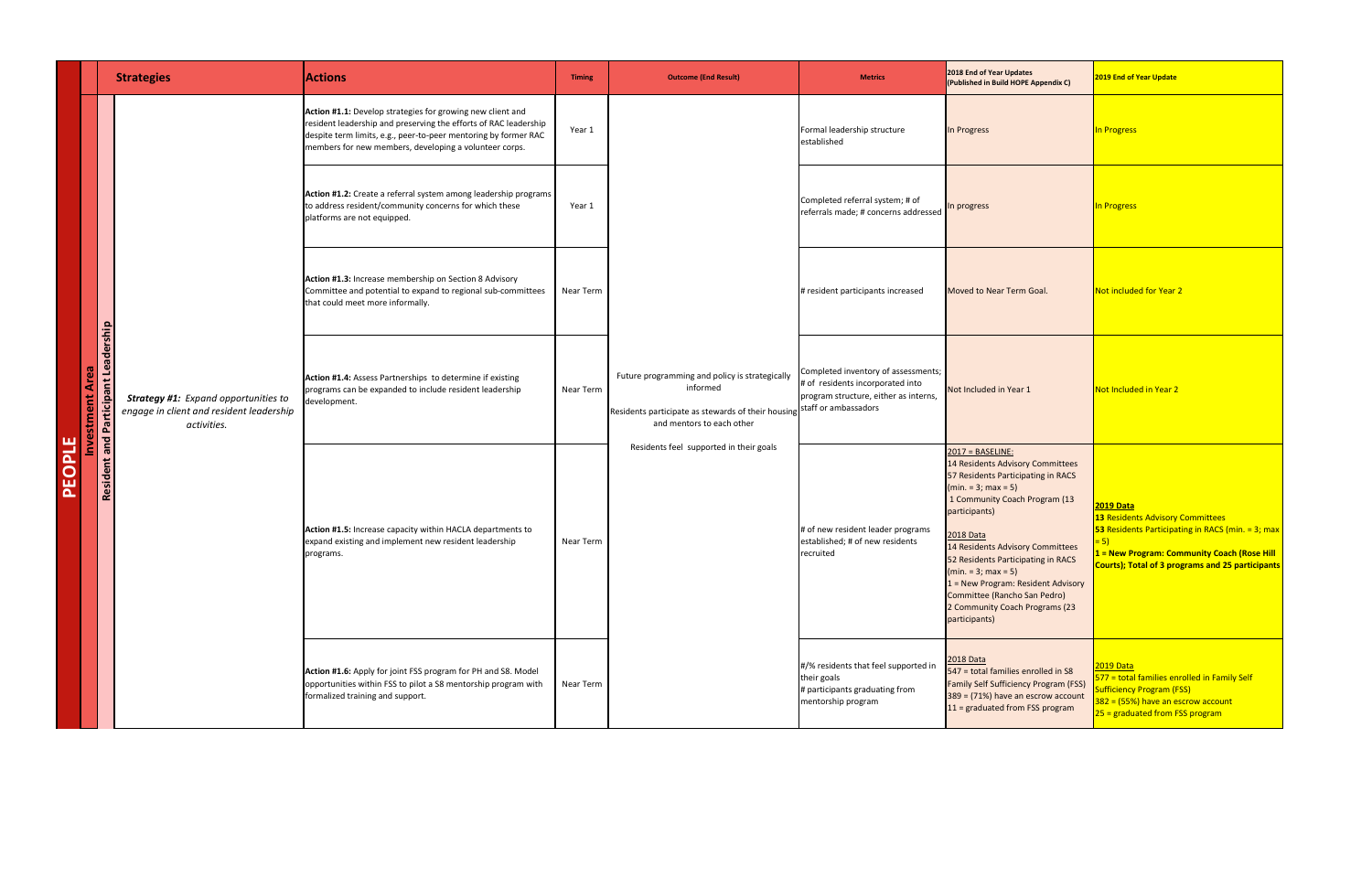| $\lhd$                                                                                                                                                                                                                                                                                                           |                                                                                                                                                                                                                                                                                                                                                                                          | <u>Inve</u><br>PEOPLE                                                                                                                                                                                                                                                                                                                                                                                                                                   | $\bar{\mathbf{z}}$<br>E<br>tme                                                                                                                                |                                                                                                                                                                                                                                | $\mathbf \sigma$<br>tment                                                                                                                                                                                                                                                          |
|------------------------------------------------------------------------------------------------------------------------------------------------------------------------------------------------------------------------------------------------------------------------------------------------------------------|------------------------------------------------------------------------------------------------------------------------------------------------------------------------------------------------------------------------------------------------------------------------------------------------------------------------------------------------------------------------------------------|---------------------------------------------------------------------------------------------------------------------------------------------------------------------------------------------------------------------------------------------------------------------------------------------------------------------------------------------------------------------------------------------------------------------------------------------------------|---------------------------------------------------------------------------------------------------------------------------------------------------------------|--------------------------------------------------------------------------------------------------------------------------------------------------------------------------------------------------------------------------------|------------------------------------------------------------------------------------------------------------------------------------------------------------------------------------------------------------------------------------------------------------------------------------|
| $\omega$<br>Deliy<br>vice<br>់ច<br>stment<br><b>Investm</b><br><b>Informe</b>                                                                                                                                                                                                                                    |                                                                                                                                                                                                                                                                                                                                                                                          | $\Delta$<br><b>bue</b><br>$\mathbf{r}$<br>$\omega$<br><b>bis</b>                                                                                                                                                                                                                                                                                                                                                                                        | Q<br>$\boldsymbol{\omega}$<br><b>PP</b><br>$\mathbf{\omega}$<br>$\overline{\phantom{0}}$<br>ant<br>articipa                                                   | $\overline{P}$<br>σ<br>$\mathbf{t}$<br>$\overline{\mathbf{C}}$<br>$\overline{5}$<br>$\alpha$                                                                                                                                   | ship<br>ω<br>$\overline{\mathbf{c}}$<br>$\overline{c}$<br>$\boldsymbol{\omega}$<br>ant<br>articipa                                                                                                                                                                                 |
| <b>Strategy #4:</b> Develop and implement<br>onsite and offsite service linkages aligned<br>with best practices to support broad<br>resident needs.                                                                                                                                                              |                                                                                                                                                                                                                                                                                                                                                                                          |                                                                                                                                                                                                                                                                                                                                                                                                                                                         | <b>Strategy #3: Implement community-</b><br>building strategies across HACLA sites and $\mid$<br>programs.                                                    |                                                                                                                                                                                                                                | <b>Strategy #2:</b> Develop and implement<br>strategies to engage hard-to-reach<br>residents                                                                                                                                                                                       |
| Action #4.2: Support prenatal visitation; preschool enrollment;<br>parenting support and culturally-competent home-based early<br>education<br>Action #4.3: Increase knowledge of available benefits and<br>benefits enrollment.                                                                                 | <b>Action #4.1:</b> Assess existing services partnerships to transition<br>scattered services into a measurable trauma-informed<br>community building approach to understand what components<br>can be adapted, made accessible or augmented to serve HACLA<br>residents and maximize outcomes. Set up regular data collection<br>8 assessment to enable program adjustments/evaluation. | <b>Action #3.2: Property Management to host in coordination with</b><br>RAC, advocates, and residents social engagement programs and<br>interventions to strengthen relationships among residents across<br>racial, ethnic, gender, and age.<br>Action #3.3: Develop informal engagements between residents at  <br>different properties and programs. Programs could be shared<br>experiences or team-based games. Focus on peer-to-peer<br>exchanges. | Action #3.1: Build platforms (e.g., in person, mobile app, or social<br>media) to connect participants for discussion, advocacy, and<br>community organizing. | functions, regular onsite points of contact, and social media.<br><b>Action #2.3:</b> Assess existing communication tools and look for<br>technology opportunities to improve communication &<br>engagement with all residents | <b>Action #2.1:</b> Engage with advocates & employ their assistance to<br>better communicate with underrepresented or non-participatory<br>residents.<br>Action #2.2: Increase informal outreach to residents, including<br>through "backyard chat"-style engagement, at community |
| Near Term<br>Near Term                                                                                                                                                                                                                                                                                           | Year 1                                                                                                                                                                                                                                                                                                                                                                                   | Near Term<br>Long-Term                                                                                                                                                                                                                                                                                                                                                                                                                                  | Near Term                                                                                                                                                     | Near Term                                                                                                                                                                                                                      | Year 1<br>Near Term                                                                                                                                                                                                                                                                |
| Future programming and policy is strategically<br>informed<br>Strategic partnerships ensure funding and<br>resource delivery<br>Integrative and thoughtful partnerships deliver<br>the right services in engaging and effective ways<br>Residents feel like they have a large social<br>network they can rely on | Children are prepared for school success &<br>parents are supported                                                                                                                                                                                                                                                                                                                      | Residents feel like they have a large social<br>network they can rely on<br>Higher resident satisfaction with management<br>and/or HACLA                                                                                                                                                                                                                                                                                                                | Residents can congregate and play or socialize<br>safely<br>Residents take larger role in program design<br>Residents feel less stressed                      |                                                                                                                                                                                                                                | Positive communication to ensure program<br>utilization<br>Residents are able to access important<br>information and increase utilization of available<br>resources                                                                                                                |
| Increase # of affordable pre-school<br>slots; % reduced parental stress<br> increase # residents knowledgeable of Not Included in Year 1<br>and participating in available benefits                                                                                                                              | $\left  \frac{\text{#}}{\text{%}} \right $ residents feel stabilized and<br>connected to a large services and<br>social network (on and off site) they<br>can rely on                                                                                                                                                                                                                    | High resident satisfcation with<br>management or HACLA (at least 75%<br>on satisfaction survey)<br>$\mu$ /% residents feel connected to a<br>large social network they can rely on   Not Included in Year 1                                                                                                                                                                                                                                             | $\frac{4}{3}$ residents feel more engaged with<br>their community and better informed In Progress                                                             | participants<br>#/% of residents that feel well-<br>informed and have access to HACLA<br>staff and resources                                                                                                                   | #/% of residents that feel well-<br>informed and has access to HACLA<br>staff and resources<br># participants attending; # new                                                                                                                                                     |
| Not Included in Year 1                                                                                                                                                                                                                                                                                           | In Progress                                                                                                                                                                                                                                                                                                                                                                              | Not Included in Year 1                                                                                                                                                                                                                                                                                                                                                                                                                                  |                                                                                                                                                               | Not Included in Year 1                                                                                                                                                                                                         | In Progress<br>Not Included in Year 1                                                                                                                                                                                                                                              |
| <b>514</b> enrolled in 2018; 556 enrolled in 2019 = 42<br>new sites (8% increase due to second center<br>being opened at Ramona Gardens)<br><b>In Progress</b>                                                                                                                                                   | In Progress                                                                                                                                                                                                                                                                                                                                                                              | Not included for Year 2<br>Not included for Year 2                                                                                                                                                                                                                                                                                                                                                                                                      | No update for Year 2                                                                                                                                          | twitter (897 total followers as of 12/31.)<br>Not included for Year 2                                                                                                                                                          | <b>Ongoing. 13 advocate meetings (BOC and Agend</b><br><b>Plan focused meetings)</b><br>Ongoing. 237 new twitter followers have joined                                                                                                                                             |

# **neetings (BOC and Agency**

# <mark>lue to second center</mark> a Gardens)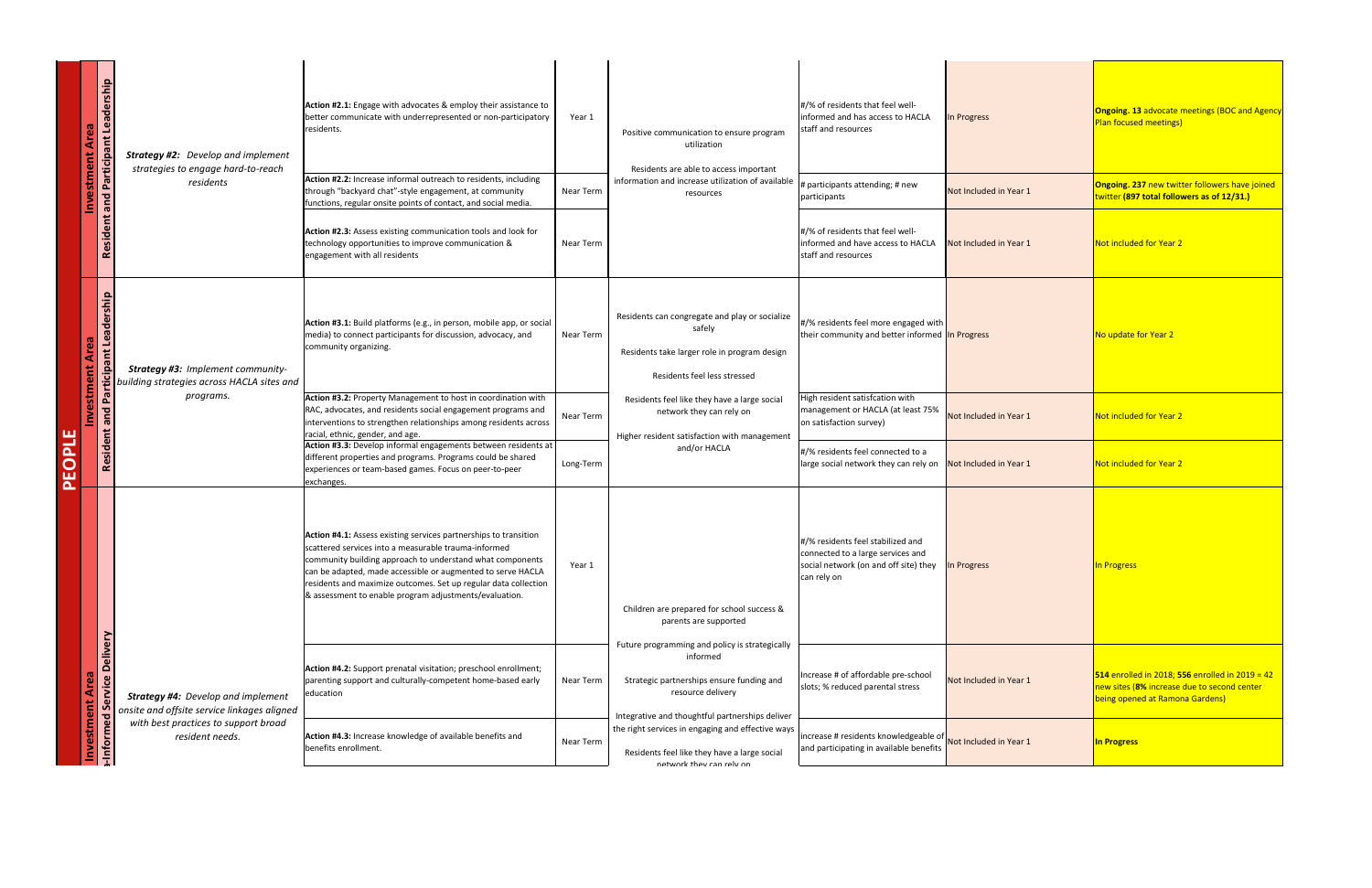| PEOPL                                                                                                                                           | 띡                                                                                                                                                |                                                                                                                                                            |                                                                                                                      |                                                                                                                                                                                                                                                                                                                                                                                                                                                 |                                                                                                                                                                                                                                                             |  |
|-------------------------------------------------------------------------------------------------------------------------------------------------|--------------------------------------------------------------------------------------------------------------------------------------------------|------------------------------------------------------------------------------------------------------------------------------------------------------------|----------------------------------------------------------------------------------------------------------------------|-------------------------------------------------------------------------------------------------------------------------------------------------------------------------------------------------------------------------------------------------------------------------------------------------------------------------------------------------------------------------------------------------------------------------------------------------|-------------------------------------------------------------------------------------------------------------------------------------------------------------------------------------------------------------------------------------------------------------|--|
| stment Area                                                                                                                                     |                                                                                                                                                  | Investment Area                                                                                                                                            |                                                                                                                      |                                                                                                                                                                                                                                                                                                                                                                                                                                                 |                                                                                                                                                                                                                                                             |  |
| rvice<br><u>ဖ</u><br>$\overline{c}$                                                                                                             | <b>Delivery</b>                                                                                                                                  | $\mathbf{\omega}$<br>$\overline{v}$<br>formed<br>Trauma-In                                                                                                 | <b>Delivery</b><br>$\mathbf{\omega}$<br>rvic                                                                         |                                                                                                                                                                                                                                                                                                                                                                                                                                                 | Trauma                                                                                                                                                                                                                                                      |  |
| <b>Strategy #6:</b> Expand and strengthen<br>agency-to-resident communication about<br>critical issues.                                         |                                                                                                                                                  | <b>Strategy #5: Address impact of</b><br>incarceration, probation, prior<br>drug/alcohol use on households and<br>access to housing/services.              |                                                                                                                      |                                                                                                                                                                                                                                                                                                                                                                                                                                                 |                                                                                                                                                                                                                                                             |  |
| <b>Action #6.2:</b> Develop a variety of media and analog approaches to<br>communication, particularly for emergency training and<br>readiness. | <b>Action # 6.1:</b> Post on the HACLA site a comprehensive, site-<br>specific calendar of meetings and post meeting videos/recaps<br>afterward. | Action #5.2: Research and enter into opportunities to bring<br>services on-site for early intervention and to address successful<br>community integration. | <b>Action #5.1:</b> Review current policies with advocates and experts<br>and determine if revisions should be made. | faith-based partners and Community Based organizations through<br>development of Service Hubs, that will meet regularly to<br>coordinate services, events & client outreach.<br>Action #4.6: Promote family stabilization, add services to address<br>negative coping strategies (ie: addiction), prioritize prevention,<br>and build trust and support via case management, peer<br>engagement, and service coordination partnership linkages. | Action #4.4: Identify Anchor Institutions that can leverage trauma<br>informed services across entire HACLA portfolio in an effort to<br>target residents impacted by the cycles of poverty<br>Action #4.5: Create formal engagements with Council Offices, |  |
| <b>Near Term</b>                                                                                                                                | Year 1                                                                                                                                           | <b>Near Term</b>                                                                                                                                           | Year 1                                                                                                               | <b>Near Term</b><br>Mid Term                                                                                                                                                                                                                                                                                                                                                                                                                    | <b>Near Term</b>                                                                                                                                                                                                                                            |  |

|                                                                                                                                                                                                                                                                 |                  | HULWUIN LIIUY UMITTUIY UM                                                                                                                                      |                                                                                                                                                                             |                                                                                                                                                                                                                                                                                                             |                                                                                                                                                                                                                                                                                                                                                                                                                             |
|-----------------------------------------------------------------------------------------------------------------------------------------------------------------------------------------------------------------------------------------------------------------|------------------|----------------------------------------------------------------------------------------------------------------------------------------------------------------|-----------------------------------------------------------------------------------------------------------------------------------------------------------------------------|-------------------------------------------------------------------------------------------------------------------------------------------------------------------------------------------------------------------------------------------------------------------------------------------------------------|-----------------------------------------------------------------------------------------------------------------------------------------------------------------------------------------------------------------------------------------------------------------------------------------------------------------------------------------------------------------------------------------------------------------------------|
| Action #4.4: Identify Anchor Institutions that can leverage trauma<br>informed services across entire HACLA portfolio in an effort to<br>target residents impacted by the cycles of poverty                                                                     | Near Term        | Neighborhood-level initiatives are supported<br>Improved transparency and communication<br>between partners                                                    | # new partnerships & amount of<br>leveraged services                                                                                                                        | Not Included in Year 1                                                                                                                                                                                                                                                                                      | In Progress                                                                                                                                                                                                                                                                                                                                                                                                                 |
| Action #4.5: Create formal engagements with Council Offices,<br>faith-based partners and Community Based organizations through<br>development of Service Hubs, that will meet regularly to<br>coordinate services, events & client outreach.                    | Near Term        |                                                                                                                                                                | # of Hubs set up; # meetings held<br>annually; positive partner feedback<br>on communication/coordination                                                                   | Not Included in Year 1                                                                                                                                                                                                                                                                                      | In Progress                                                                                                                                                                                                                                                                                                                                                                                                                 |
| Action #4.6: Promote family stabilization, add services to address<br>negative coping strategies (ie: addiction), prioritize prevention,<br>and build trust and support via case management, peer<br>engagement, and service coordination partnership linkages. | Mid Term         |                                                                                                                                                                | decrease # residents reporting mental Not Included in Year 1<br>health or substance abuse                                                                                   |                                                                                                                                                                                                                                                                                                             | Not included for Year 2                                                                                                                                                                                                                                                                                                                                                                                                     |
| Action #5.1: Review current policies with advocates and experts<br>and determine if revisions should be made.                                                                                                                                                   | Year 1           | Housing and services available to a broader                                                                                                                    | Completion by date                                                                                                                                                          | In Progress                                                                                                                                                                                                                                                                                                 | <b>COMPLETE: Housing Services made revisions to</b><br>forms and letters used to communicate eligibility<br>issues related to criminal background<br>information as well as applicant right for appeal<br>of adverse decisions.                                                                                                                                                                                             |
| Action #5.2: Research and enter into opportunities to bring<br>services on-site for early intervention and to address successful<br>community integration.                                                                                                      | <b>Near Term</b> | population.<br>Increase family reunification.<br>Reduce recidivism.                                                                                            | # new service offerings<br>% reduction in alcohol/drug-related<br>arrests                                                                                                   | <b>Baseline 2017:</b><br>$\vert$ 4 = Housing Based Day Supervision<br>Program sites (Nickerson, Pico, San<br>Fernando, Imperial = over 60<br>participants<br><b>2018 Data:</b><br>$4$ = Housing Based Day Supervision<br>Program Sites (Nickerson, Pico,<br>Imperial, Pueblo Del Rio) = 113<br>participants | In progress. 4 CSP At Risk Youth Programs<br>(Nickerson, Imperial, Ramona and Pueblo Del<br>Rio); 4 Housing Based Day Supervision programs<br>$($ Nickerson, Pico, Imperial, Pueblo Del Rio $)$ = 102<br>participants<br>Nicks Kids Soccer Team (Nickerson)<br><b>Box Derby Team (Imperial)</b><br><b>Free Reins Youth Program (Ramona, Pueblo Del</b><br><b>Rio)</b><br>Pop Warner Youth Football Team (Pueblo Del<br>Rio) |
| Action # 6.1: Post on the HACLA site a comprehensive, site-<br>specific calendar of meetings and post meeting videos/recaps<br>afterward.                                                                                                                       | Year 1           |                                                                                                                                                                | # reached through communication<br>efforts                                                                                                                                  | In Progress                                                                                                                                                                                                                                                                                                 | In Progress:<br>14 subscribers to it's You Tube Channel. Need to<br>reach goal of 100 subscribers in order to receive<br><b>custom URL.</b><br>17 videos of various HACLA events are available<br>on the YouTube Channel.<br>Scope of work for new HACLA website in<br>progress.                                                                                                                                            |
| <b>Action #6.2:</b> Develop a variety of media and analog approaches to<br>communication, particularly for emergency training and<br>readiness.                                                                                                                 | Near Term        | Positive communication to ensure program<br>utilization<br>Residents are prepared for an emergency and are<br>akanakantan'ina ao ao amin'indra dia mandratan'i | Protocols in place;<br>Preparedness trainings held regularly<br>with increased resident participation; Not Included in Year 1<br>multiple communication methods<br>deployed |                                                                                                                                                                                                                                                                                                             | Not Included in Year 2                                                                                                                                                                                                                                                                                                                                                                                                      |
|                                                                                                                                                                                                                                                                 |                  |                                                                                                                                                                |                                                                                                                                                                             |                                                                                                                                                                                                                                                                                                             |                                                                                                                                                                                                                                                                                                                                                                                                                             |

# $\sf{u}$  Tube Channel. Need to  $\mid$ ribers in order to receive  $\overline{\phantom{a}}$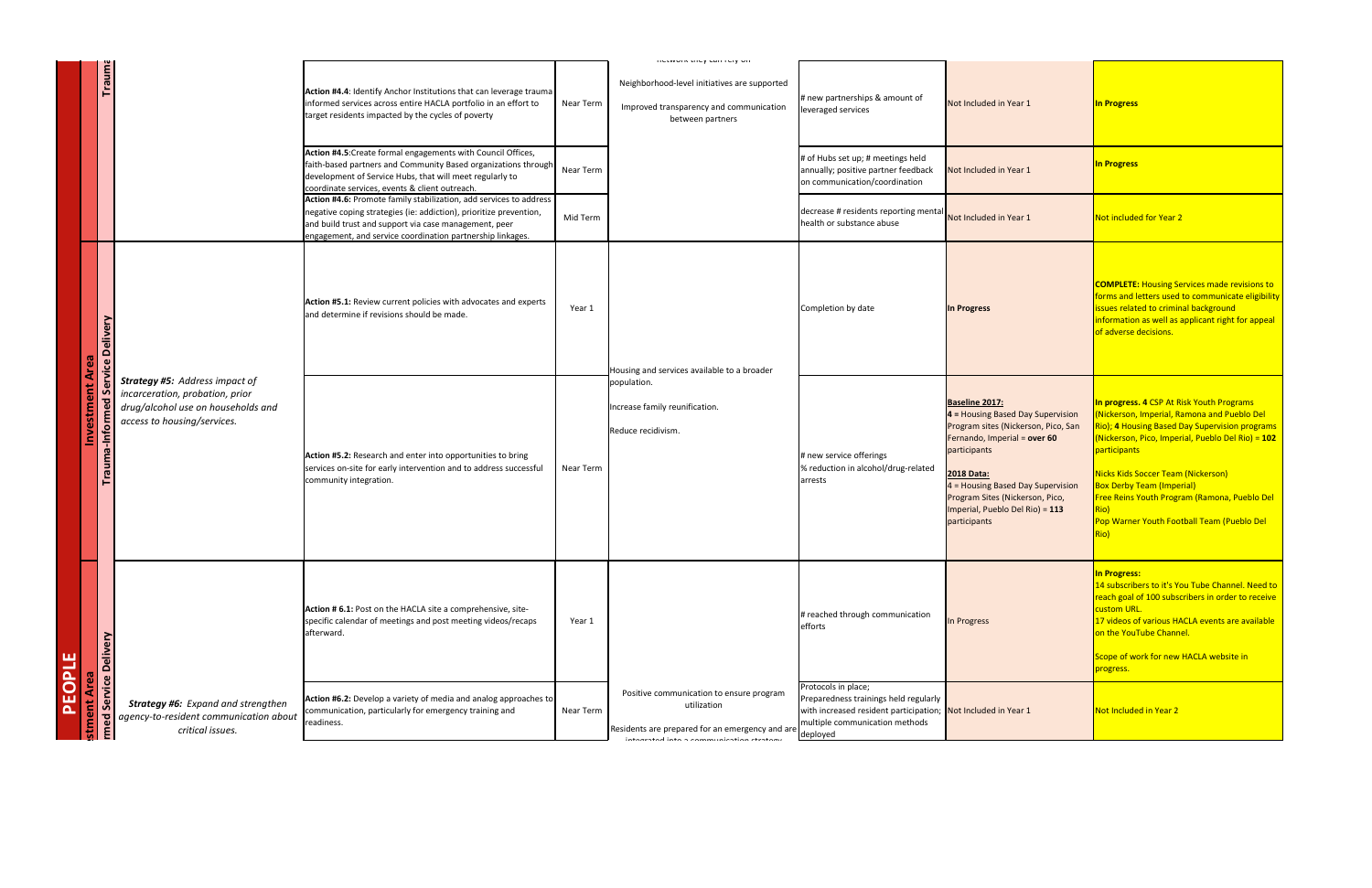| <u>Inve</u>                 | Trauma-Info                                                                                                                                                                       |                                                                                                                                                                                       | Action #6.3: Develop a mobile app for HACLA service needs and<br>FAQs, as well as additional information such as work order status,<br>job training and community event notifications, and important<br>announcements. | <b>Near Term</b> |
|-----------------------------|-----------------------------------------------------------------------------------------------------------------------------------------------------------------------------------|---------------------------------------------------------------------------------------------------------------------------------------------------------------------------------------|------------------------------------------------------------------------------------------------------------------------------------------------------------------------------------------------------------------------|------------------|
|                             |                                                                                                                                                                                   |                                                                                                                                                                                       | Action #7.1: Assess existing partnerships, revise contracts for<br>service and strengthen goals, outcomes and approach to training<br>and education.                                                                   | Year 1           |
|                             |                                                                                                                                                                                   |                                                                                                                                                                                       | <b>Action #7.2:</b> Explore opportunities to prioritize social enterprises<br>for all procurement opportunities. Create & connect residents to<br>social enterprises to gain work experience.                          | Year 1           |
| rea<br>$\blacktriangleleft$ | <b>Deliv</b><br>Service<br><b>Strategy #7:</b> Enhance resident access to<br>Trauma-Informed<br>education opportunities, workforce<br>readiness training, and skills development. | Action #7.3: Develop a plan to fund Section 3 support program so<br>that training, education opportunities, mentoring & post-<br>employment support are more accessible to residents. | <b>Near Term</b>                                                                                                                                                                                                       |                  |
| Investment                  |                                                                                                                                                                                   | Action #7.4: Improve access to computers, low-cost internet<br>access & digital literacy classes                                                                                      | <b>Near Term</b>                                                                                                                                                                                                       |                  |

|           | integrated into a communication strategy                           |                                                                                                       |                                |                                                                                                                                                                                                                                                                                                                                                                                                                                                                                                                                                                                                                                                                                                                                                                     |
|-----------|--------------------------------------------------------------------|-------------------------------------------------------------------------------------------------------|--------------------------------|---------------------------------------------------------------------------------------------------------------------------------------------------------------------------------------------------------------------------------------------------------------------------------------------------------------------------------------------------------------------------------------------------------------------------------------------------------------------------------------------------------------------------------------------------------------------------------------------------------------------------------------------------------------------------------------------------------------------------------------------------------------------|
| Near Term |                                                                    | App analytics for usage                                                                               | Not Included in Year 1         | Not included for Year 2 (mobile app<br>development)<br>47,000 S8 participant families were sent<br>newsletter to provide information about HACLA<br>mission, program updates, as well as<br>encouraging families to participate in the S8<br>Quarterly Advisory Group and provide their ema<br>addresses to improve communication.                                                                                                                                                                                                                                                                                                                                                                                                                                  |
| Year 1    |                                                                    | # residents participating in existing<br>programs increases; # Employment<br>lincrease                | In Progress                    | In Progress: Through Kids Progress Inc, HACLA<br>expanded educational opportunities via the KPI<br>scholarship program which awarded 47 Public<br>Housing and Section 8 high school graduating<br>seniors \$51,000 in scholarships to attend college<br>and universities.<br>199 enrolled in vocational training<br>15 Watts residents recieved free classroom and<br>in the field training on photo-voltaic installation                                                                                                                                                                                                                                                                                                                                           |
| Year 1    |                                                                    | Procurement process is enhanced to<br>include Sec 3 hires (Completion by<br>date)                     | <b>Moved to Near Term Goal</b> | Not Included in Year 2                                                                                                                                                                                                                                                                                                                                                                                                                                                                                                                                                                                                                                                                                                                                              |
| Near Term | Families can pay their monthly bills and build<br>financial assets | \$ Increase in average houeshold<br>income and job programs<br>participation; # of residents employed | Not Included in Year 1         | In Progress: A total of 352 jobs were created in<br>2019 through the Section 3 Guide and<br>Compliance Program, which was highest ever<br>recorded. Section 3 Residents worked in various<br>trades, earning on average \$22.69. In addition t<br>employment opportunities, residents were<br>provided with internship opportunities,<br>scholarships, and various trainings in financial<br>literacy, as well as the construction industry.<br>Additionally, Section 3 Fund was created to<br>address the needs of Section 3 residents.<br>Collected funds are authorized for use towards<br>training and educational programs to mentor ar<br>develop skills, provide support services for the<br>residents to join the workforce or advance in<br>their careers. |
| Near Term | Youth graduate from high school, college and are<br>career-ready   | # new computer users, # new<br>partners facilitating computer<br>learning programs                    | Not Included in Year 1         | In Progress                                                                                                                                                                                                                                                                                                                                                                                                                                                                                                                                                                                                                                                                                                                                                         |
|           |                                                                    |                                                                                                       |                                |                                                                                                                                                                                                                                                                                                                                                                                                                                                                                                                                                                                                                                                                                                                                                                     |

# mobile app

milies were sent formation about HACLA's <mark>es, as well as</mark>  $\blacksquare$ participate in the S8  $\frac{1}{p}$  and provide their email mmunication.

# **ds Progress Inc, HACLA** pportunities via the KPI **scholarship** program which awarded **47** Public igh school graduating **Solution** in September 1

**52 jobs were created in**  $\overline{\phantom{a}}$  3 Guide and hich was highest ever dents worked in various age \$22.69. In addition to ies, residents were <mark>opportunities,</mark> s trainings in financial onstruction industry.

**und was created** to <mark>ction 3 residents.</mark> orized for use towards programs to mentor and upport services for the kforce or advance in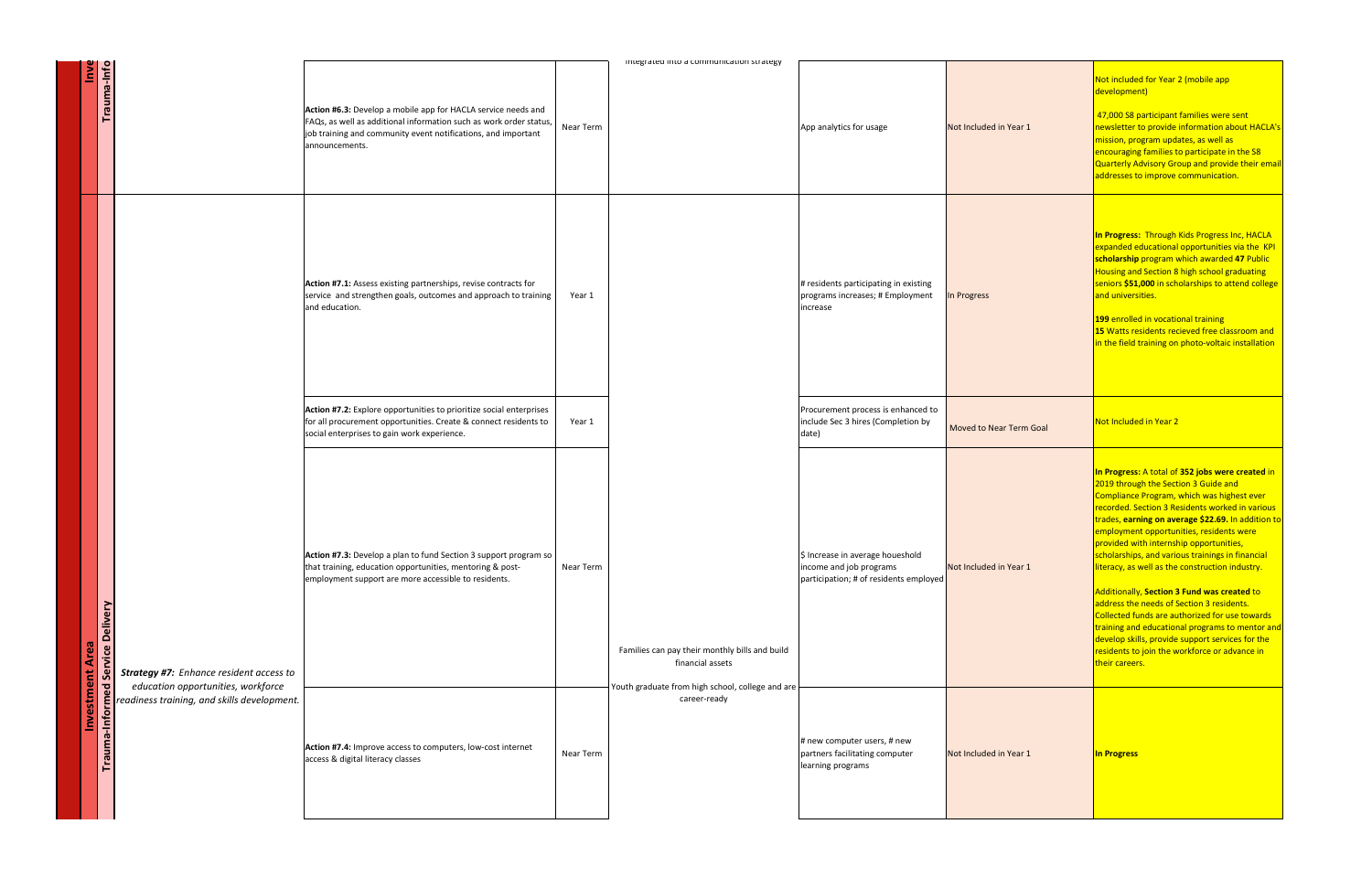|                      |                                                                                                                                        | Action #7.5 Work with libraries to develop strategies that<br>establish onsite facilities and programs to promote literacy and<br>improved reading levels (e.g. book exchanges, potential co-<br>location, reading programs and literacy training.) | Near Term |                                                                                         | % improvement in test scores for<br>students; # adults with increased<br>proficiency and better job<br>opportunities                                                        | Not Included in Year 1                                                                                        | In Progress: HACLA coordinated book giveaways<br>and literacy events & giveaways of 9,000 books<br>and 4,000 backpacks city-wide.                                                                                                                                                                             |
|----------------------|----------------------------------------------------------------------------------------------------------------------------------------|-----------------------------------------------------------------------------------------------------------------------------------------------------------------------------------------------------------------------------------------------------|-----------|-----------------------------------------------------------------------------------------|-----------------------------------------------------------------------------------------------------------------------------------------------------------------------------|---------------------------------------------------------------------------------------------------------------|---------------------------------------------------------------------------------------------------------------------------------------------------------------------------------------------------------------------------------------------------------------------------------------------------------------|
|                      |                                                                                                                                        | Action #7.6: Integrate financial asset building with financial<br>planning, credit building, & micro-loan programs for all residents.<br>Pursue opportunities to help residents create savings.                                                     | Near Term |                                                                                         | # users, # residents targeted for late<br>rent pay for participation                                                                                                        | Not Included in Year 1                                                                                        | In Progress                                                                                                                                                                                                                                                                                                   |
|                      |                                                                                                                                        | Action #7.7: Support school attendance, high school credit<br>recovery, parental support (as a linkage from early childhood<br>programs from 4.2 above), and out-of-school programming that<br>promotes learning and pursuit of higher education    | Near Term |                                                                                         | # residents complete HS Equivalency,<br># children in ECE, # youth graduating<br>from college, # particpating in post-<br>secondary education and/or<br>vocational training | Not Included in Year 1                                                                                        | In Progress                                                                                                                                                                                                                                                                                                   |
|                      |                                                                                                                                        | Action # 7.8: Expand job development & placement services to<br>include adult literacy/high school equivalency programs, job skills<br>training, connections to apprenticeships and placement in growth-<br>sector industries.                      | Long-Term |                                                                                         | # new services, # participants<br>enrolled, trained and hired                                                                                                               | Not Included in Year 1                                                                                        | Not included for Year 2                                                                                                                                                                                                                                                                                       |
|                      |                                                                                                                                        | Action #7.9: Expand resident access to small business training and<br>startup incubator opportunities                                                                                                                                               | Long-Term |                                                                                         | \$ Increase in incomes; # of<br>participants                                                                                                                                | Not Included in Year 1                                                                                        | Not included for Year 2                                                                                                                                                                                                                                                                                       |
|                      | <b>Investment Area</b><br><b>Dramunity Health &amp; Wellness</b><br><b>Strategy #8: Increase affordable</b><br>transportation options. | Action #8.1: Assign HACLA rep to attend meetings to advocate to<br>have HACLA sites included in transportation plans throughout the<br>City                                                                                                         | Ongoing   | Increase neighborhood walkability score<br>Increase use of multi-modal transit systems. | # Improved public options for transit                                                                                                                                       | In Progress: 2 advocy efforts: Attend<br><b>Metro NextGen transporation</b><br><b>DASH services increases</b> | In Progress: 2 advocacy efforts: participating on<br>the SCAG Transportation Reform committee.<br>Review of exisitng community plans and mapping<br>planning meetings; Met w/ LADOT re: of re-routes are under discussion with Planning,<br>Metro, DOT, HCID-LA and EWDD via the<br><b>WorkSource Centers</b> |
|                      |                                                                                                                                        | Action #8.2: Identify and implement opportunities for car-share<br>and alternate transportation programs on-site (bike-share & bike<br>maintenance facilities)                                                                                      | Mid Term  |                                                                                         | # reduced for gas cars on site & #<br>increase of energy efficient cars                                                                                                     | Not Included in Year 1                                                                                        | Not included for Year 2                                                                                                                                                                                                                                                                                       |
|                      |                                                                                                                                        | Action #8.3: Identify and support plans for capital investments in<br>street grid, bike paths and sidewalk areas around HACLA assets<br>and between HACLA assets and neighboring schools and<br>amenities to improve multi-modal transit            | Long-Term |                                                                                         | Increased health of residents<br>Residents report improved walkability                                                                                                      | Not Included in Year 1                                                                                        | Not included for Year 2                                                                                                                                                                                                                                                                                       |
| $\breve{\mathbf{C}}$ |                                                                                                                                        | Action #8.4: Advocate for and work with Metro to improve<br>station areas adjacent to HACLA assets and 1st / last mile routes                                                                                                                       | Long-Term |                                                                                         | Residents report increased utilization of Metro<br>Lower crime stats at Metro stations                                                                                      | Not Included in Year 1                                                                                        | Not included for Year 2                                                                                                                                                                                                                                                                                       |
|                      |                                                                                                                                        | Action #8.5: Advocate for & implement capital improvements<br>that promote low-carbon emission solutions for all transit issues                                                                                                                     | Long-Term |                                                                                         | Increased number of electric vehicles at HACLA<br>properties<br>Increase charging station availability in and<br>around HACLA properties                                    | Not Included in Year 1                                                                                        | Not included for Year 2                                                                                                                                                                                                                                                                                       |

<mark>n Reform committee.</mark>  $n$ unity plans and mapping iscussion with Planning, d EWDD via the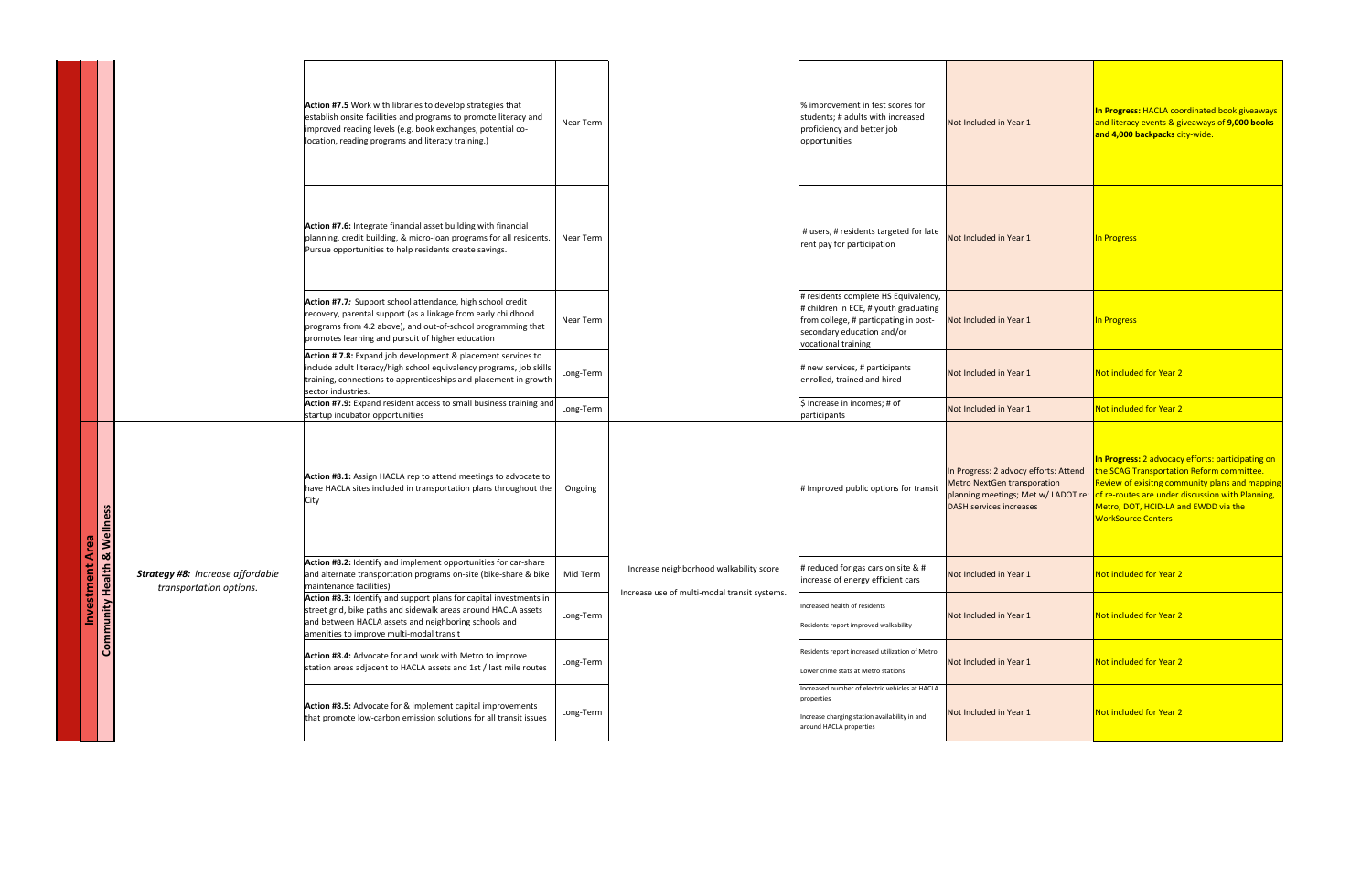|                              | <b>Are</b>                                                        |                                                                                          | Action #9.1: Assess needs related to healthy food access and<br>Near Term<br>existing gaps in service or opportunity.                                                                                                                                                                                                                                                                                                  |           | Data collection and metrics<br>Positive communication to ensure program                                                                                                                                                                                                             | Plan developed individual to each<br>site. (Completion by date; # plans<br>completed per year.)            | Moved from Year 1 to Near Term<br>Goal                                                       | <b>In Progress: Utilizing Wat</b><br>the implementation of th<br><b>EveryTable located to Wa</b><br>and healthy options; HAC<br>EveryTable at 2600 as a \<br>for Employees seeking he                                                     |
|------------------------------|-------------------------------------------------------------------|------------------------------------------------------------------------------------------|------------------------------------------------------------------------------------------------------------------------------------------------------------------------------------------------------------------------------------------------------------------------------------------------------------------------------------------------------------------------------------------------------------------------|-----------|-------------------------------------------------------------------------------------------------------------------------------------------------------------------------------------------------------------------------------------------------------------------------------------|------------------------------------------------------------------------------------------------------------|----------------------------------------------------------------------------------------------|-------------------------------------------------------------------------------------------------------------------------------------------------------------------------------------------------------------------------------------------|
|                              | <b>Community Health &amp; Wellness</b><br>estment<br>9            | <b>Strategy #9:</b> Increase access to healthy<br>food and nutrition programs.           | Action #9.2: Utilize and expand partnerships with organizations<br>focused on providing fresh, nutritious, and affordable food<br>options in urban communities through a variety of strategies (e.g.,  <br>Near Term<br>mobile markets, coordinated transportation to grocery stores,<br>community gardens, community supported agriculture, farmers<br>markets, and food bank collaborations) to meet resident needs. |           | utilization<br>Future programming and policy is strategically<br>informed<br>Strategic partnerships ensure funding and<br>resource delivery                                                                                                                                         | # increase of residents reporting that<br>they have stronger food security.                                | Not Included in Year 1                                                                       | <b>In Progress: Distributed:</b><br>produce to Watts Reside<br>293,480 pounds of food<br><b>TCC Watts Rising grant</b>                                                                                                                    |
|                              |                                                                   |                                                                                          | Action #9.3: Facilitate resident access to nutrition programs (e.g.,  <br>nutritionists, cooking classes) based on findings and available<br>Mid Term<br>resources.                                                                                                                                                                                                                                                    |           | # increase of residents reporting<br>improved physical health. SPA- or site-<br>level data shows % improvements in<br>level of diabetes and cardiovascular<br>health.                                                                                                               | Not Included in Year 1                                                                                     | Not included for Year 2                                                                      |                                                                                                                                                                                                                                           |
|                              | <b>&amp; Wellness</b><br>Area<br>estment<br>alth                  | <b>Strategy #10:</b> Increase access to mental<br>health services including peer-to-peer | Action #10.1: Engage and expand partnerships to provide access<br>to a variety of mental health services. Create stress-free<br>Near Term<br>engagements that allow residents to learn about MH services and<br>participate without judgement.                                                                                                                                                                         |           | Households are healthy and prepared to manage<br>their own health and well-being<br>Households are less stressed and have mental<br>bandwidth to focus on other goals or<br>responsibilities.<br>Households able to identify stressors early and<br>engage in pathways to mitigate. | Reduced # of families working with<br>DCFS. (improving Family unification)                                 | In Progress                                                                                  | In Progress: Received the<br><b>Worker Demonstration G</b><br>\$57,500 grant will fund u<br><b>Workers to support Nick</b><br>and help set national pol<br>implement the social det                                                       |
|                              | Community He<br>Ň                                                 | support                                                                                  | Action #10.2: Utilize community space and partnerships to offer<br>fun, relaxing and interactive healthy activities for youth, adults,<br>families and seniors (pop up play space, yoga/meditation, and art<br>therapy are all concepts).                                                                                                                                                                              | Near Term |                                                                                                                                                                                                                                                                                     |                                                                                                            | Reduced # of residents reporting<br>stress and increased # reporting<br>improved well-being. | Not Included in Year 1                                                                                                                                                                                                                    |
| щ<br>$\overline{\mathbf{a}}$ |                                                                   |                                                                                          | Action #10.3: Establish peer-to-peer health programs (pilot<br>promatora like program) that promote holistic health and<br>Mid Tem<br>wellness at sites and to S8 voucher tenants.                                                                                                                                                                                                                                     |           |                                                                                                                                                                                                                                                                                     | Reduced # of residents reporting<br>stress and increased # reporting<br>improved well-being.               | Not Included in Year 1                                                                       | Not included for Year 2                                                                                                                                                                                                                   |
| PEO                          | ပ္တ                                                               |                                                                                          | Action #11.1: Identify underutilized public space or areas where<br>trash accumulates. Work with residents and partners to develop<br>Year 1<br>improved programming or design of space.                                                                                                                                                                                                                               |           |                                                                                                                                                                                                                                                                                     | $ #$ /% reduction in bulky item dumping; $\ln$ Progress<br>reduced costs of daily maintenance.             |                                                                                              | <b>In Progress: Trasitional S</b><br>(TSE) Workers have been<br><b>sites</b>                                                                                                                                                              |
|                              | <b>Community Health &amp; Wellne</b><br><b>Are:</b><br>Investment | <b>Strategy #11: Improve community</b><br>stewardship                                    | Action #11.2: Implement new clean-up programs with community   Near Term<br>members and/or community organizations.                                                                                                                                                                                                                                                                                                    |           | Site hygiene has improved<br>Community space is engaging and better utilized and public space feels owned by                                                                                                                                                                        | $\mid \frac{4}{\%}$ increase of residents who report<br>feeling connected to their neighbors<br>everybody. | Not Included in Year 1                                                                       | In Progress: All public ho<br>one cleanup event for res<br>during 2019 (with some s<br>opportunities.)<br><b>Asset Management recei</b><br>of a resident satisfaction<br>introduced questions reg<br>services onsite. Assessm<br>ongoing. |
|                              |                                                                   |                                                                                          | Action #11.3: Implement social enterprise opportunities or<br>Section 3 opportunities for resident-led or owned businesses to<br>Long-Term<br>participate in regular maintenance and programming activities.                                                                                                                                                                                                           |           |                                                                                                                                                                                                                                                                                     | #/% increase of residents trained or<br>employed in management and<br>maintenance-related career paths     | Not Included in Year 1                                                                       | Not included for Year 2                                                                                                                                                                                                                   |

**In Exercise: 15 Arries: 15 Arries: 15 Arries: 15 Arries: 15 Arries: 15 Arries: 15 Arries: 15 Arries: 15 Arries: 15 Arries: 15 Arries: 15 Arries: 15 Arries: 15 Arries: 15 Arries: 15 Arries: 15 Arries: 15 Arries: 15 Arries:** he Urban Village Zone,  $\sqrt{\frac{2}{10}}$  atts, offering fresh food  $ACLA$  also contracted with Vending Machine Vendor ealthy food options.

**289,280** pounds of free ents and diverted **293** waste from landfills via

**In Progretive Community health** Grant February 2019. The up to three Health  $\overline{\text{Kerson}}$  Gardens residents licy on how to  $\overline{\text{terminants of health.}}$ 

**Subsidized Employment** n deployed to the larger

**Dusing sites held at least** esidents to particpte in sites offering additional

 $\frac{1}{2}$ ived and released results <mark>) survey, which</mark> **introduced** questions regarding in **Services** on the services is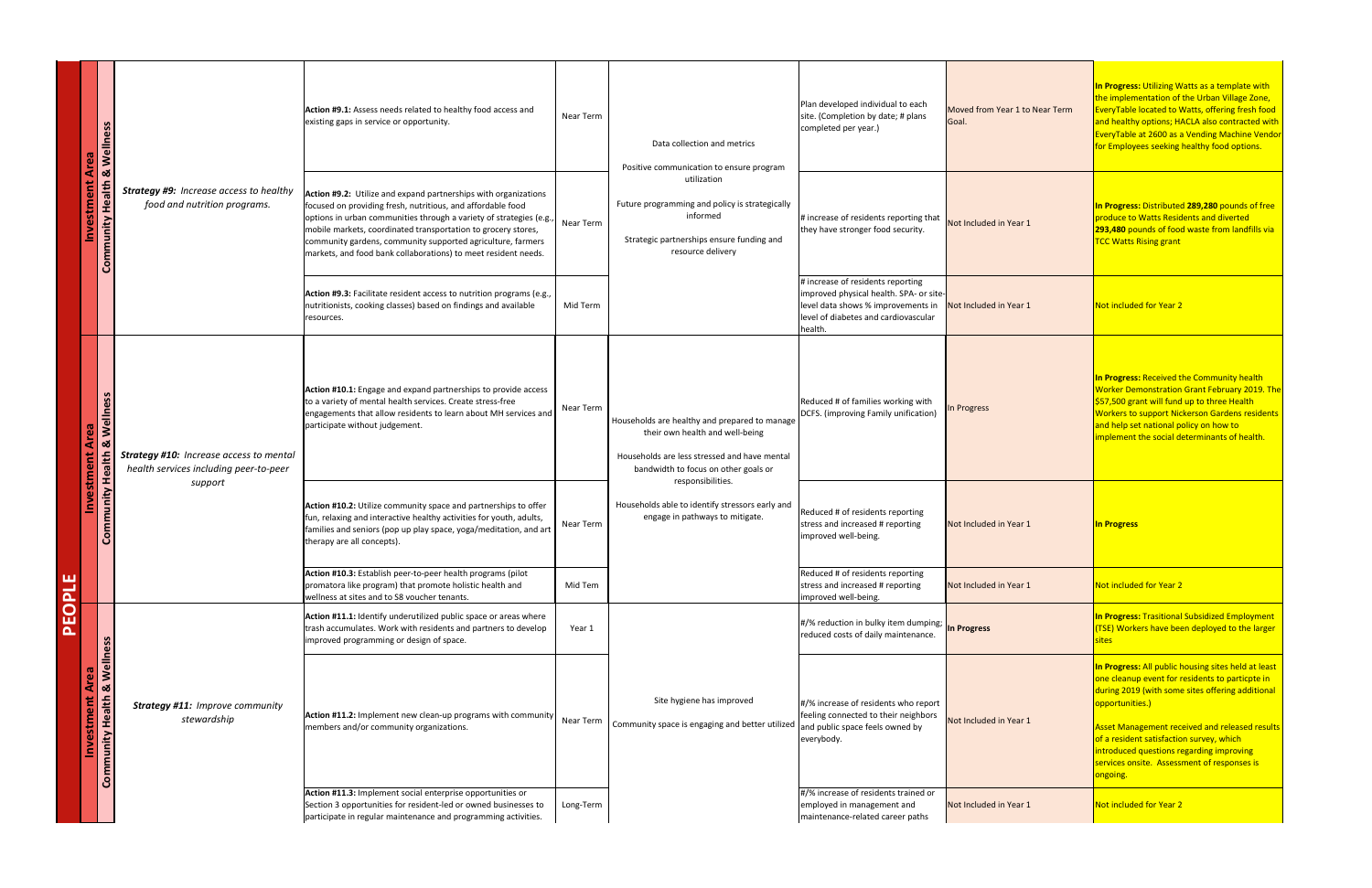|        | S<br>Area<br>Area                                                                               |                                                                                     | <b>Action #12.1:</b> Enter into and expand partnerships to deploy<br>expertise and funding to create engaging and active common<br>space.                                                                                                                        | <b>Near Term</b> |                                                                                                                        | Expand # of partners engaged in<br>recreation & programming activities<br>in outdoor spaces.                                                                                     | Moved from Year 1 to Near Term<br>Goal                                                                                                                                                                                                                                                                                                                                                                                                 | Not included for Year 2                                                                                                                                                                                                                                                                                                                                                                                                             |
|--------|-------------------------------------------------------------------------------------------------|-------------------------------------------------------------------------------------|------------------------------------------------------------------------------------------------------------------------------------------------------------------------------------------------------------------------------------------------------------------|------------------|------------------------------------------------------------------------------------------------------------------------|----------------------------------------------------------------------------------------------------------------------------------------------------------------------------------|----------------------------------------------------------------------------------------------------------------------------------------------------------------------------------------------------------------------------------------------------------------------------------------------------------------------------------------------------------------------------------------------------------------------------------------|-------------------------------------------------------------------------------------------------------------------------------------------------------------------------------------------------------------------------------------------------------------------------------------------------------------------------------------------------------------------------------------------------------------------------------------|
|        | <b>Investment Are<br/>munity Health &amp; \</b><br>Inity He                                     | <b>Strategy #12: Increase opportunities for</b><br>use of common / open space.      | <b>Action #12.2:</b> Engage residents and recreational program staff in<br>plan for improvements to community space.                                                                                                                                             | Near Term        | Community space is engaging and better utilized<br>Future programming and policy is strategically<br>informed          | Complete evaluation of functional<br>space and identify opportunities for<br>investment. (Completion by date; #<br>plans completed per year.)                                    | Not Included in Year 1                                                                                                                                                                                                                                                                                                                                                                                                                 | Not included for Year 2                                                                                                                                                                                                                                                                                                                                                                                                             |
|        | $\overline{c}$                                                                                  |                                                                                     | <b>Action #12.3:</b> Enter into public-private partnership grant<br>opportunities to raise funds for implementation.                                                                                                                                             | Mid Term         |                                                                                                                        | % Increase in Park Evaluation score<br>and incease # square feet of useable<br>open space                                                                                        | Not Included in Year 1                                                                                                                                                                                                                                                                                                                                                                                                                 | Not included for Year 2                                                                                                                                                                                                                                                                                                                                                                                                             |
|        | ്ധ<br><b>Welln</b><br>$\overline{\bullet}$<br><b>Investment A</b><br><b>Nunity Health &amp;</b> | <b>Strategy #13: Improve Access to Physical</b><br><b>Health Services</b>           | <b>Action #13.1:</b> Analyze utilization of existing on-site clinics and<br>health partnerships to determine effectiveness & breadth of<br>service. Identify areas for improvement or change.                                                                    | Year 1           | Residents feel safe in their homes<br>Households are healthy and prepared to manage<br>their own health and well-being | Complete evaluation with<br>recommendations (Completion by<br>date; # plans completed per year.)                                                                                 | In Progress: We have assessed<br>contract goals and met with the<br>partners to integrate them more<br>strategically into the community<br>through broader community<br>engagement efforts to support their<br>outreach. Have also met with USC<br>Dental School and Cal State LA to<br><b>bring Dental Services onsite. The</b><br>services contract is in draft form;<br>Service Provider HUB meetings are<br>scheduled for Q1 2019. | Service Provider HUBS: 2 = South LA HUB and 1<br><b>East LA HUB convened; Community Health Clin</b><br>are at 3 sites via Alta Med (Ramona, Estrada,<br><b>William Mead) - currently only collecting</b><br>participation numbers; no assessments<br>completed in 2019; Dental services USC ECHO;<br>CalStateLA ECHO coordinated through Boys &<br><b>Girls Clubs MOUs in place; Nickerson Boxing</b><br>program began in November. |
|        |                                                                                                 |                                                                                     | <b>Action #13.2:</b> Address health needs of "Aging In Place"<br>populations. Develop and implement best practices for care and<br>service.                                                                                                                      | Near Term        |                                                                                                                        | # Fewer calls for ambulatory service                                                                                                                                             | Not Included in Year 1                                                                                                                                                                                                                                                                                                                                                                                                                 | In Progress: New questions asked as part of<br>resident satisfaction survey; results will help us<br>develop next steps                                                                                                                                                                                                                                                                                                             |
| PEOPLE | .<br>S                                                                                          |                                                                                     | Action #13.3: increase resident knowledge of of where to access<br>health care services not fully covered by government health<br>programs (dental, vision, etc)                                                                                                 | Mid Term         |                                                                                                                        | # Residents report improved physical<br>health and knowledge of available<br>services.                                                                                           | Not Included in Year 1                                                                                                                                                                                                                                                                                                                                                                                                                 | Not included for Year 2                                                                                                                                                                                                                                                                                                                                                                                                             |
|        |                                                                                                 |                                                                                     | <b>Action #13.4:</b> Build and support promatora programs, alternative  <br>health services and make capital investments to create space for<br>health services on or near HACLA properties                                                                      | Long-Term        |                                                                                                                        | # residents reporting improved<br>physical health<br>Sq Ft space available for programming<br>and services                                                                       | Not Included in Year 1                                                                                                                                                                                                                                                                                                                                                                                                                 | Not included for Year 2                                                                                                                                                                                                                                                                                                                                                                                                             |
|        |                                                                                                 |                                                                                     | <b>Action 14.1:</b> Engage residents at regular resident meetings and<br>through community-building events to solicit feedback on safety<br>lissues and concerns                                                                                                 | Year 1           |                                                                                                                        | # residents reporting increased sense<br>of community and safety.                                                                                                                | Move to a Near Term Goal.                                                                                                                                                                                                                                                                                                                                                                                                              | In Progresss: CSP Officers continue to participa<br>in monthly management meetings with resider<br>and host various events throughout the year to<br>foster personal relationships with residents.<br>TCC - UPI and WCOM initiated walking clubs w<br>an average of 50 people regular attending                                                                                                                                     |
|        |                                                                                                 | <b>Strategy #14: Work with residents to</b><br>develop a Community Safety Framework | <b>Action 14.2:</b> Train property management and resident leaders in<br>restorative justice techniques. Develop policy and implementable<br>practice for including residents in intervention and de-escalation<br>practices.                                    | Near Term        |                                                                                                                        | # new training modules implemented;<br>utilization rate of interventions<br>incorporated; % reduced violent<br>crime rate; % eviction rates reduced<br>over time.                | Not Included in Year 1                                                                                                                                                                                                                                                                                                                                                                                                                 | In Progress: Various topics presented at RAC<br>Leadership Meetings including Financial Literac<br><b>Property Management, Domestic Violence, and</b><br>Eviction.                                                                                                                                                                                                                                                                  |
|        | lent Area                                                                                       |                                                                                     | <b>Action 14.3:</b> Work with LAPD to create standards and regular<br>officer and community training in the CSP model. Identify key<br>hallmarks of the program that are a must in every community and<br>other tools/implementing strategies that are optional. | Near Term        | Residents help enhance public safety<br>Residents can address neighborhood conflicts and about the CSP program.        | % residents reporting improved<br>perception of LAPD (youth and<br>adults); % increase in community<br>awareness of CSP; % increase of<br>residents reporting they feel positive | Not Included in Year 1                                                                                                                                                                                                                                                                                                                                                                                                                 | In Progress: Completed two assessments of CS<br>program and working on new MOA as a result<br>assessments. New MOA to include new<br>Quartery/Yearly reporting from CSP.<br><b>CSP Community Ambassador's Program (Sep-D</b>                                                                                                                                                                                                        |
|        |                                                                                                 | and programmatic focus                                                              |                                                                                                                                                                                                                                                                  |                  | report illegal activities                                                                                              |                                                                                                                                                                                  |                                                                                                                                                                                                                                                                                                                                                                                                                                        | 2019) at Nickerson, Imperial and Jordan.                                                                                                                                                                                                                                                                                                                                                                                            |

 $\overline{2}$  = South LA HUB and 1= Community Health Clinics ad (Ramona, Estrada, I

**In Exerc** continue to participate t meetings with residents  $\overline{\phantom{a}}$ throughout the year to  $\frac{1}{\pi}$ ships with residents.

itiated walking clubs with  $\vert$ regular attending

**In Progress in Progress** luding Financial Literacy, Domestic Violence, and

**Itwo assessments of CSP**  $\overline{\mathsf{p}}$  new MOA as a result of  $\overline{\mathsf{p}}$ to include new <mark>ng from CSP.</mark>

 $\overline{\mathsf{c}}$ ador's Program (Sep-Dec $\overline{\phantom{a}}$ erial and Jordan.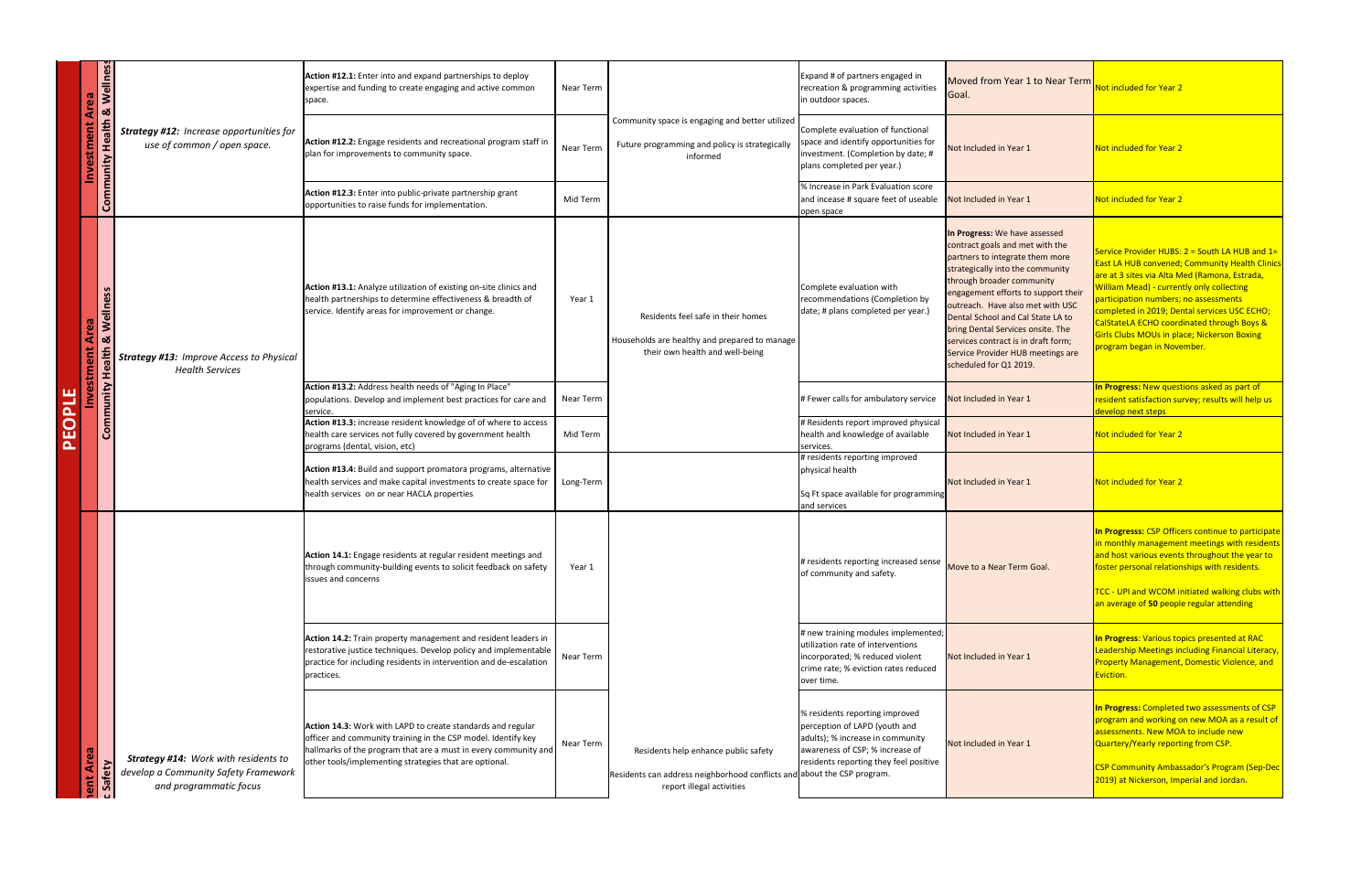| Investn     | Publio           |                                                                        | <b>Action 14.4:</b> Use Block Captains, RACs and youth to create and<br>participate in community stewardship through clean up days,<br>community walking or gardening groups, and events that foster<br>social cohesion.                                                                                | <b>Near Term</b> |
|-------------|------------------|------------------------------------------------------------------------|---------------------------------------------------------------------------------------------------------------------------------------------------------------------------------------------------------------------------------------------------------------------------------------------------------|------------------|
|             |                  |                                                                        | <b>Action 14.5:</b> Develop sustainable funding strategy for the<br>continuation of Community Safety Partnership with LAPD, HACLA<br>and collaborative partners for select developments.                                                                                                                | Mid Term         |
|             |                  |                                                                        | <b>Action 14.6:</b> Work with local schools and Safe Passage programs<br>to coordinate efforts and identify partners to provide regular<br>emergency response training to residents                                                                                                                     | Mid Term         |
|             |                  |                                                                        | <b>Action 14.7:</b> Assess opportunity to use Elite, Rent Café or other<br>Ap to allow residents to message board about safety issues and<br>connect to Neighborhood Watches or other community safety<br>activities in their neighborhood. Implement functionality if<br>determined to be appropriate. | Mid Term         |
| <b>Area</b> | Safety<br>Public |                                                                        | Action 15.1: Review existing public safety monitoring plan to<br>improve coverage of areas such as playgrounds, open spaces, and<br>entrance/exits screening.                                                                                                                                           | Year 2           |
| Investment  |                  | <b>Strategy #15: Improve security</b><br>monitoring at all HACLA sites | Action 15.2: Install safety cameras as well as more and better<br>lighting.                                                                                                                                                                                                                             |                  |
|             |                  |                                                                        | Action 15.3: Develop & find capital to implement alternative<br>Crime Prevention Through Environmental Design (CEPTED)<br>strategies.                                                                                                                                                                   | Mid Term         |

| Near Term | Resident perception of safety has increased<br>Residents feel safe in their homes                                    | # residents reporting increased sense<br>of community and safety.                                                                                                                                     | Not Included in Year 1             | In Progress: Current CSP Stewardship Programs<br>include Walking Club (Jordan, Imperial,<br>Nickerson, Ramona), Community Clean Up<br>Program (Imperial/Nickerson), Safe Passage<br><b>Program</b> |
|-----------|----------------------------------------------------------------------------------------------------------------------|-------------------------------------------------------------------------------------------------------------------------------------------------------------------------------------------------------|------------------------------------|----------------------------------------------------------------------------------------------------------------------------------------------------------------------------------------------------|
| Mid Term  |                                                                                                                      | % Reduction in crime rates on sites<br>utilizing CSP model.                                                                                                                                           | Not Included in Year 1             | Not included for Year 2                                                                                                                                                                            |
| Mid Term  |                                                                                                                      | # increase in residents reporting<br>perception of safety; # of residents<br>who have participated in emergency<br>preparedness training and workshops<br>to develop safety planning and<br>supplies. | Not Included in Year 1             | Not included for Year 2                                                                                                                                                                            |
| Mid Term  |                                                                                                                      | # increase of residents reporting<br>awareness of programs in their area;<br># residents reporting feeling more<br>connected to their neighborhoods.                                                  | Not Included in Year 1             | Not included for Year 2                                                                                                                                                                            |
| Year 2    |                                                                                                                      | Assessment and plan developed for<br>each HACLA site. (# plans developed<br>per year; completion by date)                                                                                             | Moved from Year 1 to Year 2 Goals. | <b>In Progress:</b> Camera systems expanded to all<br><b>sites</b>                                                                                                                                 |
| Near Term | Residents help enhance public safety<br>relationships and programming<br>Resident perception of safety has increased | # sites with cameras added each year<br>(expanded to ensure all HACLA sites<br>have cameras); # sites with upgraded<br>lighting installed; Completion by date.                                        | Not Included in Year 1             | In Progress: All sites but Rose Hill Courts and<br>Jordan Downs had new and or additional<br>cameras installed                                                                                     |
| Mid Term  |                                                                                                                      | Capital Plan investments are being<br>met over 20-year period based on<br>priorities. (\$ raised; \$ leveraged; # in-<br>kind services secured)                                                       | Not Included in Year 1             | Not included for Year 2                                                                                                                                                                            |

# **Long-Term Goals:**

**#1: Revitalize communities and enhance livability**

**#2: Improve economic and social outcomes for affordable housing residents**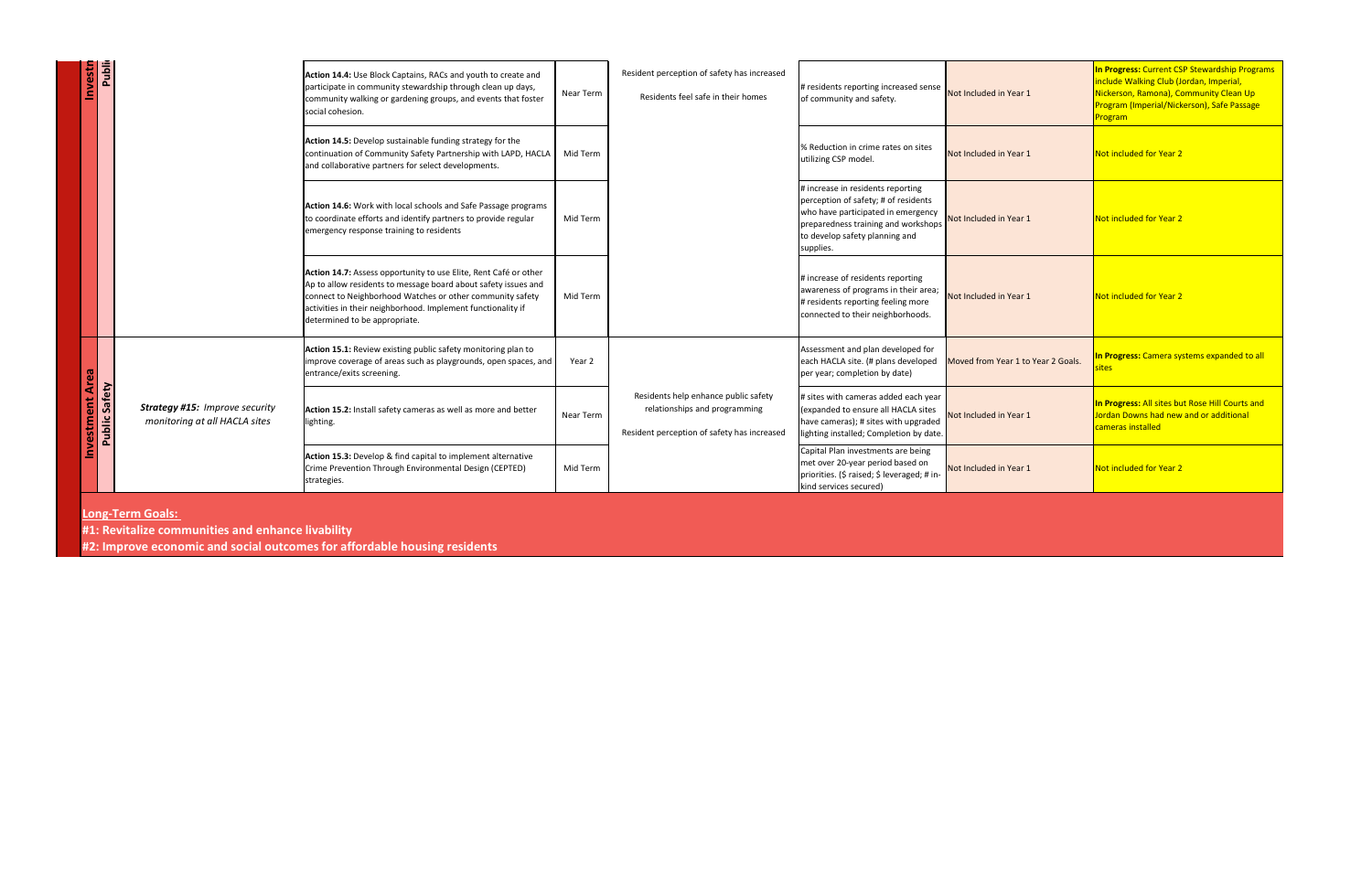|     |   |                                                         | <b>Strategies</b>                                                                                                         | <b>Actions</b><br>Action 1.1: Devise and adopt a HACLA preservation-redevelopment<br>compact with residents and stakeholders that details specific<br>objectives and commitments that underscore established principles<br>of preservation, one-for-one replacement of current stock,<br>maintain affordable rents, and outline resident rights processes<br>and responsibilities.                                 |
|-----|---|---------------------------------------------------------|---------------------------------------------------------------------------------------------------------------------------|--------------------------------------------------------------------------------------------------------------------------------------------------------------------------------------------------------------------------------------------------------------------------------------------------------------------------------------------------------------------------------------------------------------------|
|     |   |                                                         |                                                                                                                           | <b>Action 1.2:</b> Utilize the Site Scoring Matrix to sequence conventional<br>properties for redevelopment, significant rehabilitation or partial<br>rehab / redevelopment and community enhancement after<br>completion of revised Capital Needs Assessments. Designate<br>realistic projected timelines to achieving development goals for the<br>properties in each category.                                  |
|     |   |                                                         |                                                                                                                           | <b>Action 1.3:</b> Analyze impacts of conventional public housing<br>conversions primarily to Section 8 platforms on property-specific<br>and HACLA-wide operating income to ensure funds are adequately<br>available to achieve needed capitalization, improve site<br>functionality, expand management and service capacity, provide<br>funding to support other HACLA priorities & administrative<br>functions. |
|     |   |                                                         |                                                                                                                           | Action 1.4: Analyze household characteristics and develop<br>financing strategies & more detailed development approaches for<br>top tier projects in Site Scoring Matrix.                                                                                                                                                                                                                                          |
| ACE | œ | Expansion<br>rvation and<br>$\omega$<br>Pres<br>Housing | <b>Strategy #1:</b> Stabilize the physical<br>and financial viability of the<br>conventional public housing<br>portfolio. | <b>Action 1.5:</b> Convene discussions and secure agreements with the<br>City & local partners to address key hurdles: historic designations,<br>proportional allocation of funding sources, designated sources of<br>funding, density increases, City fees, and entitlements.                                                                                                                                     |
|     |   |                                                         |                                                                                                                           | Action 1.6: Pursue combination of Section 18 Demo/Dispo, RAD<br>authority accelerate the stabilization of properties.                                                                                                                                                                                                                                                                                              |
|     |   |                                                         |                                                                                                                           | <b>Action 1.7:</b> Pursue waiver requests from HUD to facilitate<br>commitments to Resident Rights Compact and accelerate the<br>stabilization of existing and converting properties.                                                                                                                                                                                                                              |

| <b>Strategies</b>                                                                                                         | <b>Actions</b>                                                                                                                                                                                                                                                                                                                                                                                                     | <b>Timing</b>                   | <b>Outcome (End Result)</b>                                                                                                                                                                                                                                                                                                                                                                                                                                                                                   | <b>Metric</b>                                                                                                                                                                                                                                                                                                                                                                                                                         | 2018 End of Year Updates<br>(Published in Build HOPE Appendix C)                                                                                                                                                                                                                                                                                                                                          | <b>2019 End of Year Update</b>                                                                                                                                                                                                                                                                                                                                             |
|---------------------------------------------------------------------------------------------------------------------------|--------------------------------------------------------------------------------------------------------------------------------------------------------------------------------------------------------------------------------------------------------------------------------------------------------------------------------------------------------------------------------------------------------------------|---------------------------------|---------------------------------------------------------------------------------------------------------------------------------------------------------------------------------------------------------------------------------------------------------------------------------------------------------------------------------------------------------------------------------------------------------------------------------------------------------------------------------------------------------------|---------------------------------------------------------------------------------------------------------------------------------------------------------------------------------------------------------------------------------------------------------------------------------------------------------------------------------------------------------------------------------------------------------------------------------------|-----------------------------------------------------------------------------------------------------------------------------------------------------------------------------------------------------------------------------------------------------------------------------------------------------------------------------------------------------------------------------------------------------------|----------------------------------------------------------------------------------------------------------------------------------------------------------------------------------------------------------------------------------------------------------------------------------------------------------------------------------------------------------------------------|
|                                                                                                                           | Action 1.1: Devise and adopt a HACLA preservation-redevelopment<br>compact with residents and stakeholders that details specific<br>objectives and commitments that underscore established principles<br>of preservation, one-for-one replacement of current stock,<br>maintain affordable rents, and outline resident rights processes<br>and responsibilities.                                                   | Year 1                          |                                                                                                                                                                                                                                                                                                                                                                                                                                                                                                               | # of residents and advocates<br>supporting redevelopment &<br>rehabilitation efforts at their sites                                                                                                                                                                                                                                                                                                                                   | In Progress: Convened 7 workshops with Rancho San<br>Pedro residents to engage/inform and conduct site<br>amenities/make-up selection activities for the final<br>planning documents.                                                                                                                                                                                                                     | In Progress: Held 11 community workshops at Rancho San Pedro to<br>continue finalizing resident priorities and get resident feedback on the<br>quality of the overall project proposal. Results indicated that on a scale of<br>$1-5$ (1- needs work; 5 = very well addressed needs), scores averaged at 4.3<br>indicating the categories of the plan were well addressed. |
|                                                                                                                           | <b>Action 1.2:</b> Utilize the Site Scoring Matrix to sequence conventional<br>properties for redevelopment, significant rehabilitation or partial<br>rehab / redevelopment and community enhancement after<br>completion of revised Capital Needs Assessments. Designate<br>realistic projected timelines to achieving development goals for the<br>properties in each category.                                  | Year 1                          |                                                                                                                                                                                                                                                                                                                                                                                                                                                                                                               | CNA's are completed in Year 1;<br>Timelines developed with objective<br>data and community input; HACLA is<br>able to maintain timelines                                                                                                                                                                                                                                                                                              | In Progress: In 2018 PNA property inspections began.<br>Updated PNA reports will be obtained in 2019.                                                                                                                                                                                                                                                                                                     | In Progress: Updated PNA's were completed (18 under public housing; 95<br>Inder Asset Management.) The Scoring Matrix will be rerun with the new<br>data and properties will be rescored, re-sorted and re-prioritized, as<br>necessary.                                                                                                                                   |
|                                                                                                                           | <b>Action 1.3:</b> Analyze impacts of conventional public housing<br>conversions primarily to Section 8 platforms on property-specific<br>and HACLA-wide operating income to ensure funds are adequately<br>available to achieve needed capitalization, improve site<br>functionality, expand management and service capacity, provide<br>funding to support other HACLA priorities & administrative<br>functions. | Year 1 &<br>ongoing             |                                                                                                                                                                                                                                                                                                                                                                                                                                                                                                               | housing portfolio is reduced<br>Increase available funding for<br>management, services & to support<br><b>HACLA's mission</b>                                                                                                                                                                                                                                                                                                         | In Progress: Expended \$18.5M in capital improvement<br>Amounts of capital need across public projects in public housing. PNAs on properties are now<br>outdated, so overall cost of capital needs will be<br>assessed in 2019. Staff also reviewed our San<br>Fernando Gardens site as a case study to understand<br>the economic ramifications of converting from Section<br>9 to a Section 8 platform. | In Progress: In 2019, expended \$22.4M in capital improvement projects in<br>public housing. PNA process began and reports are slated to be provided<br>in early 2020. Analysis of Section 9 impacts were not performed on any<br>site in 2019. Development work continued in: Jordan Downs, Pueblo Del<br><b>Sol, Rose Hills and Rancho San Pedro.</b>                    |
|                                                                                                                           | <b>Action 1.4:</b> Analyze household characteristics and develop<br>financing strategies & more detailed development approaches for<br>top tier projects in Site Scoring Matrix.                                                                                                                                                                                                                                   | Near Term                       | Residents' principal concerns are heard<br>and addressed allowing the community<br>to focus more easily on other resident<br>needs and community design<br>Stem outmigration of low-income and<br>ethnically diverse families displaced by                                                                                                                                                                                                                                                                    | Feasibility studies completed for all<br>Tier 1 & Tier 2 properties.<br>Revisions to prioritization in tiers<br>reviewed after feasibility study<br>complete.                                                                                                                                                                                                                                                                         | Not Included in Year 1                                                                                                                                                                                                                                                                                                                                                                                    | Not included in Year 2                                                                                                                                                                                                                                                                                                                                                     |
| <b>Strategy #1:</b> Stabilize the physical<br>and financial viability of the<br>conventional public housing<br>portfolio. | <b>Action 1.5:</b> Convene discussions and secure agreements with the<br>City & local partners to address key hurdles: historic designations,<br>proportional allocation of funding sources, designated sources of<br>funding, density increases, City fees, and entitlements.                                                                                                                                     | Near Term                       | gentrification in the City<br>New units of deeply affordable housing<br>are developed and existing units are<br>preserved with added useful life<br>Generate prevailing wage construction<br>opportunities for HACLA residents and<br>other disadvantaged local residents<br>Conventional public housing is<br>physically and financially stabilized<br>Understanding major investment<br>timelines for all public housing sites will<br>inform & improve strategy for spending<br>limited HUD capital funds. | and SHPO reached on preservation<br>approach.<br>City designates new funding or set-<br>aside of existing funding for public<br>housing preservation &<br>redevelopment<br>Cooperative Agreement with City is<br>revisited and city fee structure<br>clarified.<br>Opportunities for legislating or<br>regulating ease of access to density<br>increases and entitlement on HACLA-<br>owned land researched & solutions<br>developed. | Not Included in Year 1                                                                                                                                                                                                                                                                                                                                                                                    | Not included in Year 2                                                                                                                                                                                                                                                                                                                                                     |
|                                                                                                                           | Action 1.6: Pursue combination of Section 18 Demo/Dispo, RAD<br>authority accelerate the stabilization of properties.                                                                                                                                                                                                                                                                                              | Near, Mid-<br>and Late-<br>Term |                                                                                                                                                                                                                                                                                                                                                                                                                                                                                                               | Utilization of HUD programs allows<br>for financially feasible rehabilitation<br>and redevelopment of some public<br>housing sites                                                                                                                                                                                                                                                                                                    | In Progress: Baseline -- 2016-17 baseline: 30 TPV (JD<br>Phase 1C footprint; 32 RAD unit closings (JD Phase 1A). <b>Footprint</b> )<br>$ 2018 = 38$ RAD units closings (JD Phase 1B)                                                                                                                                                                                                                      | <b>In Progress: 26 RAD unit closings (Lankershim); 13 TPV units (JD Phase H</b>                                                                                                                                                                                                                                                                                            |
|                                                                                                                           | <b>Action 1.7:</b> Pursue waiver requests from HUD to facilitate<br>commitments to Resident Rights Compact and accelerate the<br>stabilization of existing and converting properties.                                                                                                                                                                                                                              |                                 |                                                                                                                                                                                                                                                                                                                                                                                                                                                                                                               | Waiver requests are submitted with<br>strong arguments & local support;<br>HUD grants waiver requests.                                                                                                                                                                                                                                                                                                                                | In Progress: 3 waivers requested by Section 8; 1<br>granted by HUD (for ability to ability to apply increases<br>payment standard to subsidy calcuation at time rent<br>increase is approved instead of waiting for first regular<br>re-examination.)                                                                                                                                                     | Awaiting confirmation for 2019 data.                                                                                                                                                                                                                                                                                                                                       |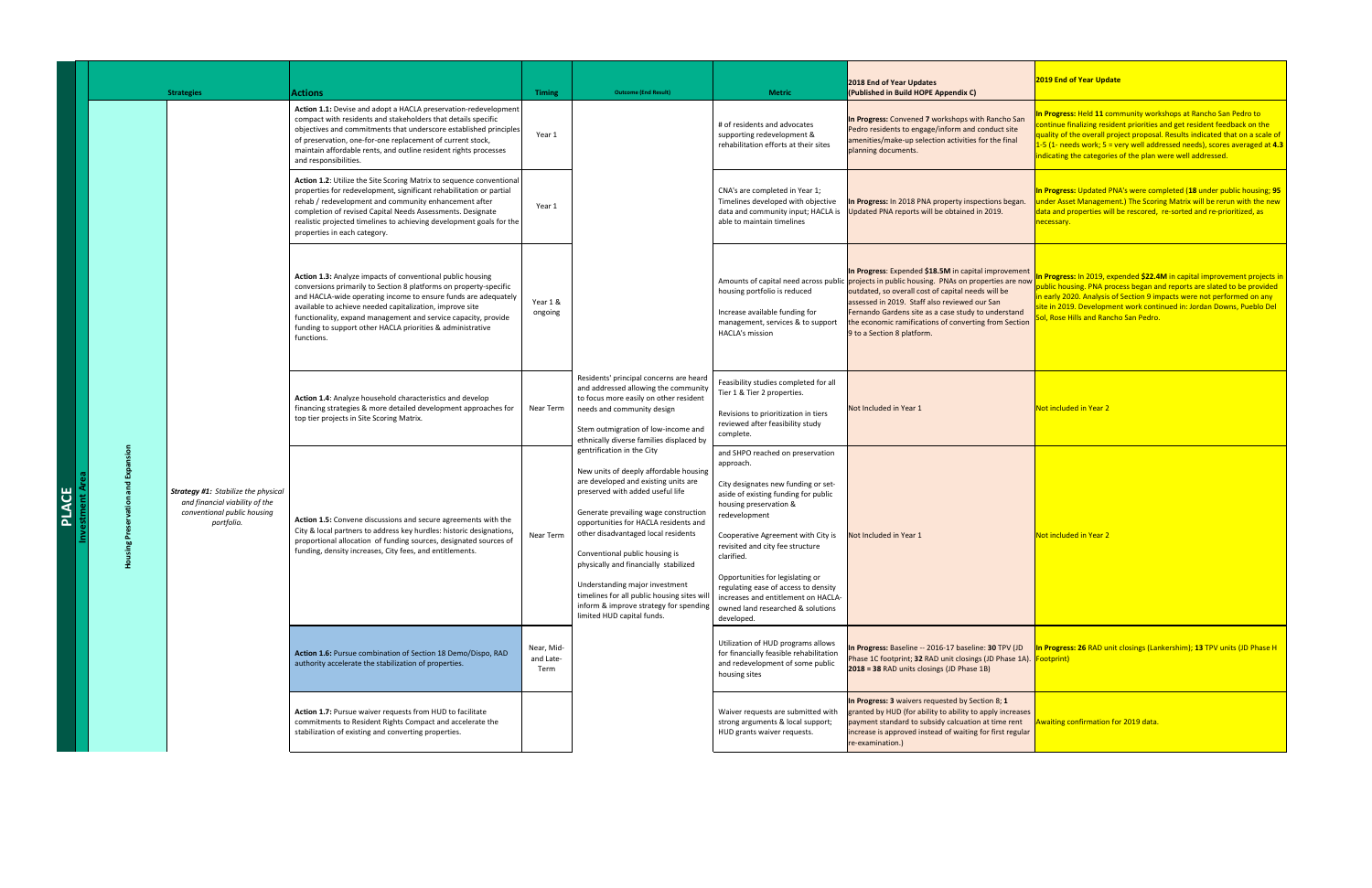|       |                                                           | <b>Action 1.8:</b> Develop internal financing authorities and tools like<br>Bond Authority and collaborate with HCID and City on potential<br>Debt & Equity Fund to improve tax credit pricing and reduce<br>interest costs.<br><b>Action 1.9: Review, refine and update the Site Scoring Matrix at</b><br>least every five years to reflect changing data and emerging<br>opportunities. |
|-------|-----------------------------------------------------------|-------------------------------------------------------------------------------------------------------------------------------------------------------------------------------------------------------------------------------------------------------------------------------------------------------------------------------------------------------------------------------------------|
|       |                                                           | <b>Action 2.1:</b> Utilize the Site Scoring Matrix to cue up properties for<br>redevelopment, significant rehabilitation or partial rehab /<br>redevelopment and community enhancement. Attach realistic<br>projected timelines to achieving development goals for the<br>properties in each category.                                                                                    |
|       |                                                           | <b>Action 2.2:</b> Utilize available funding tools including tax credits,<br>conventional debt/equity, RAD to achieve site-based<br>improvements.                                                                                                                                                                                                                                         |
|       | <b>Strategy #2: Increase functionality</b>                | <b>Action 2.3:</b> Update Acquisition Policy, create Acquisition Plan and<br>Associated Fund to acquire: (1) residential properties to increase<br>units available for Section 8-qualified households and Workforce<br>households; (2) meet public housing redevelopment goals; and (3)<br>meet HACLA operational real estate and income needs.                                           |
| PLACE | and effectiveness of Asset<br><b>Management Portfolio</b> | <b>Action 2.4: Assess opportunities to act on Purchase Options or</b><br>Rights of First Refusal for converted public housing sites to increase<br>HACLA's operational authority & extend useful life of property as<br>deeply affordable housing.                                                                                                                                        |
|       |                                                           | Action 2.5: Research current small home & rent-to-own affordable<br>homeownership models and invest in opportunities for Section 8<br>and Public Housing residents to bridge from rental into ownership.                                                                                                                                                                                  |
|       |                                                           | <b>Action 2.6:</b> Identify opportunities on existing HACLA property to<br>construct temporary or permanent housing for homeless or<br>recuperative care.                                                                                                                                                                                                                                 |
|       |                                                           | <b>Action 3.1:</b> Support current Mod Rehab SRO owner-managers in<br>converting assistance under RAD to long-term Section 8 contracts<br>to support needed recapitalization & determine opportunity for<br>HACLA to assist in brokering transactions with HUD or taking on co-<br>development role, where appropriate.                                                                   |
|       |                                                           | Action 3.2: Utilize Section 8 Project-basing to support HACLA<br>portfolio preservation and expansion                                                                                                                                                                                                                                                                                     |
|       |                                                           | <b>Action 3.3:</b> Analyze opportunity to issue NOFA PBV to broaden<br>affordable housing opportunities based on need determined by<br>Housing Element.                                                                                                                                                                                                                                   |
|       | Ctratony #2. Improve and evenned                          | <b>Action 3.4:</b> Support legislation that prevents source of income<br>discrimination                                                                                                                                                                                                                                                                                                   |

| Action 1.8: Develop internal financing authorities and tools like<br>Bond Authority and collaborate with HCID and City on potential<br>Debt & Equity Fund to improve tax credit pricing and reduce<br>interest costs.                                                                                                                    | Mid Term                                                                                                                                              |                                                                                                                                                | # Bond issuances & applications;<br>HACLA maintains high level bond<br>ratings; \$ growth in revenue from<br>getting highly competitive debt<br>pricing                      | In Progress: 4 bonds issued. $(1$ = general obligation<br>$\vert$ bond; 1 = mortgage revenue bond; 2 = HCID issued<br>conduit bonds for JD Phase 1. HACLA gained BOC<br>bond authority; HACLA is successful in approval for bond issuance authority in Sept 2019. | In Progress: 3 conduit bond applications in development. Union Portfolio<br>bond rating elevated from S&P "A-" to D&P "A" rating in June 2019                                                                                                                                                                                                                                                                                               |
|------------------------------------------------------------------------------------------------------------------------------------------------------------------------------------------------------------------------------------------------------------------------------------------------------------------------------------------|-------------------------------------------------------------------------------------------------------------------------------------------------------|------------------------------------------------------------------------------------------------------------------------------------------------|------------------------------------------------------------------------------------------------------------------------------------------------------------------------------|-------------------------------------------------------------------------------------------------------------------------------------------------------------------------------------------------------------------------------------------------------------------|---------------------------------------------------------------------------------------------------------------------------------------------------------------------------------------------------------------------------------------------------------------------------------------------------------------------------------------------------------------------------------------------------------------------------------------------|
| Action 1.9: Review, refine and update the Site Scoring Matrix at<br>least every five years to reflect changing data and emerging<br>opportunities.                                                                                                                                                                                       | Approximatel<br>y every 5<br>Years                                                                                                                    |                                                                                                                                                | Site Scoring Matrix refined every 3 to<br>5 years.                                                                                                                           | Not Included in Year 1                                                                                                                                                                                                                                            | Not included in Year 2                                                                                                                                                                                                                                                                                                                                                                                                                      |
| <b>Action 2.1:</b> Utilize the Site Scoring Matrix to cue up properties for<br>redevelopment, significant rehabilitation or partial rehab /<br>redevelopment and community enhancement. Attach realistic<br>projected timelines to achieving development goals for the<br>properties in each category.                                   | Year 1                                                                                                                                                |                                                                                                                                                | Timelines developed with objective<br>data and community input; HACLA is<br>able to maintain timelines                                                                       | In Progress: We are in the process of completing<br>physical needs assessments at our properties. The<br>results will be factored into our Site Scoring Matrix so<br>properties can be rescored and timelines adjusted<br>where necessary.                        | In Progress: No site scoring matrix was performed in 2019. Development<br>Services will asess the PNA's completed by Housing services which have<br>been completed but are awaiting reports, and perform scoring in 2020.<br>The results will be anaylzed and timelines determined accordingly.                                                                                                                                             |
| <b>Action 2.2:</b> Utilize available funding tools including tax credits,<br>conventional debt/equity, RAD to achieve site-based<br>improvements.                                                                                                                                                                                        | Near, Mid-<br>and Late-<br>Term                                                                                                                       | HACLA becomes a leader in providing<br>housing units to Section 8 voucher<br>holders                                                           | AM renovates or significantly<br>rehabilitates at least one property<br>every 3 years.                                                                                       | In Progress: Completed over \$239.5K in capital<br>improvements at 4 sites                                                                                                                                                                                        | In Progress: Closed on the RAD conversion of Lankershim Apartments (30<br>units, formerly Public Housing); Completed over \$230K in capital<br>improvements at 3 sites - flooring replacement, asphalt and ADA<br>upgrades.                                                                                                                                                                                                                 |
| Action 2.3: Update Acquisition Policy, create Acquisition Plan and<br>Associated Fund to acquire: (1) residential properties to increase<br>units available for Section 8-qualified households and Workforce<br>households; (2) meet public housing redevelopment goals; and (3)<br>meet HACLA operational real estate and income needs. | Near Term                                                                                                                                             | Residents varied needs are met and<br>residents report high satisfaction with<br>management<br>Seniors are able to age-in-place<br>comfortably | Acquisition policy & plan adopted;<br>fund created to support acquisition;<br>HACLA achieves adopted # of new<br>units per year developed through<br><b>Acquisition Plan</b> | In Progress: Research into best practices and policy<br>revision is underway. Staff hopes to take a revised<br>Acquisition Policy to the Board of Commissioners in Q1<br>2019.                                                                                    | In Progress: Acquisision policy was updated and extensively reviewed<br>internally and presented for board for input.                                                                                                                                                                                                                                                                                                                       |
| Action 2.4: Assess opportunities to act on Purchase Options or<br>Rights of First Refusal for converted public housing sites to increase   Year 1 & Near-<br>HACLA's operational authority & extend useful life of property as<br>deeply affordable housing.                                                                             | Term                                                                                                                                                  | Densities in asset management portfolio<br>have been optimized to accommodate<br>new housing units<br>Existing units of affordable housing are | # of units re-syndicated and<br>rehabilitated; increased revenue to<br>HACLA; new property management<br>opportunities achieved                                              | In Progress: Staff has analyzed the acquisition and re-<br>syndication/rehabilitation of the 201 unit Pueblo Del<br>Sol Phase I and the 176 unit Pueblo Del Sol Phase II and<br>will be submitting purchase options for both phases<br>before the end of Q4 2018. | In Progress: Purchase option for Pueblo Del Sol was excercised in 2019.<br>We will continue to keep tracking developments reaching the end of the<br>tax credit period and prriorotize excercise of the ROFR and Purchase<br>option in a timely fashion.                                                                                                                                                                                    |
| Action 2.5: Research current small home & rent-to-own affordable<br>homeownership models and invest in opportunities for Section 8<br>and Public Housing residents to bridge from rental into ownership.                                                                                                                                 | preserved and new units are brought on-<br>line broadening the safety net with a<br>Mid-Term &<br>wide breadth of affordability options<br>Later-Term |                                                                                                                                                | Research and develop program(s);<br>identify appropriate role for HACLA;<br>develop at least 200 units of<br>homeownership housing by mid-term                               | Not Included in Year 1                                                                                                                                                                                                                                            | Not included in Year 2                                                                                                                                                                                                                                                                                                                                                                                                                      |
| <b>Action 2.6:</b> Identify opportunities on existing HACLA property to<br>construct temporary or permanent housing for homeless or<br>recuperative care.                                                                                                                                                                                | Year 1, Near-<br>Term                                                                                                                                 |                                                                                                                                                | Identify 2 to 5 sites; conduct<br>preliminary feasibility study;<br>successfully build out 1/2 of the sites<br>identified as feasible by mid-term.                           | Housing facility on the Imperial Highway lot. The<br>project is expected to start construction in Q1 2019.                                                                                                                                                        | In Progress: We are working to execute a three-year   In Progress: Site 1 Complete - executed three-year Ground Lease with the  <br>lease with the City of Los Angeles for a 100-bed Bridge City of Los Angeles on 100-bed Bridge Housing Facility which opened to<br>the public in October 2019.                                                                                                                                           |
| Action 3.1: Support current Mod Rehab SRO owner-managers in<br>converting assistance under RAD to long-term Section 8 contracts<br>to support needed recapitalization & determine opportunity for<br>HACLA to assist in brokering transactions with HUD or taking on co-<br>development role, where appropriate.                         | Near- and Mid-<br>Term                                                                                                                                |                                                                                                                                                | Complete conversion of all SRO Mod-<br>Rehab units by beginning of Later<br>Term                                                                                             | In Progress: 2 Skid Row Housing Trust Mod Rehab RAD<br>conversions:<br><b>Building</b><br><b>HAP Effective</b><br><b>Units</b><br>Date<br>46 contract units<br><b>Simone Hotel</b><br><b>57 contract units</b><br><b>Rossmore</b>                                 | In Progress: 1 RAD conversion of one of SRO Housing Corporation<br>contract:<br><b>HAP Effective Date</b><br><b>Building</b><br><b>Units</b><br>Southern Hotel 53 contract units<br>January 1, 2019<br>Worked with Sec 8 staff on suggested changes to the admin plan/wailt list<br>March 1, 2018 administration procedures to accommodate RAD and coverted units<br>May 1, 2018 processing for subsequent vacancies in these developments. |
| Action 3.2: Utilize Section 8 Project-basing to support HACLA<br>portfolio preservation and expansion                                                                                                                                                                                                                                    | Near-, Mid-<br>and Later<br>Term                                                                                                                      |                                                                                                                                                | # of PBV utilized to assist in portfolio<br>preservation                                                                                                                     | Not Included in Year 1                                                                                                                                                                                                                                            | In Progress: PBV HAP contract for 50 units (JD Phase 1A) was exectued<br>September 2019. Conversion of 150 AM market rate units targeted<br>towards Seniors to PBV (Reflection sites);                                                                                                                                                                                                                                                      |
| <b>Action 3.3:</b> Analyze opportunity to issue NOFA PBV to broaden<br>affordable housing opportunities based on need determined by<br><b>Housing Element.</b>                                                                                                                                                                           | <b>Near Term</b>                                                                                                                                      | Secure preservation of limited SRO<br>housing inventory for long-term<br>affordability                                                         | Increase housing types and income<br>levels supported through Section 8<br><b>PBV</b>                                                                                        | Not Included in Year 1                                                                                                                                                                                                                                            | In Progress: 142 PBV units were awarded for JD redevelopment (MDC-JD<br><b>Project, Phase H, Phase S3)</b>                                                                                                                                                                                                                                                                                                                                  |
| Action 3.4: Support legislation that prevents source of income<br>discrimination                                                                                                                                                                                                                                                         | <b>Near Term</b>                                                                                                                                      | Increase private and publicly-owned<br>units available to Section 8 tenants in<br>the Los Angeles market                                       | Increased access to new units in the<br>market                                                                                                                               | Not Included in Year 1                                                                                                                                                                                                                                            | <b>COMPLETE:</b> In 2019 both City of Los Angeles (June) and State of California<br>(November) approved legislation aimed at preventing source of income<br>discrimination.                                                                                                                                                                                                                                                                 |
|                                                                                                                                                                                                                                                                                                                                          |                                                                                                                                                       |                                                                                                                                                |                                                                                                                                                                              |                                                                                                                                                                                                                                                                   |                                                                                                                                                                                                                                                                                                                                                                                                                                             |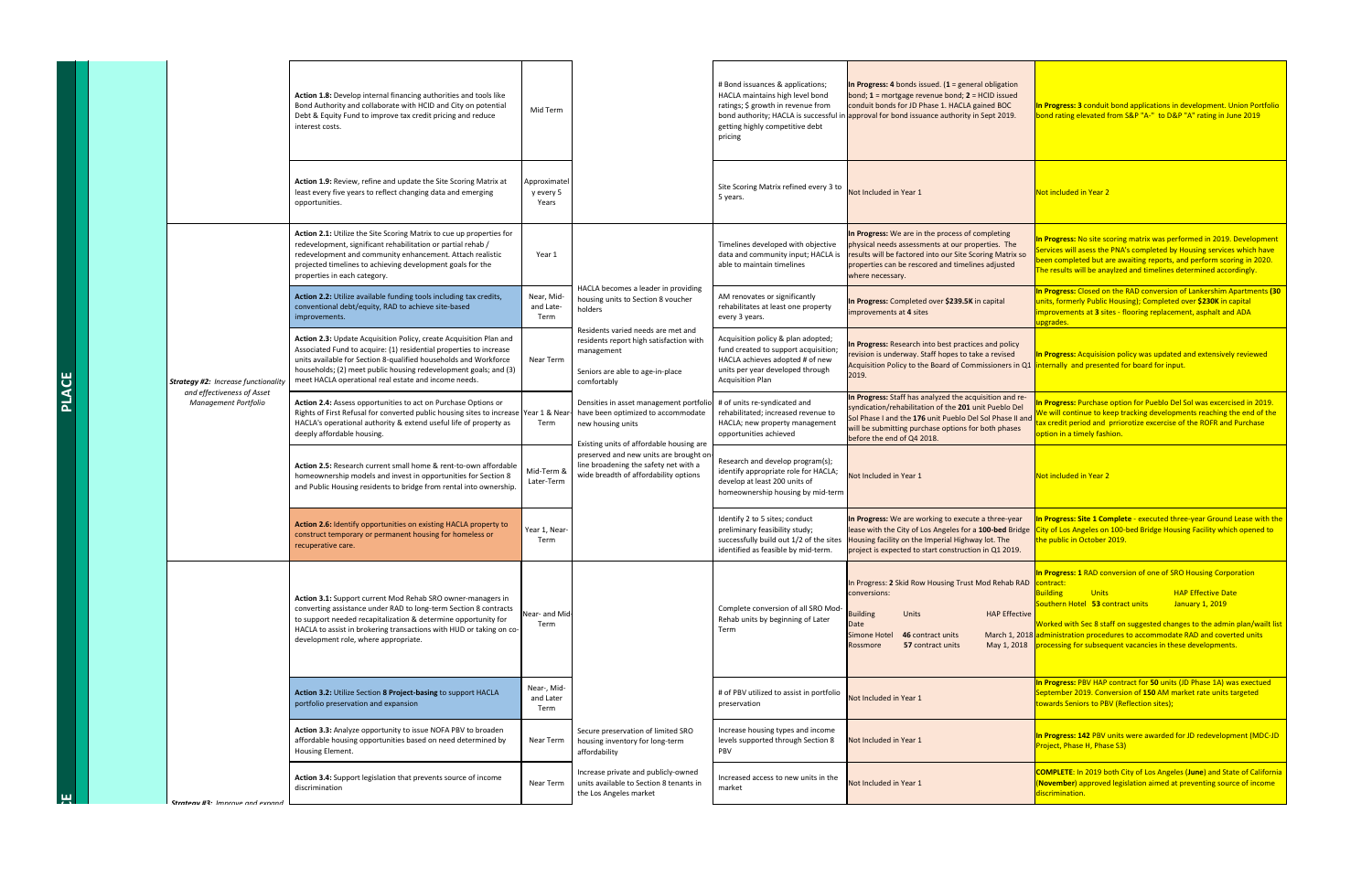| $\overline{\mathbf{A}}$ |                                                                  |  | JUULCYY HJ. IIIIPIUVE UIIU CAPUIIU<br>Section 8 Program, Policies &<br><b>Efficiencies</b>                      | Action 3.5: Improve tools to support housing searches, provide<br>support and training to prepare Section 8 voucher holders to be<br>competitive in hot rental markets.                                                                                             | Year 1 a<br>ongoin |  |
|-------------------------|------------------------------------------------------------------|--|-----------------------------------------------------------------------------------------------------------------|---------------------------------------------------------------------------------------------------------------------------------------------------------------------------------------------------------------------------------------------------------------------|--------------------|--|
|                         |                                                                  |  |                                                                                                                 | Action 3.6: Create program and funding to incentivize utilization of<br>Accessory Dwelling Units to house Section 8 tenants                                                                                                                                         | Year 1             |  |
|                         | ng Preservation and Expansion<br><b>Investment Area</b><br>Housi |  |                                                                                                                 | Action 3.7: Assess current Landlord Outreach & Support.<br>Recommend HUD waivers or program shifts that would increase<br>private landlord participation & pursue private/competitive<br>funding to implement.                                                      |                    |  |
|                         |                                                                  |  |                                                                                                                 | <b>Action 4.1:</b> Commit Section 8 PBV to 5,000 units over five years for<br>production of new Permanent Supportive Housing units in<br>cooperation with the City and County of Los Angeles.                                                                       | Year 1, Ne<br>Term |  |
| PLACE                   |                                                                  |  | <b>Strategy #4: Steward efforts to</b><br>reduce and alleviate homelessness                                     | Action 4.2: Develop policy to integrate a minimum of 5-10% fully-<br>funded homeless supportive housing units into redevelopment of<br>public housing and asset-managed sites.                                                                                      | <b>Near Ter</b>    |  |
|                         |                                                                  |  |                                                                                                                 | Action 4.3: Develop joint initiatives with the Los Angeles County<br>Health Department to direct vouchers effectively to secure<br>additional permanent / bridge housing properties or beds to allow<br>for improved rapid recycling of Health Department vouchers. | <b>Near Ter</b>    |  |
|                         |                                                                  |  |                                                                                                                 | Action 4.4: Identify opportunities on existing HACLA property to<br>construct temporary or permanent housing for homeless or<br>recuperative care (PH portfolio)                                                                                                    | Year 1, Ne<br>Term |  |
|                         |                                                                  |  | <b>Strategy #5: Expand HACLA's role in</b><br>the broader communities it serves<br>to improve neighborhood-wide | Action 5.1: Identify opportunities to participate and support<br>community-based efforts to advocate for improvements to<br>infrastructure, safety, health, education and economic equity                                                                           | Year 1, Ne<br>Term |  |
|                         |                                                                  |  | health and well-being                                                                                           | Action 5.2: Pursue grant opportunities, establishment of special<br>assessment or infrastructure districts and other appropriate<br>funding mechanisms to build and invest in neighborhood wide<br>improvements.                                                    | All Term           |  |

| hes, provide<br>nolders to be                            | Year 1 and<br>ongoing  | More Section 8 tenants are successful in<br>finding units and maintaining their<br>Section 8 voucher<br>HACLA able to serve a broad base of<br>affordable needs in the City of Los<br>Angeles                   | # of new innovations applied; # of<br>tenants finding housing within first 3<br>months of search                                                                   | In Progress: In 2017, 205 participants found housing<br>within 3 months of search compared to 187 in 2018<br>(these numbers exclude. PBV, Special Programs (CoC,<br>HOPWA, Mod-Rehab). To support an increase, in<br>November 2018, a pilot program began to provide<br>housing search assistance to clients whose vouchers<br>were set to expire.                                                                                                                                                                                                                                                                        | In Progress: 3 innovations applied (bus ad campaign, landlord incentives,<br>award ceremony); 274 participants (excluding PBV, Special Programs (CoC,<br>HOPWA, Mod-Rehab) housed within 3 months of search.                                                                                                                                                                                                                                                                                                                      |
|----------------------------------------------------------|------------------------|-----------------------------------------------------------------------------------------------------------------------------------------------------------------------------------------------------------------|--------------------------------------------------------------------------------------------------------------------------------------------------------------------|---------------------------------------------------------------------------------------------------------------------------------------------------------------------------------------------------------------------------------------------------------------------------------------------------------------------------------------------------------------------------------------------------------------------------------------------------------------------------------------------------------------------------------------------------------------------------------------------------------------------------|-----------------------------------------------------------------------------------------------------------------------------------------------------------------------------------------------------------------------------------------------------------------------------------------------------------------------------------------------------------------------------------------------------------------------------------------------------------------------------------------------------------------------------------|
| ize utilization of                                       | Year 1                 |                                                                                                                                                                                                                 | # of Section 8 tenants able to access<br>an ADU; # of homeowners willing to<br>continue renting to Section 8 clients                                               | In Progress: HACLA is working with LA-Mas, a city<br>sponsored non-profit, to set up an Accessory Dwelling<br>Unit program in the city. In December 2018, the group $\sqrt{2020}$ .<br>began soliciting homeowners for the program.                                                                                                                                                                                                                                                                                                                                                                                       | In Progress (process underway and first units expected to be completed in                                                                                                                                                                                                                                                                                                                                                                                                                                                         |
| pport.<br>ould increase<br>าpetitive                     | Near - and<br>Mid-Term |                                                                                                                                                                                                                 | Increased # of new landlords renting<br>to Section 8 tenants; # of landlords<br>with positive perception of the<br>Section 8 program                               | Not Included in Year 1                                                                                                                                                                                                                                                                                                                                                                                                                                                                                                                                                                                                    | In Progress: Average total of landlords in program in 2018 = 13,414 vs<br>As part of Section 8 outreach campaign to increase landlord participation,<br>over 1,950 incentives were provided to Section 8 landlords who agree to<br>rent to homeless clients, conducted <b>monthly</b> owner orientation seminars,<br>issued landlord newsletters, attended 17 exposition/workshops, and<br>hosted an award ceremony to recognize the top 20 landlords that are<br>actively involved in housing homeless individuals and families. |
| er five years for<br>units in                            | Year 1, Near-<br>Term  | Homelessness is reduced in the City of<br>Los Angeles                                                                                                                                                           | Achieve 5,000 units by Year 5                                                                                                                                      | In Progress: In October 2018, HACLA issued a Notice of<br>Funding Availability (NOFA) to award 420 permanent<br>supportive housing project based vouchers to eligible<br>projects to serve homeless and chronically homeless<br>individuals and families, including veterans. That will<br>meet HACLA's commitment of 1,000 units for 2018.<br>That NOFA has closed and HACLA will review and rank<br>the 41 proposals (1963, units) received to make a<br>recommendation for award to the Board of<br>Commissioners in January 2019. At the same meeting,<br>HACLA will seek Board approval for 1,000 units for<br>2019. | In Progress: The HACLA BOC authorized the allocation of 1,484 Permanent<br>Supportive Housing Project Based Vouchers to be used in conjunction with<br><b>Proposition HHH funds. Due to the accelerated commitments, HACLA will</b><br>actually award full 5,000 in two and a half years rather than five years.                                                                                                                                                                                                                  |
| of 5-10% fully-<br>evelopment of                         | Near Term              | Number of new households becoming<br>homeless for the first time decreases<br>over time<br>Public health indicators in SPA's where<br>homelessness is concentrated improve                                      | Adopt revised Development Policy to<br>incorporate requirement; # of units<br>integrated                                                                           | Not Included in Year 1                                                                                                                                                                                                                                                                                                                                                                                                                                                                                                                                                                                                    | Not included in Year 2. In 2020 we will revise the Development Policy to<br>accommodate goals of incorporating PSH units in futire developments.<br>While this is not contemplated in Jordan Downs, the next large<br>development conversion, Rancho San Pedro includes a 10% provision of<br>PSH units on all new non-replacement affordable housing units built.                                                                                                                                                                |
| geles County<br>p secure<br>r beds to allow<br>vouchers. | Near Term              |                                                                                                                                                                                                                 | Program successfully increases # of<br>units available for rapid rehousing<br>from baseline year                                                                   | Not Included in Year 1                                                                                                                                                                                                                                                                                                                                                                                                                                                                                                                                                                                                    | In Progress: HACLA partnered with LA County Health Departments to<br>house eligible applicant families in several Permanent Supportive Housing<br>Programs including Waiting List Limited Preference (Homeless, Tenant<br>Based Supporitve Housing), Continuum of Care and Project Based Voucher<br>Programs.                                                                                                                                                                                                                     |
| A property to<br>neless or                               | Year 1, Near-<br>Term  |                                                                                                                                                                                                                 | Identify 2 to 5 sites; conduct<br>preliminary feasibility study;<br>successfully build out 1/2 of the sites<br>identified as feasible by mid-term.                 | <b>Not Included in Year 1</b>                                                                                                                                                                                                                                                                                                                                                                                                                                                                                                                                                                                             | Not Included in Year 2                                                                                                                                                                                                                                                                                                                                                                                                                                                                                                            |
| d support<br>nents to<br>mic equity                      | Year 1, Near-<br>Term  | Community members and advocates are<br>supportive partners with HACLA to improve<br>neighborhood health and well-being<br>Health and well-being factors have improved<br>in the communities in and around HACLA | #/% increase of advocate<br>participation;<br>#/% increase in meeting attendance;<br>#/%increase in community event<br>participation                               | In Progress: The TCC grant selection provided<br>significant opportunities for the Watts community to<br>come together to begin active work planning related<br>health, safety, infrastructure and economic equity.<br>HACLA has spent 2018 preparing for the execution of<br>the grant contract and finalizing all scopes, timelines<br>and budgets.                                                                                                                                                                                                                                                                     | In Progress: Conducted and participated in multiple neighborhood level<br>Community Advisory and Community Leadership meetings to inform and<br>gather information and recommendations for additional community level<br>improvements and programming.                                                                                                                                                                                                                                                                            |
| ent of special<br>propriate<br>rhood wide                | All Terms              | sites<br>HACLA is recognized as a resource and<br>funding partner within its communities                                                                                                                        | Number of grants pursued;<br>Amount of funding leveraged for<br>neighborhood improvements;<br>Amount of funding attained;<br><b>Higher Livability Index Scores</b> | In Progress: In 2018 we received 3 grants totaling just<br>under \$35M to invest in neighborhood improvements<br>in Watts and San Pedro.                                                                                                                                                                                                                                                                                                                                                                                                                                                                                  | In Progress: Over \$35M in grants pursued; 14 grants awarded totaling<br><u> \$7.731M_</u>                                                                                                                                                                                                                                                                                                                                                                                                                                        |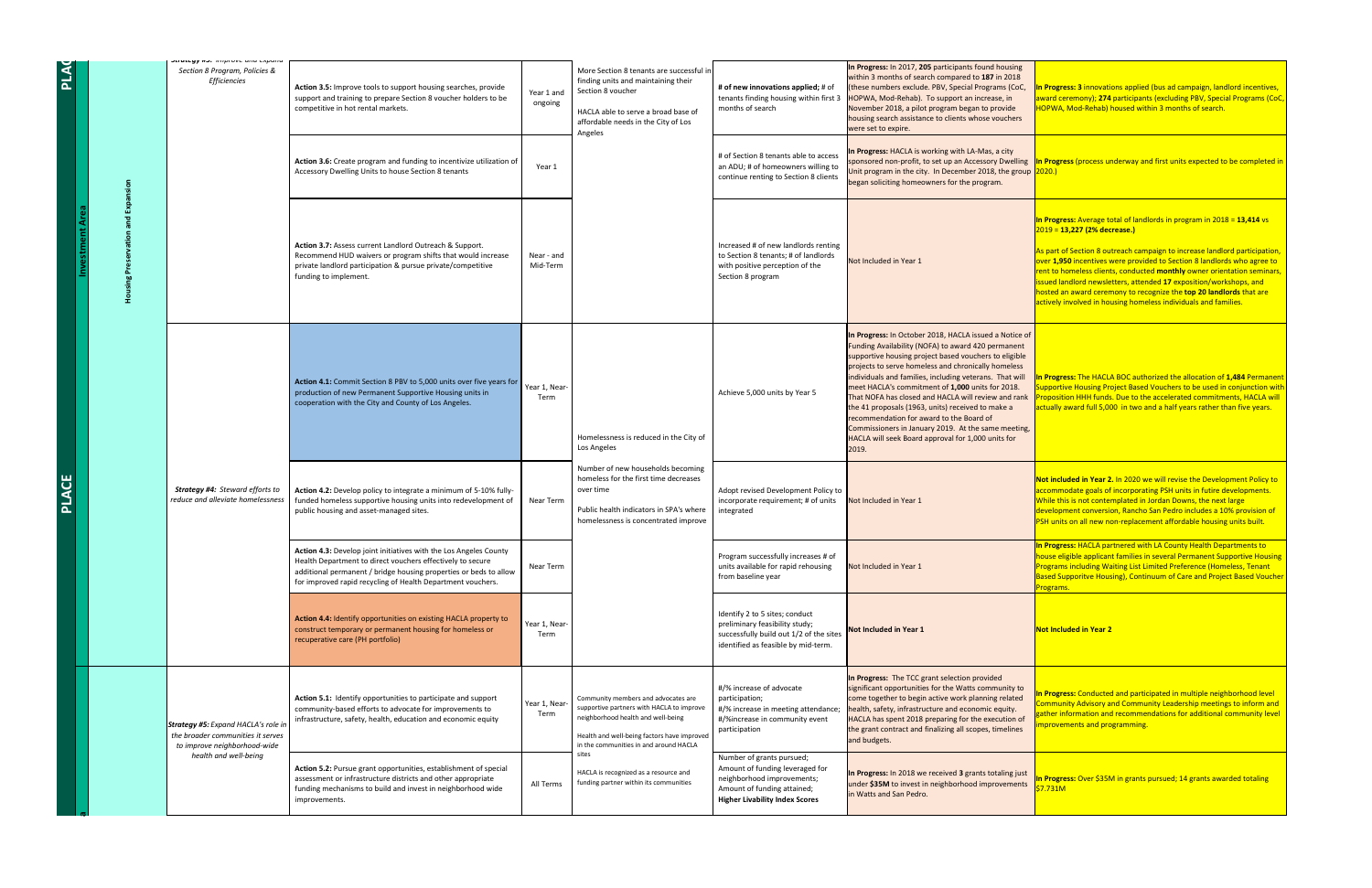| PLACE<br>estment Are |  | <b>Strategy #6: Utilize HACLA-owned</b><br>property to provide community<br>amenities that meet broader<br>neighborhood needs | Action 6.1: Ensure that open and communal spaces within HACLA-<br>All Terms<br>owned properties are designed for community gathering,<br>engagement, active play and learning.<br><b>Action 6.2: Prioritize utilization of Authority's community facilities</b><br>& communal areas to offer services to HACLA residents and<br>All Terms<br>surrounding neighbors. | HACLA communal and open spaces are<br>well utilized with rich social and<br>educational programming for residents<br>HACLA residents have a strong social<br>connection within their site and broader<br>community and have a feeling of "home"<br>The communities surrounding HACLA<br>sites utilize open/shared amenities | # increase in community gatherings;<br>#/% increase in participation at<br>engagement events;<br># increase in participation in<br>sports/active play;<br>#/% increase in participation in<br>educational programs<br># of programs/services offered to<br>residents & neighbors;<br># of resident participants in services; Not Included in Year 1<br># of community members | In Progress: 124 youth participating in Project SOAR; A<br>pilot "kids corner" where children can read and watch<br>educational programming has been installed at the<br>2600 Wilshire Office lobby; 3 providers offered youth<br>programming at 9 sites with 2,399 youth participating<br>(calculation is vendor reported and includes youth<br>enrollment across activities.) | In Progress: 201 youth participating in Project SOAR; 3 providers offered<br>outh programming at 9 sites with 1,745 youth participating (data was<br>alculated to only show youth total enrollment and does not include<br>articipation across activiities offered.)<br>In Progress: Developing language into site agreements as they renew;<br>piloting with youth programs and will be expanded in future years. |
|----------------------|--|-------------------------------------------------------------------------------------------------------------------------------|---------------------------------------------------------------------------------------------------------------------------------------------------------------------------------------------------------------------------------------------------------------------------------------------------------------------------------------------------------------------|-----------------------------------------------------------------------------------------------------------------------------------------------------------------------------------------------------------------------------------------------------------------------------------------------------------------------------|-------------------------------------------------------------------------------------------------------------------------------------------------------------------------------------------------------------------------------------------------------------------------------------------------------------------------------------------------------------------------------|---------------------------------------------------------------------------------------------------------------------------------------------------------------------------------------------------------------------------------------------------------------------------------------------------------------------------------------------------------------------------------|--------------------------------------------------------------------------------------------------------------------------------------------------------------------------------------------------------------------------------------------------------------------------------------------------------------------------------------------------------------------------------------------------------------------|
|                      |  |                                                                                                                               | Action 6.3: Ensure that redevelopment efforts at HACLA-owned<br>All Terms<br>properties consider & prioritize opportunities to create community-<br>serving amenities, developed with neighborhood-wide input.                                                                                                                                                      | HACLA sites are well integrated into the $ $<br>surrounding community -- not isolated.                                                                                                                                                                                                                                      | participating in services<br>#/% increase of community members<br>enjoying shared spaces/programs;<br>#/% increase of community<br>participation at input meetings                                                                                                                                                                                                            | Not Included in Year 1                                                                                                                                                                                                                                                                                                                                                          | In Progress: Coordinated three events designed to unite broader<br>community with public housing residents including Community Clean Up,<br>Community resource Fair and Community Peace Walk.                                                                                                                                                                                                                      |
|                      |  |                                                                                                                               | <b>Action 7.1:</b> Improve on-site recycling and waste reduction including<br>offering individual and community recycling bins & "upcycling"<br>Near Term<br>classes and exchanges.                                                                                                                                                                                 |                                                                                                                                                                                                                                                                                                                             | # new recycling bins;<br># upcycling class participants                                                                                                                                                                                                                                                                                                                       | Not Included in Year 1                                                                                                                                                                                                                                                                                                                                                          | Not included in Year 2                                                                                                                                                                                                                                                                                                                                                                                             |
|                      |  | <b>Strategy #7: Improve Sustainability</b><br>and Reduce Carbon Footprint                                                     | Action 7.2: HACLA will review and implement Energy Performance<br>Near term &<br>Contracts or other applicable financing tool, to improve<br>Mid Term<br>landscaping, water usage, add solar and shade.                                                                                                                                                             | HACLA becomes a leader in sustainable<br>practices (recycling, energy usage,<br>maintenance and capital                                                                                                                                                                                                                     | # landscapes implemented;<br>% water usage reduction;<br># solar projects implemented;<br># shade improvements made                                                                                                                                                                                                                                                           | Not Included in Year 1                                                                                                                                                                                                                                                                                                                                                          | In Progress: Installed drip systems at 79% of the Asset Management<br>portfolio and drought tolerant landscape at approximately 10%. Will<br>access consumption changes over the next year.                                                                                                                                                                                                                        |
| <b>PLACE</b>         |  |                                                                                                                               | Action 7.3: HACLA will develop a policy that roof replacement and<br>new roofs must use cool roof materials along with reflective and<br><b>Near Term</b><br>smog eating wall coverings to mitigate heating and cooling effects.                                                                                                                                    | improvements) portfolio wide<br>HACLA experiences cost savings through<br>energy and water usage improvements<br>HACLA communities are less vulnerable<br>to climate change health factors due to<br>its sustainability practices                                                                                           | # new cool roofs;<br># wall coverings implemented                                                                                                                                                                                                                                                                                                                             | Not Included in Year 1                                                                                                                                                                                                                                                                                                                                                          | In progress:<br>Within Asset Management portfolio, replaced 1 roof with cool roofing<br>materials. Approximately 50% of portfolio has cool roof material.                                                                                                                                                                                                                                                          |
|                      |  |                                                                                                                               | <b>Action 7.4:</b> New landscaping must include tree planting and expand<br>Mid Term<br>smart irrigation to include grey water systems where feasible.                                                                                                                                                                                                              | HACLA residents are well informed<br>about sustainability practices, have<br>access to effective tools to reduce                                                                                                                                                                                                            | # trees planted;<br># grey water systems implemented;<br># water saving irrigation systems<br>implemented                                                                                                                                                                                                                                                                     | 75 trees planted throughout public housing                                                                                                                                                                                                                                                                                                                                      | In Progress: Grey water system installed as part of JD Phase 1A; 75 trees<br>planted at public housing sites                                                                                                                                                                                                                                                                                                       |
|                      |  |                                                                                                                               | <b>Action 7.5: Require all new construction PBV projects to meet</b><br>Silver LEED equivalent and prioritize projects that propose Gold<br>Near Term<br>LEED equivalent.                                                                                                                                                                                           | consumption and experience cost<br>savings from utilizing energy saving<br>resources                                                                                                                                                                                                                                        | # of new units achieving LEED<br>equivalent or certification                                                                                                                                                                                                                                                                                                                  | Not Included in Year 1                                                                                                                                                                                                                                                                                                                                                          | <b>IN Progress: JD Phase 1A (115 units) applied for LEED Gold (pending</b><br>certification)                                                                                                                                                                                                                                                                                                                       |
|                      |  |                                                                                                                               | <b>Action 7.6:</b> Convert to an electric vehicle fleet, install charging<br>stations throughout portfolio and encourage car-sharing<br>Later Term<br>opportunities.                                                                                                                                                                                                |                                                                                                                                                                                                                                                                                                                             | # electric vehicle change outs in fleet;<br># charging systems installed;<br># employees using car-share;<br># residents/participants using car-<br>sharing                                                                                                                                                                                                                   | Not Included in Year 1                                                                                                                                                                                                                                                                                                                                                          | In Progress: Implemented a fleet upgrade with 41 new fully electric<br>vehicles and installed 44 charging stations; successfully received pilot<br>grant funds to develop EV Car share programs at San Fernando Gardens<br>and Jordan Downs                                                                                                                                                                        |
|                      |  |                                                                                                                               |                                                                                                                                                                                                                                                                                                                                                                     |                                                                                                                                                                                                                                                                                                                             |                                                                                                                                                                                                                                                                                                                                                                               |                                                                                                                                                                                                                                                                                                                                                                                 | In Progress: A seismic assessment was included in the PNA conducted in<br>2019 for public housing - reports of which are still pending.                                                                                                                                                                                                                                                                            |
|                      |  |                                                                                                                               | <b>Action 8.1:</b> Address approach to seismic upgrades or repairs<br>Near Term<br>necessary to meet current building code standards                                                                                                                                                                                                                                | HACLA properties have been<br>upgraded/repaired to meet appropriate<br>seismic standards and are ready for "the<br>big one"                                                                                                                                                                                                 | # upgrades/repairs made;<br>% of portfolio meeting seismic code                                                                                                                                                                                                                                                                                                               | Not Included in Year 1                                                                                                                                                                                                                                                                                                                                                          | <b>Within Asset Management portfolio, Completed foundation/seismic</b><br>repairs at 1 site. 98% of the portfolio meets current seismic code.                                                                                                                                                                                                                                                                      |
|                      |  | <b>Strategy #8: Improve Resilience of</b><br>HACLA sites and neighborhood                                                     | Action 8.2: Work with LADWP to install solar systems to store<br>energy in localized generators<br>Term                                                                                                                                                                                                                                                             | Near- and Mid-HACLA is utilizing solar energy storage<br>where practicable throughout portfolio                                                                                                                                                                                                                             | # kw hours stored;<br># thermal units (??)                                                                                                                                                                                                                                                                                                                                    | Not Included in Year 1                                                                                                                                                                                                                                                                                                                                                          | Not included in Year 2                                                                                                                                                                                                                                                                                                                                                                                             |
|                      |  |                                                                                                                               | Mid-Later<br><b>Action 8.3:</b> Create improved lighting and walking or bicycling paths<br>around HACLA properties linked to neighborhood resources<br>Term                                                                                                                                                                                                         | HACLA residents have increased usage<br>of nearby resources and increase<br>walking and bicycling throughout their<br>community                                                                                                                                                                                             | # LEDs installed;<br># miles of pedestrian paths created;<br># miles of bicycle paths created                                                                                                                                                                                                                                                                                 | 1/2 mile of new sidewalk & bike lanes built into new<br>Century Boulevard (Jordan Downs)                                                                                                                                                                                                                                                                                        | Not included in Year 2                                                                                                                                                                                                                                                                                                                                                                                             |
|                      |  |                                                                                                                               | Action 8.4: Identify areas on HACLA-owned properties that can be<br>Mid-Later<br>used for temporary co-location of emergency shelters or services<br>Term<br>during a disaster.                                                                                                                                                                                     |                                                                                                                                                                                                                                                                                                                             | # of sites identified and submitted to<br><b>City EOC</b>                                                                                                                                                                                                                                                                                                                     | Not Included in Year 1                                                                                                                                                                                                                                                                                                                                                          | <b>In Progress</b>                                                                                                                                                                                                                                                                                                                                                                                                 |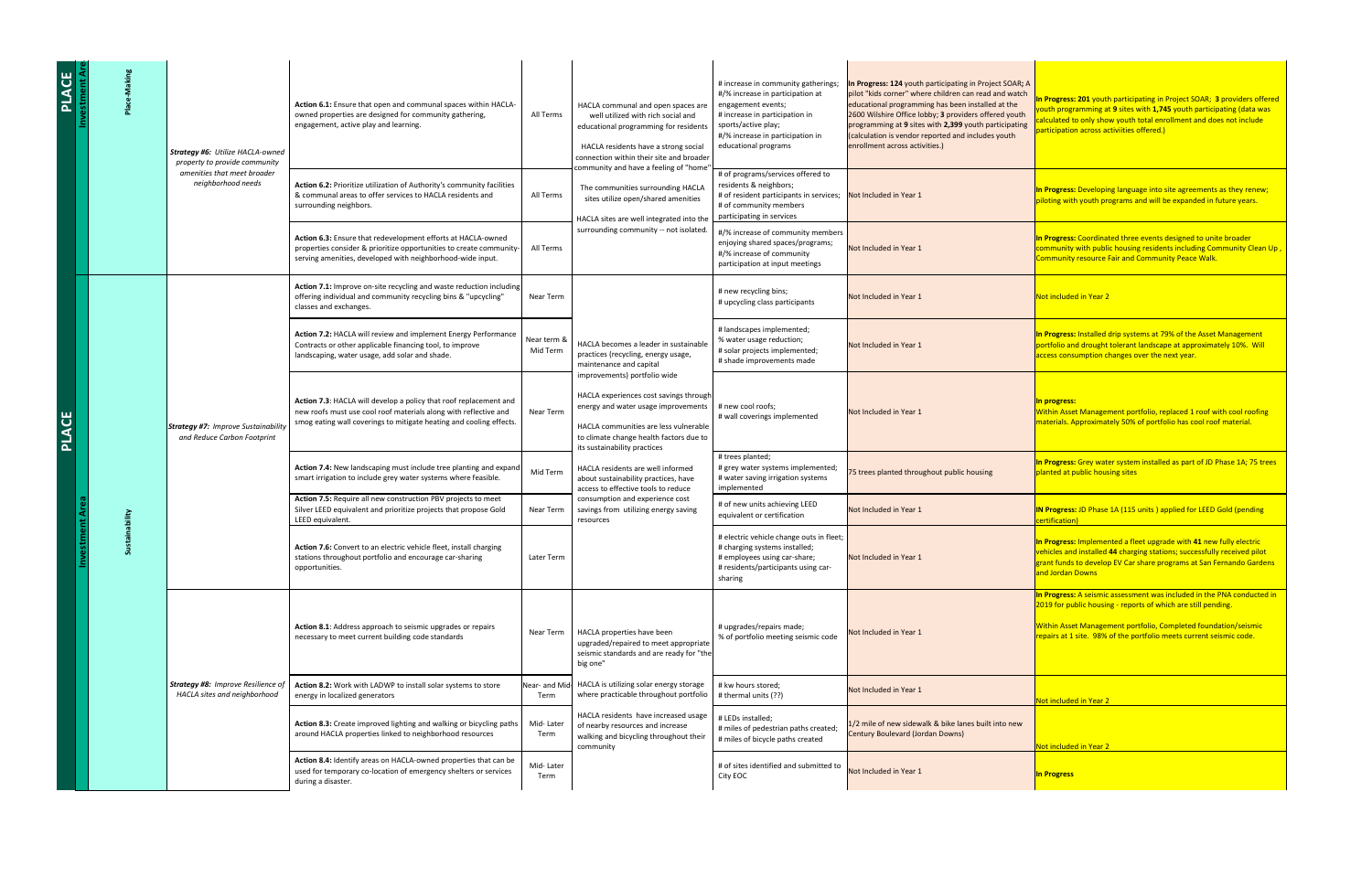| In Progress: In 2018 PNA property inspections began.<br>Results and implementation will begin in 2019.                              | In Progress: Asset Management completed assessments of all 95<br>properties for an overall total capital need of approximately \$360M over<br>20 years.                                                                                                                  |
|-------------------------------------------------------------------------------------------------------------------------------------|--------------------------------------------------------------------------------------------------------------------------------------------------------------------------------------------------------------------------------------------------------------------------|
| In Progress: In Fall 2018, an online maintenance<br>request application was premiered for Housing Services<br>and Asset Management. | In Progress: As of end of 2019, only 1% of Work Orders received are via<br>the online portal within Housing Services.<br>By 12/31/19 Asset Management had 1,297 households registered in Rent<br>Café with 2% submitting maintenance requests through the online system. |
| In Progress: 4 AM grants = $$239,578$ ; 1 PH capital grant<br>- \$21M                                                               | In Progress: 4 AM grants - $$255,820; 1$ PH grant = $$21.1M$                                                                                                                                                                                                             |
| In Progress: Implementing Choice Neighborhoods<br>Planning Grant in Rancho San Pedro & TCC Grant for<br><b>Watts Rising</b>         | <b>In Progress:</b> Applied for Choice Neighborhoods Grant for Jordan Downs in<br><b>FY2019</b>                                                                                                                                                                          |
| Not Included in Year 1                                                                                                              | Not included in Year 2                                                                                                                                                                                                                                                   |

|                                                                         |                       |                                                                                                                  | Action 9.1: Procure and continue to utilize Capital Needs                                                                                                                                                                                       |  |  |  |  |
|-------------------------------------------------------------------------|-----------------------|------------------------------------------------------------------------------------------------------------------|-------------------------------------------------------------------------------------------------------------------------------------------------------------------------------------------------------------------------------------------------|--|--|--|--|
|                                                                         |                       |                                                                                                                  | Assessments to manage existing AM portfolio needs                                                                                                                                                                                               |  |  |  |  |
|                                                                         |                       |                                                                                                                  | <b>Action 9.2:</b> Continue to evolve use of technology to manage<br>requests for maintenance/repairs, deployment of personnel, view<br>alerts and outages related to specific developments, view<br>scheduled inspections & evaluate cost/time |  |  |  |  |
| <u>ღ</u>                                                                | Management Excellence | <b>Strategy #9: Manage capital</b><br>resources and reserves to sustain<br>useful life of existing and new units | <b>Action 9.3:</b> Pursue competitive funding for qualifying capital needs<br>and push for philanthropic and other funding for Infrastructure<br>Projects which have high impact on resident health.                                            |  |  |  |  |
| Investm                                                                 |                       | in HACLA's portfolio                                                                                             | Action 9.4: Expand technologies to communicate with private-<br>market landlords and property managers of Section 8 properties to<br>share program information; improve tenant-landlord relations;<br>offer tips & training.                    |  |  |  |  |
|                                                                         |                       |                                                                                                                  | <b>Action 9.5:</b> Consider creating a HACLA-sponsored Social Enterprise<br>employing HACLA residents to compliment and improve site &<br>ground maintenance projects.                                                                          |  |  |  |  |
| <b>Long-Term Goals:</b>                                                 |                       |                                                                                                                  |                                                                                                                                                                                                                                                 |  |  |  |  |
| <b>Goal #3: Preserve existing deeply affordable housing</b>             |                       |                                                                                                                  |                                                                                                                                                                                                                                                 |  |  |  |  |
| Goal #4: Increase the number of affordable housing units in Los Angeles |                       |                                                                                                                  |                                                                                                                                                                                                                                                 |  |  |  |  |
| Goal #5: Improve outdated housing stock and affordable housing models   |                       |                                                                                                                  |                                                                                                                                                                                                                                                 |  |  |  |  |

| <b>Needs</b><br>ls.                                 | Near, Mid-<br>and Late-<br><b>Term</b> |                                                                                                                                                                                                                               | # of PNAs completed;<br># of capital improvements made<br>based on PNA results                                                                                     | In Progress: In 2018 PNA property inspections<br>Results and implementation will begin in 2019.                           |
|-----------------------------------------------------|----------------------------------------|-------------------------------------------------------------------------------------------------------------------------------------------------------------------------------------------------------------------------------|--------------------------------------------------------------------------------------------------------------------------------------------------------------------|---------------------------------------------------------------------------------------------------------------------------|
| o manage<br>ersonnel, view<br>s, view               | <b>Near Term</b>                       | HACLA capital needs are aggressively<br>implemented and the improvement<br>program is proactive                                                                                                                               | # increase in electronic requests<br>(for inspections, maintenance);<br>% time savings realized                                                                    | In Progress: In Fall 2018, an online maintenand<br>request application was premiered for Housing<br>and Asset Management. |
| ng capital needs<br>frastructure                    | Near Term                              | HACLA is a leader in staff and resource<br>management for capital improvement<br>HACLA has rich strategic partnerships to<br>leverage capital dollars                                                                         | # of grants received for onsite<br>infrastructure improvements in PH or<br><b>AM</b>                                                                               | In Progress: 4 AM grants = $$239,578; 1$ PH capi<br>$\sim$ \$21M                                                          |
| vith private-<br>a 8 properties to<br>rd relations; | Mid Term                               | HACLA Residents are actively engaged<br>and partners in site improvements and<br>ground maintenance<br>HACLA Residents experience improved<br>health from increased site hygiene and<br>reduced plumbing, roof or mold issues | number of grants pursued;<br>Amount of funding leveraged for<br>neighborhood improvements;<br>Amount of funding attained;<br><b>Higher Livability Index Scores</b> | In Progress: Implementing Choice Neighborhod<br>Planning Grant in Rancho San Pedro & TCC Gra<br><b>Watts Rising</b>       |
| ocial Enterprise<br>orove site &                    | Mid Term                               |                                                                                                                                                                                                                               | # of enterprise partnerships<br>developed; # HACLA residents<br>participating in maintenance<br>enterprise program                                                 | Not Included in Year 1                                                                                                    |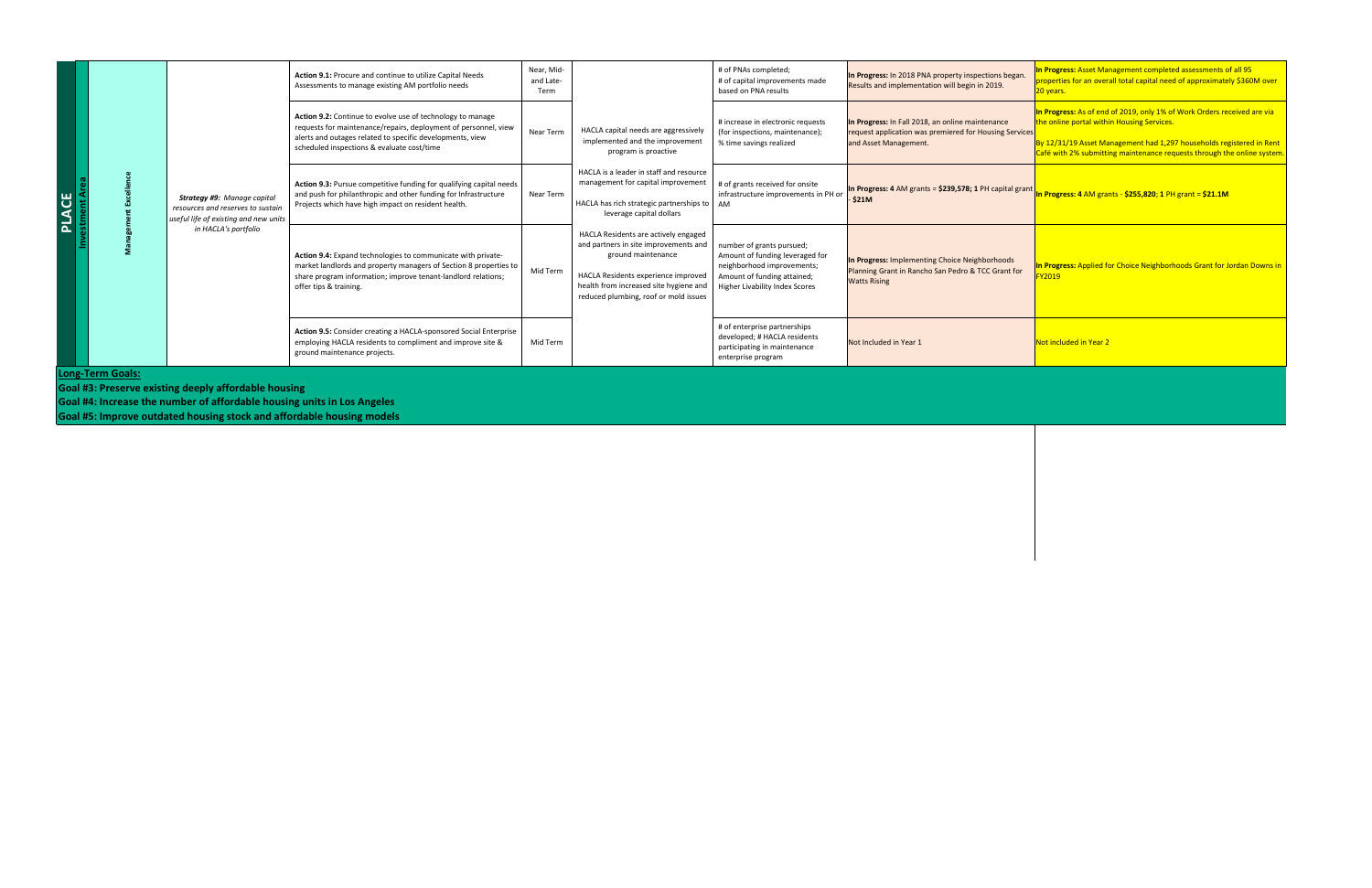|                     |                | <b>Strategies</b>                                                                                                                                                                                                                   | <b>Actions</b>                                                                                                                                                                                                                                                                                                                                                                                                                                                                                                                                                                                                                                                                                                                       | <b>Timing</b> | Outcomes                                                                                                                                                                                                                                                                     | <b>Metric</b>                                                                                                                                                                                                                                                                   | <b>2018 End of Year Updates</b><br>(Published in Build HOPE Appendix C)                                                                                                                                                                                                                                                                                                                                                                                                                                                                                                                                                                                                                                                                                                   | <b>2019 End of Year Update</b>                                                                                                                                                                                                                                                                                                                                                                                                      |
|---------------------|----------------|-------------------------------------------------------------------------------------------------------------------------------------------------------------------------------------------------------------------------------------|--------------------------------------------------------------------------------------------------------------------------------------------------------------------------------------------------------------------------------------------------------------------------------------------------------------------------------------------------------------------------------------------------------------------------------------------------------------------------------------------------------------------------------------------------------------------------------------------------------------------------------------------------------------------------------------------------------------------------------------|---------------|------------------------------------------------------------------------------------------------------------------------------------------------------------------------------------------------------------------------------------------------------------------------------|---------------------------------------------------------------------------------------------------------------------------------------------------------------------------------------------------------------------------------------------------------------------------------|---------------------------------------------------------------------------------------------------------------------------------------------------------------------------------------------------------------------------------------------------------------------------------------------------------------------------------------------------------------------------------------------------------------------------------------------------------------------------------------------------------------------------------------------------------------------------------------------------------------------------------------------------------------------------------------------------------------------------------------------------------------------------|-------------------------------------------------------------------------------------------------------------------------------------------------------------------------------------------------------------------------------------------------------------------------------------------------------------------------------------------------------------------------------------------------------------------------------------|
| PATHWAYS            |                |                                                                                                                                                                                                                                     | Action 1.1: Devise a 5-year strategic/organizational development<br>plan and budget for building out the capacity of real estate<br>development unit into a team that can execute major community<br>revitalization and public development opportunities as defined<br>by Strategy #1 of the Place Module.<br><b>Suggested Development Plan Inclusions: - The number and</b><br>capacity/experience of staff needed; and schedule of<br>professional development of current staff; required project<br>management/IT systems; required initial capitalization (seed<br>funding and multi-year budget commitments) and growth curve;<br>and recommendation and implementation requirements of an<br>optimal organizational structure. | Year 1        | Financial best practice models are well-established and                                                                                                                                                                                                                      | Plan Completion (by date); Strategic<br>reorganization and hiring completion (by date);                                                                                                                                                                                         | In Progress: In March 2018, HACLA began laying the groundwork for<br>this organizational transition with creation of the Chief Strategic<br>Development Officer and re-aligning supportive business units within<br>the new Strategic Development Bureau. Capacity strengthening will<br>proceed in stages -- hiring talent to expand skills and capacity within<br>the team, seeking additional funding opportunities to support key<br>projects and then building steadily over the next five years and<br><b>beyond</b><br>In January 2019, HACLA will bring on two new staff: Development<br><b>Officer and Deputy Development Director. These two new positions</b><br>should provide needed capacity to expand HACLA's ability to take on<br>new real estate deals. | In Progress: In 2019, budget included additional management<br>evel positions (Development Manager, Relocation Manager)<br>that were created and candidates hired into. These critical hires<br>have significantly incrased the Development Services' team<br>capacity for existing and future development opportunities. An<br>Assistant Project manager will be added in 2020.<br>A formal 5 year plan will be developed in 2020. |
|                     | Busin<br>Busin | $\Xi$ Strategy #1: Build and scale HACLA's internal<br>real estate development team into a<br>capable, adequately staffed "community<br>revitalizer and public developer" and<br>business line comparable to other large,           | Action 1.2: Develop and modify internal policies and procedures  <br>to guide development, including design guidelines, underwriting<br>guidelines, construction oversight & management requirements.                                                                                                                                                                                                                                                                                                                                                                                                                                                                                                                                | Near Term     | organizational sustainability has been achieved<br>Business lines are competitive in the marketplace and HACLA's is<br>recognized as an innovator in community revitalization and public<br>development<br>HACLA has established strategic industry partnerships to leverage | Policies and procedures are adopted (by date);<br>onboarding & training of new employees is<br>simplified with clear instruction and consistent<br>implementation tools                                                                                                         | Not Included in Year 1                                                                                                                                                                                                                                                                                                                                                                                                                                                                                                                                                                                                                                                                                                                                                    | Not included in Year 2                                                                                                                                                                                                                                                                                                                                                                                                              |
|                     |                | regionally-oriented development /<br>redevelopment authorities.                                                                                                                                                                     | Action 1.3: Initiate self-development activities around subsets of<br>HACLA's conventional public housing inventory requiring<br>moderate rehabilitation and in concert with<br>Acquisition/Rehabilitation strategy.                                                                                                                                                                                                                                                                                                                                                                                                                                                                                                                 | Near Term     | agency expertise and gap fill development resources and funding<br>Development efforts are economical and result in improved housing<br>stock, cash flow and neighborhood amenities                                                                                          | # self-develop projects initiated; # new co-<br>development relationships established; # co-<br>development projects initiated; # moderate<br>rehabilitations in process; # new strategic<br>development partnerships with nonprofits and<br>privately owned affordable housers | Not Included in Year 1                                                                                                                                                                                                                                                                                                                                                                                                                                                                                                                                                                                                                                                                                                                                                    | In Progress: Development Services begins work on build out of<br>new WorkSource Development Center on Imperial property &<br>People Center at Jordan Downs; work on new parking garage for<br>2600 Wilshire Building underway & preliminary designs for<br>potential housing project on Rampart.                                                                                                                                    |
|                     |                |                                                                                                                                                                                                                                     | Action 1.4: Pursue competitive grants and establish pooled<br>investor funds, bond funds or tax-increment financing districts to  <br>build capacity and fund initiatives.                                                                                                                                                                                                                                                                                                                                                                                                                                                                                                                                                           | Mid-Term      |                                                                                                                                                                                                                                                                              | increase # of grant funds; increase in annual<br>cash flow from properties; increased access to<br>alternate resources                                                                                                                                                          | Not Included in Year 1                                                                                                                                                                                                                                                                                                                                                                                                                                                                                                                                                                                                                                                                                                                                                    | In Progress: In 2019, the team submitted the Watts Rising<br>Choice Neighborhoods proposal (14 projects, over 60 supportive<br>and leverage partners) to support Jordan Downs Redevelopment<br>and uplift the whole community of Watts.                                                                                                                                                                                             |
| S <br><b>PATHWA</b> |                |                                                                                                                                                                                                                                     | Action 2.1: Analyze feasibility of developing separate property<br>management arm to manage converted public housing, LIHTC<br>properties, and Asset Management properties. Analysis includes<br>looking at competitiveness against current property management<br>market, cost, operational requirements, and skill/knowledge<br>requirements.                                                                                                                                                                                                                                                                                                                                                                                      | Year 1        |                                                                                                                                                                                                                                                                              | business plan (for cost recovery/revenue<br>improvement) completed (by date)                                                                                                                                                                                                    | In Progress: Part of the visioning process included an assessment of<br>Feasibility plan completed (by date); Operational current operations in our property management division under<br>Housing Services and Asset Management against market best<br>practices. In 1st Quarter 2019, the team will further review this<br>analysis and develop the plan forward.                                                                                                                                                                                                                                                                                                                                                                                                        | In Progress: Asset Management determined additional<br>resources are needed, Working Group to be established in 2020                                                                                                                                                                                                                                                                                                                |
|                     |                | <b>Strategy #2: Adapt, enhance and expand</b>                                                                                                                                                                                       | <b>Action 2.2:</b> If determined to be financially feasible and beneficial<br>to HACLA's properties & residents, initiate organizational<br>structure to create a unit focused on affordable housing property<br>management and pilot initial management on up to 500 units of<br>HACLA's Asset Management properties.                                                                                                                                                                                                                                                                                                                                                                                                               | Near Term     | HACLA staff are trained across multiple property management<br>platforms and can effectively manage a range of affordable housing<br>products<br>Property Management services will be a revenue generator and<br>provide employment opportunities for HACLA residents.       | Operational business plan completed; (by date);<br># of public housing/senior disabled and multi-<br>family properties transitioned to management<br>model (per year)                                                                                                           | Not Included in Year 1                                                                                                                                                                                                                                                                                                                                                                                                                                                                                                                                                                                                                                                                                                                                                    | Not included for Year 2                                                                                                                                                                                                                                                                                                                                                                                                             |
|                     |                | $\overline{X}$ HACLA's property management capacities to<br>become a competitive property manager in<br>$\mathsf{E}$ $\mathsf{E}$ the Los Angeles housing market and generate<br>standard-customary fee revenues for the<br>Agency. | Action 2.3: Develop property management systems (technology,<br>protocols, policies, training modules, performance standards) to<br>ensure management is consistent, supported and runs<br>effectively. Determine best strategy and model to combine direct<br>services and utilize 3rd party services.                                                                                                                                                                                                                                                                                                                                                                                                                              | Near Term     | Management and financial best practice models are well-established<br>and organizational sustainability has been achieved<br>Residents of HACLA-managed properties are strongly satisfied with<br>HACLA management and maintenance services                                  | Competitive property management performance<br>standards established and implemented (by<br>date); properties show positive cash flow;                                                                                                                                          | Not Included in Year 1                                                                                                                                                                                                                                                                                                                                                                                                                                                                                                                                                                                                                                                                                                                                                    | Not included for Year 2                                                                                                                                                                                                                                                                                                                                                                                                             |
|                     |                |                                                                                                                                                                                                                                     | <b>Action 2.4:</b> Evaluate effectiveness of adding a new property<br>management unit focused on tax credit, market rate and Section<br>8 properties. If competitive and feasible, develop plan to test<br>model on remaining balance of Asset Management portfolio.                                                                                                                                                                                                                                                                                                                                                                                                                                                                 | Mid-Term      | HACLA provides improved management for 3rd parties with Section  <br>8 or LIHTC housing                                                                                                                                                                                      | Pilot plan completed (by date); # of third party<br>managed properties transitioned back to HACLA<br>property management entity; customer<br>satisfaction survey for residents (# increased<br>satisfaction)                                                                    | Not Included in Year 1                                                                                                                                                                                                                                                                                                                                                                                                                                                                                                                                                                                                                                                                                                                                                    | <b>Not included for Year 2</b>                                                                                                                                                                                                                                                                                                                                                                                                      |
|                     |                |                                                                                                                                                                                                                                     | Action 2.5: Determine if HACLAs property managers would be<br>effective in providing competitive services to smaller non-profits,<br>private landlords, Community-based Organizations or other<br>affordable housing developers and owners. If so, develop plan to  <br>market and compete for property management opportunities in<br>the private market focused on properties in the greater LA-<br>metropolitan area.                                                                                                                                                                                                                                                                                                             | Long Term     |                                                                                                                                                                                                                                                                              | Revenue review and transition plan completion<br>(by date); private market study complete; # new $\vert$ Not Included in Year 1<br>units managed as a 3rd party by HACLA                                                                                                        |                                                                                                                                                                                                                                                                                                                                                                                                                                                                                                                                                                                                                                                                                                                                                                           | Not included for Year 2                                                                                                                                                                                                                                                                                                                                                                                                             |
|                     |                |                                                                                                                                                                                                                                     | <b>Action 3.1: Review collected market data on typical asset</b><br>management fees to establish competitive benchmark costs and<br>performance requirements and standards to ensure HACLA is a<br>leader in Asset Management.                                                                                                                                                                                                                                                                                                                                                                                                                                                                                                       | Near Term     | HACLA's Asset Management services will continue to generate<br>revenue to support Authority goals and provide employment<br>opportunities.                                                                                                                                   | Competitive property management performance<br>standards established and implemented (by<br>date)                                                                                                                                                                               | Not Included in Year 1                                                                                                                                                                                                                                                                                                                                                                                                                                                                                                                                                                                                                                                                                                                                                    | Not included for Year 2                                                                                                                                                                                                                                                                                                                                                                                                             |
|                     |                |                                                                                                                                                                                                                                     |                                                                                                                                                                                                                                                                                                                                                                                                                                                                                                                                                                                                                                                                                                                                      |               |                                                                                                                                                                                                                                                                              |                                                                                                                                                                                                                                                                                 |                                                                                                                                                                                                                                                                                                                                                                                                                                                                                                                                                                                                                                                                                                                                                                           |                                                                                                                                                                                                                                                                                                                                                                                                                                     |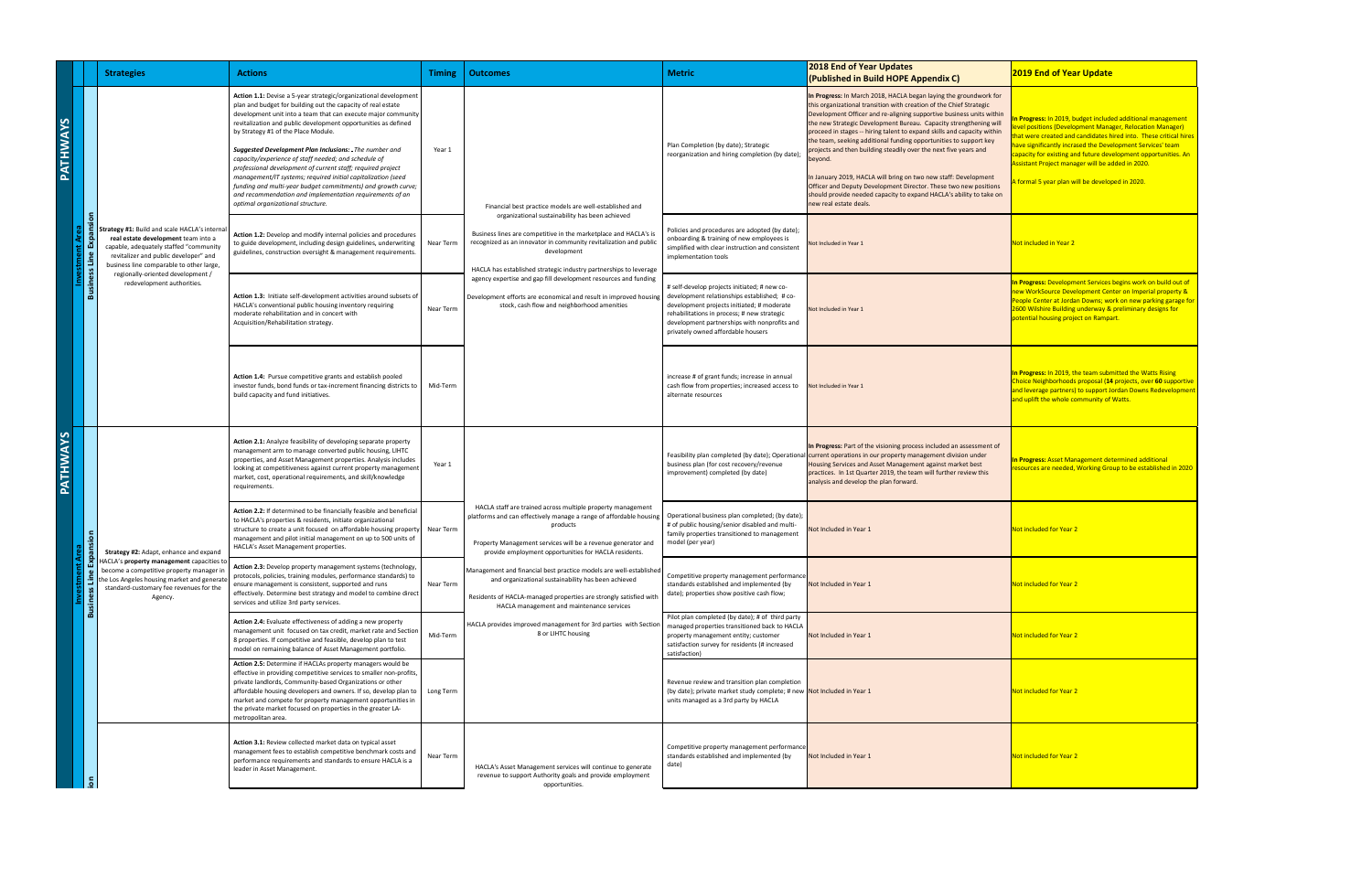| Area<br>Investment | $\mathbf{C}$<br><b>Expal</b><br>Line<br><b>S</b><br>$\boldsymbol{\omega}$<br>$\ddot{\mathbf{u}}$<br>usin<br>$\mathbf{\Omega}$ | <b>Strategy #3: Adapt, enhance and expand</b><br>HACLA's asset management capacities to<br>become a competitive asset manager in the<br>Los Angeles housing market and generate<br>standard-customary fee revenues for the<br>agency.                         | <b>Action 3.2:</b> Develop staff expertise and tools necessary to<br>manage new Acquisition Fund as defined in Strategy #2 of the<br>Place Module and the increasing portfolio of market and<br>affordable properties.<br><b>Action 3.3:</b> Determine if there is a market for contract Asset<br>Management Services (receivership opportunities or Asset<br>Management for smaller non-profits, etc.). If HACLA is well-<br>positioned and would benefit from expanding its Asset<br>Management business line, complete any retooling necessary<br>and market services. |
|--------------------|-------------------------------------------------------------------------------------------------------------------------------|---------------------------------------------------------------------------------------------------------------------------------------------------------------------------------------------------------------------------------------------------------------|---------------------------------------------------------------------------------------------------------------------------------------------------------------------------------------------------------------------------------------------------------------------------------------------------------------------------------------------------------------------------------------------------------------------------------------------------------------------------------------------------------------------------------------------------------------------------|
| Area<br>Investment | sion<br>$\mathbf{C}$<br>Expa<br>$\mathbf{\Omega}$<br>$\tilde{\Xi}$<br>ess                                                     | <b>Strategy #4: Adapt, enhance and expand</b><br>HACLA's small construction capacities to<br>become a competitive small construction<br>service provider in the Los Angeles housing<br>market and generate standard-customary fee<br>revenues for the agency. | <b>Action 4.1:</b> Review existing small construction resource and staff<br>capacity to ascertain the potential for operational expansion in<br>ADA conversion, code enforcement, city inspections, and other<br>accomodations for small PHAs, Section 8 or PBV landlords, and<br>other HACLA partners or associates.<br>Action 4.2: Review collected market data and analyze the cost-<br>competitiveness of HACLA small construction services in the Los<br>Angeles market.                                                                                             |
|                    | <b>Busine</b>                                                                                                                 |                                                                                                                                                                                                                                                               | <b>Action 4.3:</b> Determine if there is a market for contract Small<br>Construction services. If HACLA is well-positioned and would<br>benefit from expanding its Small Construction business line,<br>complete any retooling necessary and market services.                                                                                                                                                                                                                                                                                                             |
|                    |                                                                                                                               |                                                                                                                                                                                                                                                               | Action 4.4: Bid on projects and services in the Los Angeles market<br>for which HACLA Small Construction business line has been<br>determined competitive by cost and market analyses.                                                                                                                                                                                                                                                                                                                                                                                    |
|                    |                                                                                                                               |                                                                                                                                                                                                                                                               | <b>Action 5.1:</b> Develop a technology roadmap and framework to<br>guide the development and implementation of information<br>technology solutions                                                                                                                                                                                                                                                                                                                                                                                                                       |
|                    |                                                                                                                               |                                                                                                                                                                                                                                                               | <b>Action 5.2:</b> Conduct evaluation of current Emphasis Elite and<br>Yardi Voyager systems to improve system alignment and<br>integration.                                                                                                                                                                                                                                                                                                                                                                                                                              |
| <b>Area</b>        | Efficiency                                                                                                                    |                                                                                                                                                                                                                                                               | <b>Action 5.3: Identify and evaluate current HACLA processes across</b><br>business lines for "automation gaps" and systems bottlenecks to<br>expand usefulness of technology to handle current manual<br>processes and increase productivity (e.g. automated<br>procurement, HR and payment approvals, cloud based data<br>systems, etc.)                                                                                                                                                                                                                                |
| Investment         | $\mathbf \sigma$<br>tiona<br>Organiz                                                                                          | <b>Strategy #5: Optimize technology</b><br>platforms to enhance customer service and<br>better support program delivery                                                                                                                                       | Action 5.4: Identify and evaluate opportunities to manage and<br>reduce walk-in traffic by digitizing manual, paper-intensive<br>interactive business processes                                                                                                                                                                                                                                                                                                                                                                                                           |
|                    |                                                                                                                               |                                                                                                                                                                                                                                                               | Action 5.5: Identify and evaluate opportunities to manage high<br>call volumes through smart routing and interactive self-service<br>technologies                                                                                                                                                                                                                                                                                                                                                                                                                         |

| f the                                                               | Near Term | Financial best practice models are well-established and<br>organizational sustainability has been achieved<br>Business lines are competitive in the marketplace and HACLA's is<br>recognized as strong asset manager across a variety of property<br>types    | # of well performing properties added to<br>portfolio; customer satisfaction surveys from<br>new residents; capital needs analyzed regularly,<br>with strong reserves, little/no deferred<br>maintenance and high REAC scores | Not Included in Year 1                                                                                                                                                                                                                                                                                                                                                                                  | Not included for Year 2                                                                                                                                                                                                                                                                                                                                                                                                                                                                                                                                                          |
|---------------------------------------------------------------------|-----------|---------------------------------------------------------------------------------------------------------------------------------------------------------------------------------------------------------------------------------------------------------------|-------------------------------------------------------------------------------------------------------------------------------------------------------------------------------------------------------------------------------|---------------------------------------------------------------------------------------------------------------------------------------------------------------------------------------------------------------------------------------------------------------------------------------------------------------------------------------------------------------------------------------------------------|----------------------------------------------------------------------------------------------------------------------------------------------------------------------------------------------------------------------------------------------------------------------------------------------------------------------------------------------------------------------------------------------------------------------------------------------------------------------------------------------------------------------------------------------------------------------------------|
| set<br>-ااڍ<br>ssary                                                | Mid-Term  | HACLA continues to grow its "private portfolio" and make more units<br>in the LA market open to Section 8 voucher holders                                                                                                                                     | Operational business plan (for cost<br>recovery/revenue improvement) completed (by<br>date); Marketing plan and solicitation process<br>established (by date); # of landlords outreached<br>to                                | Not Included in Year 1                                                                                                                                                                                                                                                                                                                                                                                  | Not included for Year 2                                                                                                                                                                                                                                                                                                                                                                                                                                                                                                                                                          |
| nd staff<br>$\mathop{\mathsf{sign}}\nolimits$ in<br>other<br>s, and | Near Term | HACLA's Small Construction services will continue to generate                                                                                                                                                                                                 | Feasibility and Pilot Plans completed (by date)                                                                                                                                                                               | Not Included in Year 1                                                                                                                                                                                                                                                                                                                                                                                  | Not officially included for Year 2 - for this to become more<br>feasible moving forward, will need to establish contractors and<br>business licenses and obtain bonding.                                                                                                                                                                                                                                                                                                                                                                                                         |
| e cost-<br>the Los                                                  | Near Term | revenue to support Authority goals and provide employment<br>opportunities.<br>Financial best practice models are well-established and<br>organizational sustainability has been achieved<br>Business lines are competitive in the marketplace and HACLA's is | Competitive small construction service<br>performance standards established and<br>implemented (by date)                                                                                                                      | Not Included in Year 1                                                                                                                                                                                                                                                                                                                                                                                  | In Progress: As a pilot - Force Account Construction was asked to<br>provide bids for window replacement projects within the Asset<br>Management portfolio. Bids were approximately 30% higher<br>using the Force Account model due to the small scale of<br>projects.                                                                                                                                                                                                                                                                                                           |
| nall<br>uld<br>ne,                                                  | Near Term | recognized as strong Small Construction service provider across a<br>variety of property types                                                                                                                                                                | Operational business plan (for cost<br>recovery/revenue improvement) completed (by<br>date)                                                                                                                                   | Not Included in Year 1                                                                                                                                                                                                                                                                                                                                                                                  | In Progress: Asset Management will traget larger scale projects<br>in 2020 and reassess.                                                                                                                                                                                                                                                                                                                                                                                                                                                                                         |
| s market                                                            | Mid-Term  |                                                                                                                                                                                                                                                               | # projects bid on by HACLA Small Construction<br>services; # of projects awarded; increase in cash<br>flow from small construction services                                                                                   | Not Included in Year 1                                                                                                                                                                                                                                                                                                                                                                                  | Not included for Year 2                                                                                                                                                                                                                                                                                                                                                                                                                                                                                                                                                          |
| rk to<br>on                                                         | Year 1    |                                                                                                                                                                                                                                                               | Incorporating best practice research, complete<br>September 2018                                                                                                                                                              | In progress: Research into technology best practices, and systems<br>alternatives compared to HACLA operational needs and budget is well<br>underway. Business process reviews of our technology platforms have<br>begun to provide better guidance for next steps. By end of December, $\int_C$<br>the reviews will be complete and implementation efforts based on the<br>results will begin in 2019. | In Progress: Technology acquisition framework was completed<br>in the third quarter of 2018. Factors such as user functionality,<br>customization requirements, data migration, infrastructure<br>compatibility, future product development, security, technical<br>upport, value to the business operations and total cost of<br>ownership are the guiding criteria for acquisitions going forward.                                                                                                                                                                             |
| and                                                                 | Year 1    |                                                                                                                                                                                                                                                               | Research with best practice recommendations<br>complete September 2018                                                                                                                                                        | In progress: Elite optimization evaluation was completed in October<br>with recommendations to be implemented in 2019. Yardi optimization <i>lincluding refresh training for the maximum use of all available</i><br>was scheduled in December and recommendations will be<br>incorporated into our implementation schedule.                                                                            | <b>COMPLETE: Business Process Reviews recommendations</b><br>functionalities resulted in the expanded use of the major<br>enterprise systems Yardi/Voyager & Emphasys/Elite                                                                                                                                                                                                                                                                                                                                                                                                      |
| es across<br>ecks to<br>ıal<br>ata                                  | Near Term | HACLA relies on a set of principles to ensure IT choices are strategic<br>and consider the agency's long-term goals<br>HACLA has a clear understanding of its processes and systems and<br>the most strategic technology in place to support operations       | Evaluation with recommendations for<br>improvements completed December 2018,<br>including schedule for implementation of<br>approved systems enhancements                                                                     | In progress: By end of December, the evaluative reviews will be<br>complete and recommended implementation efforts will begin in<br>2019.                                                                                                                                                                                                                                                               | In Progress: Yardi/Voyager assessment of online recertification<br>capabilities for PH was completed but implementation was<br>tabled until critical functionality becomes available.<br><b>Emphasys/Elite</b> implementation of online recertification is<br>underway.<br><b>Note:</b> Scope of this action was expanded to include additional<br>paper reduction initiatives such as the implementations of<br>online portals and upgrades. Voyager was upgraded to address<br>the needs of the Jobs Plus initiative.                                                          |
| e and<br>/e                                                         | Mid-Term  | Innovative and service focused business processes have lowered the<br>burden of bureaucracy faced by stakeholders when interacting with<br><b>HACLA</b><br>Resident, landlords, program partners, and program participants                                    | Clients report system is easy to navigate and<br>response to their needs. Client needs are met<br>more quickly and improve outcomes.                                                                                          | Not Included in Year 1                                                                                                                                                                                                                                                                                                                                                                                  | Not included for Year 2                                                                                                                                                                                                                                                                                                                                                                                                                                                                                                                                                          |
| e high<br>ervice                                                    | Near Term | are satisfied with the customer service provided by HACLA                                                                                                                                                                                                     | New phone system is integrated into Section 8<br>program                                                                                                                                                                      | In Progress: The new Phone System RFP is underway; we expect to<br>report out on a recommendation for new phone services in February<br>or March 2019.                                                                                                                                                                                                                                                  | <b>In Progress: Phone Migration and Expansion: Scope was</b><br>expanded to include wiring upgrade for PH sites which will lead<br>to a net savings of over \$200k in five years. Timeline has been<br>adjusted to facilitate the earlier migration for Section 8 offices.<br><b>Contact Center Migration and Expansion: Multi-Departmental</b><br>working group has conducted business process audits and is<br>laying out the path to centralize and expand all call centers.<br><b>Phase 1</b> migration of current contact centers into the Verizon<br>platform is underway. |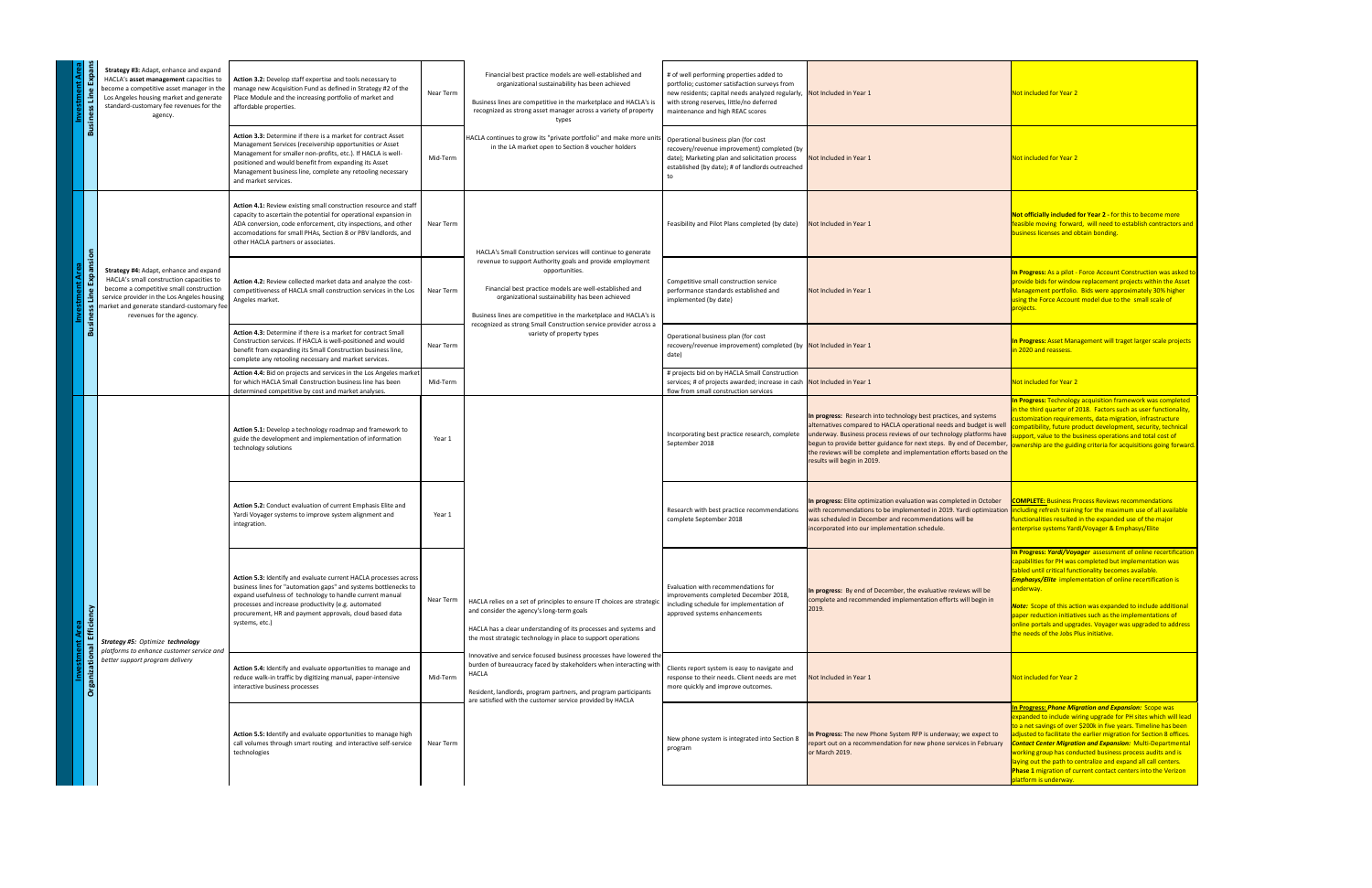|          |                   |                                                                                                                                             | Action 5.6: Identify and evaluate opportunities for improved<br>Mid-Term<br>interaction, transparency and access to data with stakeholders<br>via internet portals, mobile applications, and other tools                                                                                                                 |                       |                                                                                                                                                                                                                                                                  | New data tools developed and deployed                                                                                                                                                                          | Not Included in Year 1                                                                                                                                                                                                                                                                                                                                                                                                                                                                                                                                                                                                                                                                                                  | In Progress: S8 Support Services Unit administers the Owners<br>Portal, an online tool which enables S8 landlords to review<br>information related to their S8 units, including housing<br>assistance payments, scheduled inspections and inspections<br>results. The portal allows landlords to download direct deposit<br>statements. Landlords can access information twenty-four hours<br>a day, seven days a week. The Owners Portal is one of the tools<br>used by S8 to maximize the use of technology to improve<br>program efficiency, effectiveness and staff productivity. |
|----------|-------------------|---------------------------------------------------------------------------------------------------------------------------------------------|--------------------------------------------------------------------------------------------------------------------------------------------------------------------------------------------------------------------------------------------------------------------------------------------------------------------------|-----------------------|------------------------------------------------------------------------------------------------------------------------------------------------------------------------------------------------------------------------------------------------------------------|----------------------------------------------------------------------------------------------------------------------------------------------------------------------------------------------------------------|-------------------------------------------------------------------------------------------------------------------------------------------------------------------------------------------------------------------------------------------------------------------------------------------------------------------------------------------------------------------------------------------------------------------------------------------------------------------------------------------------------------------------------------------------------------------------------------------------------------------------------------------------------------------------------------------------------------------------|---------------------------------------------------------------------------------------------------------------------------------------------------------------------------------------------------------------------------------------------------------------------------------------------------------------------------------------------------------------------------------------------------------------------------------------------------------------------------------------------------------------------------------------------------------------------------------------|
|          |                   |                                                                                                                                             | Action 6.1: Identify key program participant indicators (e.g.<br>employment, job training, education, health, safety, etc.) that<br>Year 1<br>best inform policy and programmatic decision-making and<br>determine how tracking can be consistent, automated, evaluated<br>and utilized regularly as an assessment tool. |                       |                                                                                                                                                                                                                                                                  | Indicators identified and assessed regularly.                                                                                                                                                                  | In Progress: In November 2018, HACLA presented its Board of<br>Commissioners the first full quarterly report on a set of key<br>performance indicators that show regular movement and help<br>demonstrate progress in customer service, program effectiveness,<br>homelessness, funding diversity, strategic partnerships, and early<br>childhood education. Quarterly reports will be provided in February,<br>Assessment tool identified and put into practice. May, August and November. Annual reporting is slated for March.<br><b>For Year 2: HACLA will be designing its tracking and assessment tools</b><br>as well as developing baseline for more complex indicators like health,  <br>safety and education. | In Progress: In 2019 significant research and review of data<br>approaches for tracking and analysis. Developed an initial<br>ormat for quarterly reporting that iterates over time as more<br>data becomes available and benchmarks are set.<br>Also began engaging local academic institutions to provide third-<br>party evaluation of Build HOPE strategies and metrics to support<br>development of our more complex metrics (health, safety,<br>ducation.)                                                                                                                      |
|          |                   | <b>Strategy #6: HACLA will utilize data and</b><br>analysis, performance measurements tools<br>$\frac{1}{2}$ across platforms and programs. | Action 6.2: Identify and evaluate opportunities to centralize the<br>visibility of critical performance factors via dashboards and other  <br>Year 1<br>tools for public interest, research and transparency.                                                                                                            | data driven decisions | Improvement of participant outcomes and operations as a result of<br>Improve communication across departments and with external<br>partners and stakeholders<br>Strongly influence local, state and federal policies with research-<br>based ideas and proposals | Dashboards are developed and integrated.                                                                                                                                                                       | In Progress: Staff is in process of finalizing a scope of work related to<br>development/implementation of a data management system and<br>website development to display and communicate critical<br>performance factors.                                                                                                                                                                                                                                                                                                                                                                                                                                                                                              | In Progress: Working draft for Build HOPE website and data<br>management system was finalized. Project put on hold pending<br>better coordination with sister data management and website<br>upgrade projects that will overlap.                                                                                                                                                                                                                                                                                                                                                      |
|          | l ō               |                                                                                                                                             | <b>Action 6.3:</b> Improve evaluation tools for individual, department<br>and programmatic performance measurements. Develop<br>Near Term<br>reasonable approach and schedule to tracking performance.                                                                                                                   |                       |                                                                                                                                                                                                                                                                  | Performance Metrics and tools for measurement<br>agreed to and created. Performance evaluated<br>regularly at staff and department level.                                                                      | Not Included in Year 1                                                                                                                                                                                                                                                                                                                                                                                                                                                                                                                                                                                                                                                                                                  | In Progress: Met with all business units to better understand<br>data tracking and usage, identify all the data management<br>sources/systems, and assess team needs and evidentiary<br>aspirations. These discussions led to further honing the realm of<br>indicators regularly tracked and reported quarterly/annually.                                                                                                                                                                                                                                                            |
|          |                   |                                                                                                                                             | <b>Action 6.4:</b> Work with City of Los Angeles and service partners to  <br>develop or improve data sharing arrangements and an open data $\vert$ Mid-Term<br>system.                                                                                                                                                  |                       |                                                                                                                                                                                                                                                                  | Data sharing agreements are developed. New<br>platforms for data sharing are created and used<br>successfully.                                                                                                 | In Progress: HACLA is in process of renewing data sharing agreements<br>with current data partners (LAUSD, LAPD.) We are also in process of<br>signing an MOU with the Los Angeles Mayor's Office to participate in<br>their Data Angels initiative to assess two of our community programs.                                                                                                                                                                                                                                                                                                                                                                                                                            | In Progress: Our data sharing boiler-plate is ever evolving based<br>on project and purpose. Data Sharing Agreements were<br>olidified with LAPD and the Los Angeles Mayor's Office (Data<br>Angels), and included in as part of our Space Use agreements<br>with partners co-located on HACLA property.                                                                                                                                                                                                                                                                              |
| PATHWAYS |                   |                                                                                                                                             | Action 7.1: Identify and implement all available regulatory relief<br>intended to streamline program operations while maintaining<br>Near Term<br>required program compliance                                                                                                                                            |                       |                                                                                                                                                                                                                                                                  | Inventory of waivers assessed and schedule for<br>implementation for those determined to be<br>beneficial                                                                                                      | <b>Moved from Year 1 to Near Term Goal.</b>                                                                                                                                                                                                                                                                                                                                                                                                                                                                                                                                                                                                                                                                             | In Progress: The S8 department requested a waiver of the<br>voucher payment standards for the VASH program to permit the<br>Housing Authority to adjust rents as changes in the market<br>The Section 8 program is working on a request to be submitted<br>to HUD's Real Estate Assessment Center to utilize an alternative<br>inspection standard to fulfill the biennial inspection<br>equirement. Section 8 proposes to utilize inspections conducted<br>by the Los Angeles Housing and Community Investment<br>Department (HCIDLA).                                               |
|          |                   | <b>Strategy #7:</b> Identify opportunities to<br>reduce operating and administrative costs<br>so that scarce resources are maximized        | <b>Action 7.2: Review Administrative (COCC) staffing and costs to</b><br>Year 1<br>determine if any restructuring would improve efficiencies and<br>reduce overhead burdens.                                                                                                                                             |                       | HACLA operations are streamlined<br>HACLA staff develop broader areas of expertise<br>Facilities are run efficiently and cost-effectively                                                                                                                        | Implementation of actions determined to be<br>beneficial                                                                                                                                                       | In Progress: The reorganization effective in March 2018 established<br>three branches supporting the President & CEO: Chief Programs<br>Officer, Chief Strategic Officer, and Chief Administrative Officer. The <b>In Progress: Call Center structure and vendor approved for S8</b><br>COCC grouping was aligned under the Chief Administrative Officer and and will be implemented in 2020/21<br>operational assessments have already begun to seek out additional<br>efficiencies to ensure cost-effectiveness and staff development.                                                                                                                                                                                |                                                                                                                                                                                                                                                                                                                                                                                                                                                                                                                                                                                       |
|          | $ \ddot{\sigma} $ |                                                                                                                                             | Action 7.3: Identify opportunities to restructure and/or centralize<br>Near Term<br>cross-program functions to better leverage staff expertise                                                                                                                                                                           |                       |                                                                                                                                                                                                                                                                  | Implementation of actions determined to be<br>beneficial                                                                                                                                                       | Not Included in Year 1                                                                                                                                                                                                                                                                                                                                                                                                                                                                                                                                                                                                                                                                                                  | In Progress: Working on consolidating mutliple customer contact<br>centers into one centralized center is underway. The purchase<br>of the Verizon platform is facilitating this change. Phase I was<br>completed by December, 2019, and the agency went live on<br><b>February 13, 2020. Work on additional phases will continue in</b><br>2020 and beyond.                                                                                                                                                                                                                          |
|          |                   |                                                                                                                                             | Action 7.4: Identify opportunities to further improve HACLA-<br>owned offices to increase leasable space and reduce operational<br>Near Term<br>costs and to build on surface lot space.                                                                                                                                 |                       |                                                                                                                                                                                                                                                                  | Complete space analysis; increase in leasable<br>space; operational cost reductions; # surface lots Not Included in Year 1<br>redeveloped; increase in cash flow from HACLA-<br>owned offices and surface lots |                                                                                                                                                                                                                                                                                                                                                                                                                                                                                                                                                                                                                                                                                                                         | In Progress: Asset Management completed assessment of all 3<br>commercial buildings. Review results and plan of development<br>to occur in 2020.                                                                                                                                                                                                                                                                                                                                                                                                                                      |
|          |                   |                                                                                                                                             | Near Term<br>Action 8.1: Create normalized system and schedule to review<br>and update existing position descriptions<br>and Ongoing                                                                                                                                                                                     |                       |                                                                                                                                                                                                                                                                  | Position descriptions are updated on a regular<br>basis. New positions are created, as necessary.                                                                                                              | Not Included in Year 1                                                                                                                                                                                                                                                                                                                                                                                                                                                                                                                                                                                                                                                                                                  | In Progress: In collaboration with department heads, HR revised<br>12 existing class specifications and created 15 new classification<br>specifications.                                                                                                                                                                                                                                                                                                                                                                                                                              |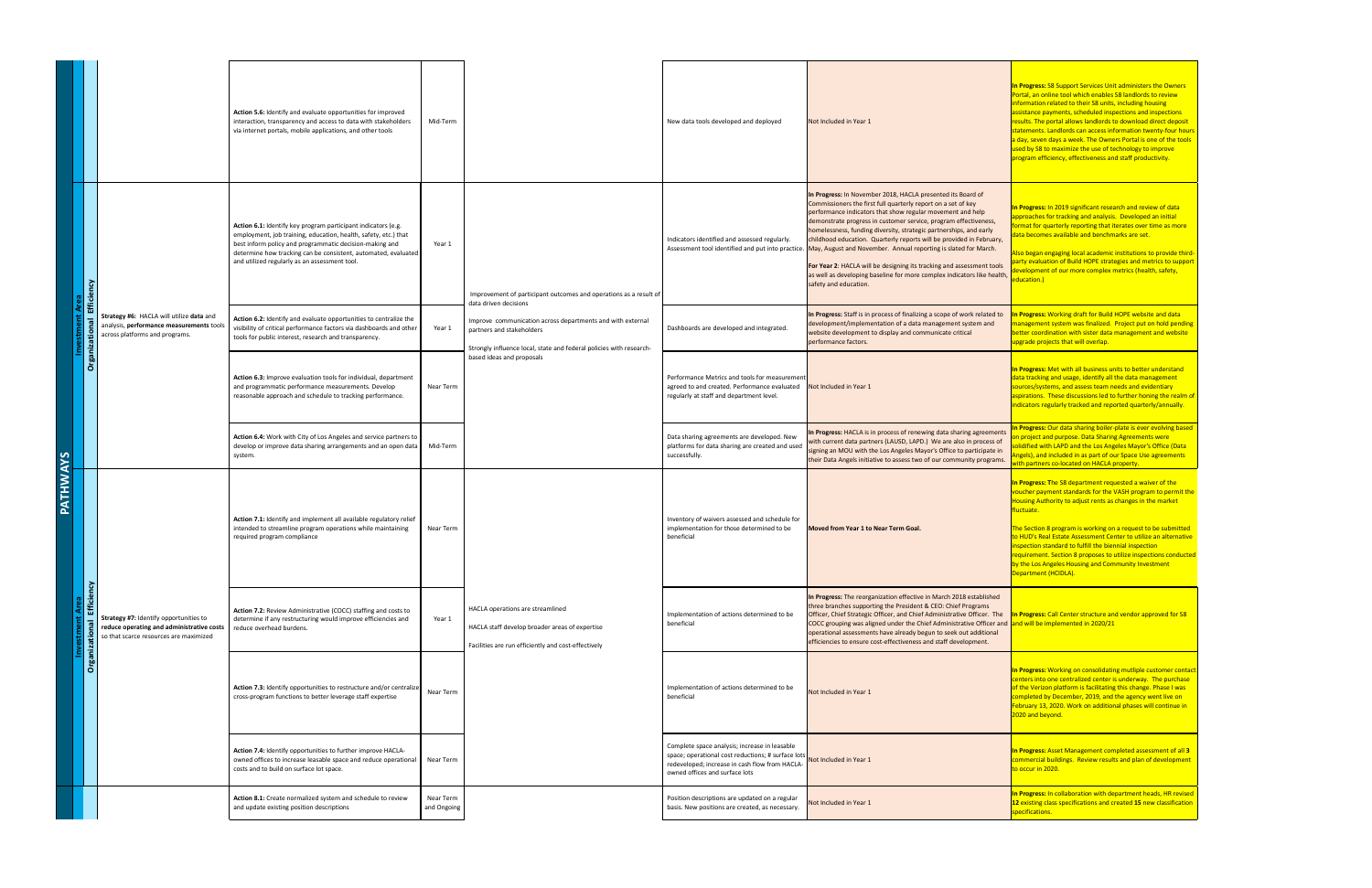|                 |                                                                                                                                                                                                                  | <b>Action 8.2:</b> Evaluate opportunities for new classifications that are<br>better tailored to program realignments and new initiatives and<br>engage in strategic hiring                                                   | Near Term<br>and Ongoing | Staff retention rates are high                                                                                                                                                                                                                                                | # new classified programs and initiatives;<br>increase in identifiable strategic hiring                        | In Progress: The creation of the Chief structure required upgrade of<br>several positions to support program realignments. Additional new<br>classifications are tied to potential program streamlining and<br>reorganization efforts, such as a Call Center for Section 8.                                                                                                                                                                                                                                                                                                                                                                                                                                                                                                  | In Progress: TCC Senior Project Manager, Job Plus Program<br>Manager, IT Project Manager, Development Services Project<br>Manager, Deputy Director of Development Services, Contracts &<br><b>Procurement Officer, and Bond Program Manager were among</b><br>the newly created positions designed to align programs and<br>achieve organizational goals. Assistant Housing Manager,<br>Department Automation Coordinator, and Training and Support<br>Specialist were among those positions upgraded/revised to<br>support reorganization efforts. A new Assistant Director of<br>Section 8 position was created to manage Inspections and the<br>new Call Center. The Manager class series was amended to<br>include Call Center related duties. |
|-----------------|------------------------------------------------------------------------------------------------------------------------------------------------------------------------------------------------------------------|-------------------------------------------------------------------------------------------------------------------------------------------------------------------------------------------------------------------------------|--------------------------|-------------------------------------------------------------------------------------------------------------------------------------------------------------------------------------------------------------------------------------------------------------------------------|----------------------------------------------------------------------------------------------------------------|------------------------------------------------------------------------------------------------------------------------------------------------------------------------------------------------------------------------------------------------------------------------------------------------------------------------------------------------------------------------------------------------------------------------------------------------------------------------------------------------------------------------------------------------------------------------------------------------------------------------------------------------------------------------------------------------------------------------------------------------------------------------------|----------------------------------------------------------------------------------------------------------------------------------------------------------------------------------------------------------------------------------------------------------------------------------------------------------------------------------------------------------------------------------------------------------------------------------------------------------------------------------------------------------------------------------------------------------------------------------------------------------------------------------------------------------------------------------------------------------------------------------------------------|
| <b>PATHWAYS</b> | <b>Strategy #8: Evaluate and facilitate</b><br>nodifications to the <b>organizational chart</b> and<br>structure regularly to improve lines of<br>communication, program alignments, and<br>succession planning. | Action 8.3: Launch training program, with a focus on both career<br>development generally as well as program-specific expertise, to<br>prepare all staff for their current duties and position them for<br>future growth      | Near Term<br>and Ongoing | Staff report job satisfaction<br>Staff are aware of all the programs and initiatives within the<br>Authority and have opportunities to share in HACLA's successes<br>HACLA workforce is highly skilled and considered to be the highest<br>caliber professionals in the field | Percentage of management positions filled by<br>existing staff                                                 | In Progress: Our Human Resources team has started the process of<br>cataloging training throughout the agency to ensure a training plan is candidates. This equates to 64% of management positions filled<br>developed and maintained. In addition to the Leadership program, HR by internal promotion. HACLA sponsored 55 training activities to<br>is working with Department Heads to provide staff with training,<br>hosted both internally as well as by industry experts. Beginning in<br>January 2019, HR will provide all staff with an 8 hour training regarding more than one training activity during the year. Included in that<br>mental health, we are developing a training for management skills,<br>and will be launching an extensive orientation program. | In Progress: There were 36 supervisory or management level,<br>permanent vacancies filled of which 23 were filled by internal<br>a combined 1,671 participants. Employees from 125 different<br>classifications attended and employees could participate in<br>training catalogue are nine (9) Mental Health First Aid (MHFA)<br><b>training sessions presented by HR which certified 157</b><br>employees. MHFA trainings will continue into 2020                                                                                                                                                                                                                                                                                                 |
|                 |                                                                                                                                                                                                                  | <b>Action 8.4:</b> Evaluate and implement internal communication<br>tools to allow for two-way communication, share important<br>messages, and engage & invest staff in the activities of the<br>Agency as a whole            | Near Term<br>and Ongoing |                                                                                                                                                                                                                                                                               | Improved communication tools are rolled out<br>regularly. Tools utilize a variety of media and<br>engagements. | <b>Moved from Year 1 to Near Term Goal.</b>                                                                                                                                                                                                                                                                                                                                                                                                                                                                                                                                                                                                                                                                                                                                  | In Progress: HR and CEO Announcements sent via email blasts.<br>Hallways/Elevator Lobby, Entrances post signage. Engagements<br>include regular staff department and all agency events. Holiday<br>events and festivities include management announcements.<br><b>Staff can ask questions anonymously through the Online Q/A</b><br>Portal. HR conducted HR Meet & Greet sessions at various sites.<br><b>HR has scheduled regular visits to Section 8 Valley and Section 8</b><br>South offices.                                                                                                                                                                                                                                                  |
|                 |                                                                                                                                                                                                                  | Action 9:1: Utilize Ladder to Leaders Program and other tools to<br>create opportunities for personal growth and promotional<br>opportunities                                                                                 | Year 1                   |                                                                                                                                                                                                                                                                               | Percentage of management positions filled by<br>existing staff                                                 | In Progress: In November, an announcement was sent out to staff    In Progress: Of the 85 promotions that occurred in 2019, 33<br>regarding the onset of our voluntary Leadership Program for 2019.<br>Interest letters and resumes were due in December and the program<br>will roll out at the beginning of 2019.                                                                                                                                                                                                                                                                                                                                                                                                                                                          | vere participants of the Leadership Program. The 2019<br>Leadership program graduated 16 employees. The program was<br>renewed for 2020.                                                                                                                                                                                                                                                                                                                                                                                                                                                                                                                                                                                                           |
|                 | Strategy #9: Improve staff morale and<br>productivity                                                                                                                                                            | <b>Action 9.2:</b> Develop internal team to work on social events,<br>unique opportunities and engagements that allow for staff to<br>decompress, create a collegial environment, motivate and<br>stimulate creative-thinking | Year 1                   | HACLA creates an environment that creates stress-reduction<br>opportunities, time for contemplation and innovation<br>New ideas are generated and HACLA staff are productive                                                                                                  | Working team established. Calendar of events<br>created and at least one activity quarterly is<br>produced.    | In Progress: In June 2018, HACLA initiated a volunteer team of staff<br> from various departments to do social and engagement planning. This  colleagues and subordinates to treats like Porto's baked goods,<br>year the team put on an All staff picnic in September, hosted a<br>Halloween social and costume contest, HR Meet & Greets at all site<br>offices and the CEO Holiday Reception & Decorating contest. The<br>committee has also developed some preliminary plans for 2019 events<br>to engage staff.                                                                                                                                                                                                                                                         | In Progress: Throughout the year, each business unit had the<br>opportunity to lead a staff events fundraising effort which also<br>promoted more casual interactions with other teams and gift<br>lice-cream, etc. resulting in 6 monthly events. Outside events<br>ncluded 1 HACLA-wide picnic, 2 special outings to a Dodger<br>game and Hollywood Bowl.<br>We also hosted 2 themed contests (costume contest, holiday<br>decorating, etc.) to boost morale and allow staff to show off<br>their creative skills.                                                                                                                                                                                                                               |
|                 |                                                                                                                                                                                                                  | Action 9.3: Host regular interactions with CEO including formal<br>opportunities to discuss Authority mission and initiatives.                                                                                                | Near Term                | contributors to the workplace                                                                                                                                                                                                                                                 | Authority meeting.                                                                                             | In Progress: In February 2019, we will convene a State of the Agency<br>Develop engagement schedule. Host State of the meeting focused specifically on introducing Build HOPE, allowing<br>deeper discussion regarding our vision and mission, and providing a<br>timeline of business unit specific training.                                                                                                                                                                                                                                                                                                                                                                                                                                                               | In Progress: The CEO regularly convenes a brown bag lunch<br>session, where he invites staff on a first-come first serve basis to<br>have lunch and get to know him in a more informal setting. The<br>CEO hosted a combined 51 employees during eight (8) brown<br>ag lunches.                                                                                                                                                                                                                                                                                                                                                                                                                                                                    |
|                 |                                                                                                                                                                                                                  | <b>Action 9.4:</b> Improve on-boarding process and initial orientation of<br>staff                                                                                                                                            | Near Term                |                                                                                                                                                                                                                                                                               | On-boarding and orientation schedule and<br>programs developed and implemented                                 | Not Included in Year 1                                                                                                                                                                                                                                                                                                                                                                                                                                                                                                                                                                                                                                                                                                                                                       | <b>Partially COMPLETE:</b> As of July 2019, Human Resources<br>implemented an extended initial orientation program that<br>ncludes introduction to Build HOPE for all new hires. In 2019, HR<br>conducted 13 new hire orientation days and 77 new hire<br>participated in that process. The orientation will continue for                                                                                                                                                                                                                                                                                                                                                                                                                          |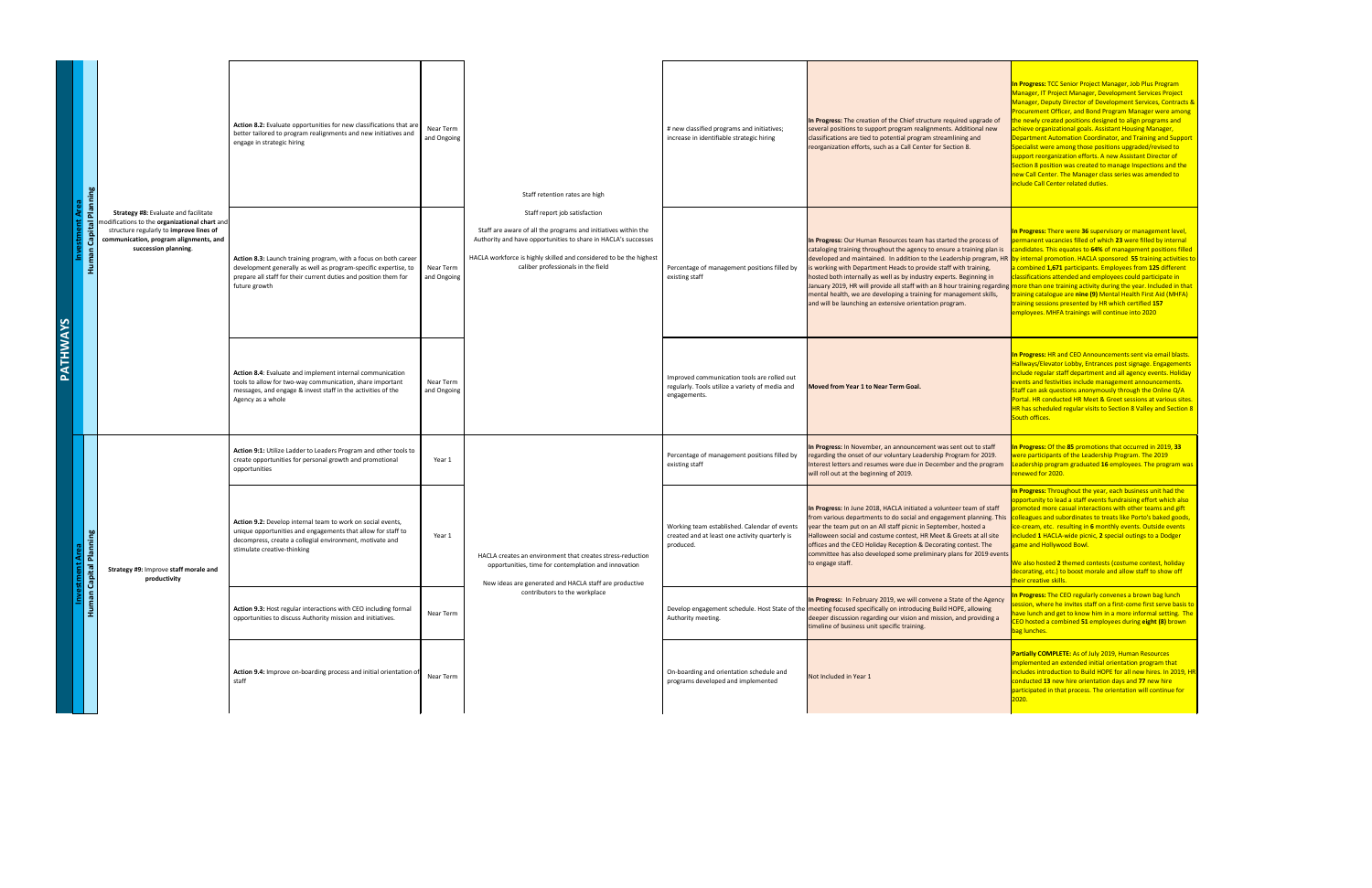| Action 10.1: Develop internal and external trainings with succinct<br>presentation materials for staff, residents, partners, and other<br>stakeholders. | Year 1    | Staff, residents, partners, and other stakeholders understand and<br>buy into the HACLA 25-Year Vision Plan                                       | # presentations given to staff, residents,<br>partners, and other stakeholders; % of positive<br>comments on effectiveness of messaging | In Progress: A Communication Strategy overview was provided to the B <mark>lother potential collaborative partners who we want to deepen</mark>                                                                                                                                                                                      | In Progress: In 2019 focus was mainly to introduce staff to the<br>Vision Plan which was done initially through a preview<br>presentation to our Leadership Program participants, followed<br>by our All Staff Meeting.<br>We provided several stakeholder sessions with the County and<br>relationships with.<br>Initiated translation of Build HOPE materials (Snapshot folder<br>and Site Outreach) in preparation for resident engagement<br>sessions to deepen understanding of our 25-year vision and how<br>their feedback was incorporated. |
|---------------------------------------------------------------------------------------------------------------------------------------------------------|-----------|---------------------------------------------------------------------------------------------------------------------------------------------------|-----------------------------------------------------------------------------------------------------------------------------------------|--------------------------------------------------------------------------------------------------------------------------------------------------------------------------------------------------------------------------------------------------------------------------------------------------------------------------------------|-----------------------------------------------------------------------------------------------------------------------------------------------------------------------------------------------------------------------------------------------------------------------------------------------------------------------------------------------------------------------------------------------------------------------------------------------------------------------------------------------------------------------------------------------------|
| Action 10.2: Determine schedule and approach for delivery of<br>communication and reporting mechanism                                                   | Year 1    | Presentation dates and methods are prepared for staff, residents,<br>partners, and other stakeholders                                             | Schedule and approach for communication and<br>reporting are developed and implemented                                                  | In Progress: Quarterly updates will be presented to the Board of Comm <b>ln Progress:</b> Schedule for staff was developed in 2018, in 2019 we                                                                                                                                                                                       |                                                                                                                                                                                                                                                                                                                                                                                                                                                                                                                                                     |
| <b>Action 10.3:</b> Develop website or hacla.org pages for introduction<br>to Vision Plan materials and reporting out on metrics and<br>outcomes        | Near Term | Staff, residents, partners, and other stakeholders understand and<br>buy into the HACLA 25-Year Vision Plan online                                | A website or hacla.org pages are developed,<br>published, and regularly updated                                                         | In Progress: As part of the visioning process, HACLA utilized the<br>Neighborland website to store comments/feedback from residents<br>about the vision plan. We are currently finalizing a scope of work for<br>website expansion/redesign to be rolled out with initial<br>implementation efforts for Build HOPE.                  | In Progress: The full Build HOPE document has been placed<br>online in "flip-page" format for ease in staff review and<br>nplementation efforts. The scope of work for the Build HOPE<br>website has been finalized and is pending coordination of sister<br>website projects also underway.                                                                                                                                                                                                                                                        |
| Action 10.4: Develop data collection and analysis tools for<br>reporting out on Vision Plan                                                             | Near Term | The collection, analysis, and communication of data pertaining to<br>Vision Plan implementation is streamlined                                    | # tools developed; speed and ease of data<br>collection and analysis processes                                                          | In Progress: We are currently finalizing a scope of work for data<br>collection systems that can automate current manual tracking efforts<br>and build out data visualizations for digital and print uses.                                                                                                                           | In Progress: In 2019 we researched several software products<br>that could be used to better automate data collection and<br>streamline reporting. A scope of work has was developed but<br>ack-burnered based on need to develop a cohesive approach.<br>In the meantime, we continue to extract data from our current<br>operating systems and report out regularly on our agreed upon<br>indicators.                                                                                                                                             |
| Action 10.5: Conduct bi-annual shared reports to BOC on the<br>implementation of the Vision Plan                                                        | Ongoing   | The BOC is consistently informed of implementation progress and<br>the return on time and financial investment in the Vision Plan<br>Development. | # presentations delivered; # implementation<br>progress items to report                                                                 | <b>COMPLETE:</b> Throughout the visioning process HACLA provided its<br>Board of Commissioners regular updates, which included several<br>specific updates on implementation progress while the Build HOPE<br>document was being developed. As part of our Communication<br>Strategy, we have built in regular updates to the Board. | <b>COMPLETE:</b> The Board received both quarterly and an annual<br>update on Build HOPE progress as well as periodic deeper dives<br>from specific teams regarding their progress towards completing<br>goals and outcomes within Build HOPE.                                                                                                                                                                                                                                                                                                      |
|                                                                                                                                                         |           |                                                                                                                                                   |                                                                                                                                         |                                                                                                                                                                                                                                                                                                                                      |                                                                                                                                                                                                                                                                                                                                                                                                                                                                                                                                                     |

|             |                  |                                                                                          | <b>Action 10.1:</b> Develop internal and external trainings with succinct<br>presentation materials for staff, residents, partners, and other<br>stakeholders. | Year 1           |
|-------------|------------------|------------------------------------------------------------------------------------------|----------------------------------------------------------------------------------------------------------------------------------------------------------------|------------------|
| <b>Area</b> | Implementation   |                                                                                          | Action 10.2: Determine schedule and approach for delivery of<br>communication and reporting mechanism                                                          | Year 1           |
| nvestment   | Plan  <br>Vision | <b>Strategy #10 Develop communication and</b><br>reporting mechanisms for implementation | Action 10.3: Develop website or hacla.org pages for introduction<br>to Vision Plan materials and reporting out on metrics and<br>outcomes                      | <b>Near Terr</b> |
|             |                  |                                                                                          | Action 10.4: Develop data collection and analysis tools for<br>reporting out on Vision Plan                                                                    | <b>Near Terr</b> |
|             |                  |                                                                                          | Action 10.5: Conduct bi-annual shared reports to BOC on the<br>implementation of the Vision Plan                                                               | Ongoing          |
|             |                  | <b>Long-Term Goal:</b><br>#6 Strengthen and grow strategic partnerships                  |                                                                                                                                                                |                  |
|             |                  |                                                                                          | #7 Encourage innovation that supports organizational flexibility and growth                                                                                    |                  |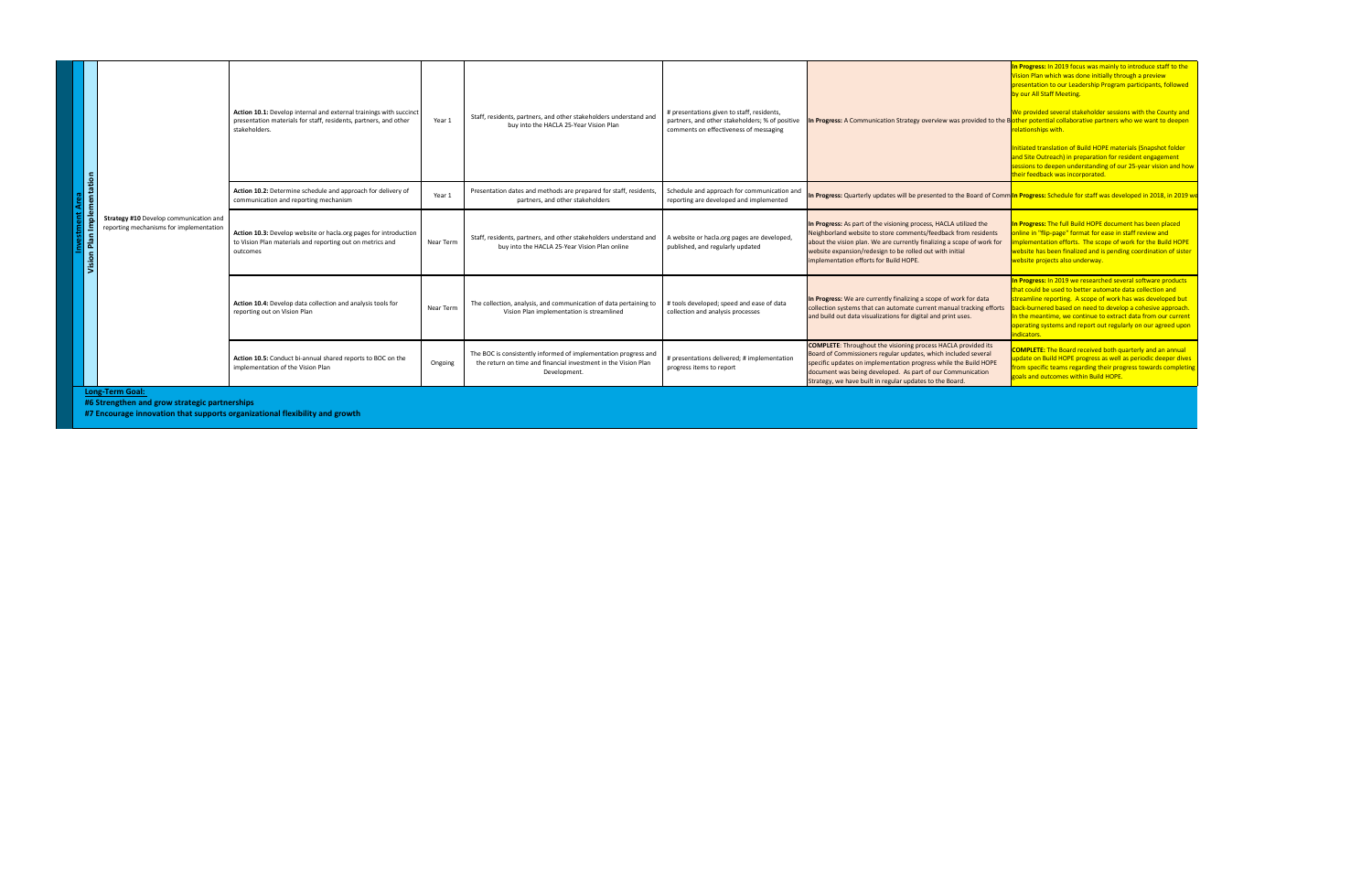| <b>Indicator Tracking</b>   |                              |               |                                                            |                                      |
|-----------------------------|------------------------------|---------------|------------------------------------------------------------|--------------------------------------|
| <b>HACLA Department</b>     | <b>Data Graphic Grouping</b> | <b>Metric</b> | Indicator                                                  | <b>Frequency of Reporting</b>        |
|                             |                              |               |                                                            |                                      |
|                             |                              | ℅             | Composition by Program - Affordable                        | Annual - part of separate report out |
|                             |                              | %             | Composition by Program - Senior                            | Annual - part of separate report out |
|                             |                              | $\%$          | Composition by Program - S8 PBV                            | Annual - part of separate report out |
|                             |                              | $\%$          | Composition by Program - Multi-Family                      | Annual - part of separate report out |
|                             |                              | %             | Composition by Program - Age (18-25)                       | Annual - part of separate report out |
|                             |                              |               |                                                            |                                      |
|                             |                              | $\%$          | Composition by Program - Age (26-39)                       | Annual - part of separate report out |
|                             |                              | $\%$          | Composition by Program - Age (40-50)                       | Annual - part of separate report out |
|                             |                              | $\%$          | Composition by Program - Age (51-65)                       | Annual - part of separate report out |
|                             |                              | %             | Composition by Program - Age (66-79)                       | Annual - part of separate report out |
|                             |                              | $\%$          | Composition by Program - Age (80+)                         | Annual - part of separate report out |
|                             |                              |               |                                                            |                                      |
|                             |                              | $\%$          | Composition by Program - Latino/a/x                        | Annual - part of separate report out |
|                             |                              | $\%$          | Composition by Program - Black/African American            | Annual - part of separate report out |
|                             |                              | %             | Composition by Program - Asian                             | Annual - part of separate report out |
|                             |                              | $\%$          | Composition by Program - Native American                   | Annual - part of separate report out |
|                             |                              | %             | Composition by Program - White/Caucasian                   | Annual - part of separate report out |
|                             |                              |               |                                                            |                                      |
|                             |                              | $\%$          | Composition by Program - Native Hawaiian/Other Pacific     | Annual - part of separate report out |
|                             |                              |               | <b>Islander</b>                                            |                                      |
|                             |                              | $\%$          | Composition by Program - Household size (1)                | Annual - part of separate report out |
|                             |                              | $\%$          | Composition by Program - Household size (2)                | Annual - part of separate report out |
|                             |                              | $\%$          | Composition by Program - Household size (3)                | Annual - part of separate report out |
|                             |                              | $\%$          | Composition by Program - Household size (4)                |                                      |
|                             |                              |               |                                                            | Annual - part of separate report out |
|                             |                              | $\%$          | Composition by Program - Household size (5)                | Annual - part of separate report out |
|                             | <b>Program Demographics</b>  | %             | Composition by Program - Household size (6+)               | Annual - part of separate report out |
|                             |                              |               | Composition by Program - Household Income (less than       |                                      |
|                             |                              | $\%$          | \$29,000 per year)                                         | Annual - part of separate report out |
|                             |                              |               | Composition by Program - Household Income (\$30,000 -      |                                      |
|                             |                              | $\%$          |                                                            | Annual - part of separate report out |
|                             |                              |               | \$59,999 per year)                                         |                                      |
|                             |                              | $\%$          | Composition by Program - Household Income (\$60,000 -      | Annual - part of separate report out |
|                             |                              |               | \$79,999 per year)                                         |                                      |
|                             |                              |               | Composition by Program - Household Income (\$80,000 -      |                                      |
| <b>Asset Management</b>     |                              | %             | \$99,999 per year)                                         | Annual - part of separate report out |
|                             |                              |               | Resident Income Composition (Excludes Market Rate):        |                                      |
|                             |                              | $\%$          | <b>Extremely Low (&lt;30% AMI)</b>                         | Annual - part of separate report out |
|                             |                              |               |                                                            |                                      |
|                             |                              | $\%$          | Resident Income Composition (Excludes Market Rate):        | Annual - part of separate report out |
|                             |                              |               | Very Low (31-50% AMI)                                      |                                      |
|                             |                              | $\%$          | <b>Resident Income Composition (Excludes Market Rate):</b> | Annual - part of separate report out |
|                             |                              |               | Low (61-80% AMI)                                           |                                      |
|                             |                              |               | Composition by Program - Household Income (\$100,000 -     |                                      |
|                             |                              | $\%$          | \$149,999 per year)                                        | Annual - part of separate report out |
|                             |                              |               |                                                            |                                      |
|                             |                              | $\%$          | Resident Income Composition (Excludes Market Rate):        | Annual - part of separate report out |
|                             |                              |               | Middle (81-100% AMI)                                       |                                      |
|                             |                              |               | Resident Income Composition (Excludes Market Rate):        |                                      |
|                             |                              | $\%$          | Above Middle (101%+ AMI)                                   | Annual - part of separate report out |
|                             |                              |               | Composition by Program - Household Income (\$150,000+      |                                      |
|                             |                              | $\%$          |                                                            | Annual - part of separate report out |
|                             |                              |               | per year)                                                  |                                      |
|                             |                              | $\%$          | Occupancy Rate (% of total units in portfolio that are     | Annual - part of separate report out |
|                             |                              |               | rented/leased up)                                          |                                      |
|                             |                              | #             | Commercial Sites: Total Capital Projects                   | Annual - part of separate report out |
|                             |                              |               |                                                            |                                      |
|                             |                              | $\%$          | Commercial Sites: Capital Projects Percentate Complete     | Annual - part of separate report out |
|                             |                              |               |                                                            |                                      |
|                             | <b>Program Effectiveness</b> | \$            | Commercial Sites: Amount Expended for Capital Projects     | Annual - part of separate report out |
|                             |                              |               |                                                            |                                      |
|                             |                              | #             | <b>Residential Sites: Total Capital Projects</b>           | Annual - part of separate report out |
|                             |                              | $\%$          | Residential Sites: Capital Projects Percentate Complete    | Annual - part of separate report out |
|                             |                              | Narrative     | <b>Automation Update</b>                                   | One time report (2021)               |
|                             |                              |               |                                                            |                                      |
|                             |                              |               | Residential Sites: Amount Expended for Capital Projects    | Annual - part of separate report out |
|                             |                              | # HCF         | Commercial Sites Utility Usage/Consumption: Water          | Annual - part of separate report out |
|                             | Sustainability               | # KWH         | Commercial Sites Utility Usage/Consumption: Electric       | Annual - part of separate report out |
|                             |                              | # CCF/KWH     | Commercial Sites Utility Usage/Consumption: Gas            | Annual - part of separate report out |
|                             | <b>Customer Service</b>      |               | Completion by date   Resident Satisfaction Survey Update   | One time report                      |
|                             |                              |               | Average HBDS Participant Impact Score: Homelife            |                                      |
|                             |                              | %             | (BASELINE)                                                 |                                      |
|                             |                              |               |                                                            | Annual - likely as separate report   |
|                             |                              | $\%$          | Average HBDS Participant Impact Score: School              |                                      |
|                             |                              |               | (BASELINE)                                                 | Annual - likely as separate report   |
|                             |                              | $\%$          | Average HBDS Participant Impact Score: Social/Peer         |                                      |
|                             |                              |               | Interaction (BASELINE)                                     | Annual - likely as separate report   |
|                             |                              |               | Average HBDS Participant Impact Score: Overall             |                                      |
|                             |                              | $\%$          | (BASELINE)                                                 | Annual - likely as separate report   |
| <b>Community Engagement</b> | <b>Program Effectiveness</b> |               | Average Change HBDS Participant Impact Score:              |                                      |
|                             |                              | $\%$          | Homelife (PROGRESS)                                        | Annual - likely as separate report   |
|                             |                              |               |                                                            |                                      |
|                             |                              | $\%$          | Average Change HBDS Participant Impact Score: School       |                                      |
|                             |                              |               | (PROGRESS)                                                 | Annual - likely as separate report   |
|                             |                              | $\%$          | Average Change HBDS Participant Impact Score:              |                                      |
|                             |                              |               | Social/Peer Interaction (PROGRESS)                         | Annual - likely as separate report   |
|                             |                              |               | Average Change HBDS Participant Impact Score: Overall      |                                      |
|                             |                              | $\%$          | (PROGRESS)                                                 | Annual - likely as separate report   |
|                             |                              |               | Former Residents still at Jordan Downs                     |                                      |
|                             | Relocation                   | %             |                                                            | Quarterly - separate dept. report    |
|                             |                              | $\frac{1}{2}$ | Former Residents offered housing at Jordan Downs           | Quarterly - separate dept. report    |
|                             |                              | \$1%          | Project Funding Secured against needed - by project (JD,   | Annual - part of separate report out |
|                             |                              |               | PDS, RH, RSP)                                              |                                      |
|                             |                              | #             | Replacement Units Constructed (Jordan and Rose Hill)       | Annual - part of separate report out |
| <b>Development Services</b> |                              |               | Replacement Units Under Construction (Jordan and Rose      |                                      |
|                             | Redevelopment                | #             | $\vert$ Hill)                                              | Annual - part of separate report out |
|                             |                              | #             | Non-replacement Units Constructed                          | Annual - part of separate report out |
|                             |                              |               |                                                            |                                      |
|                             |                              | #             | Non-replacement units Under Construction                   | Annual - part of separate report out |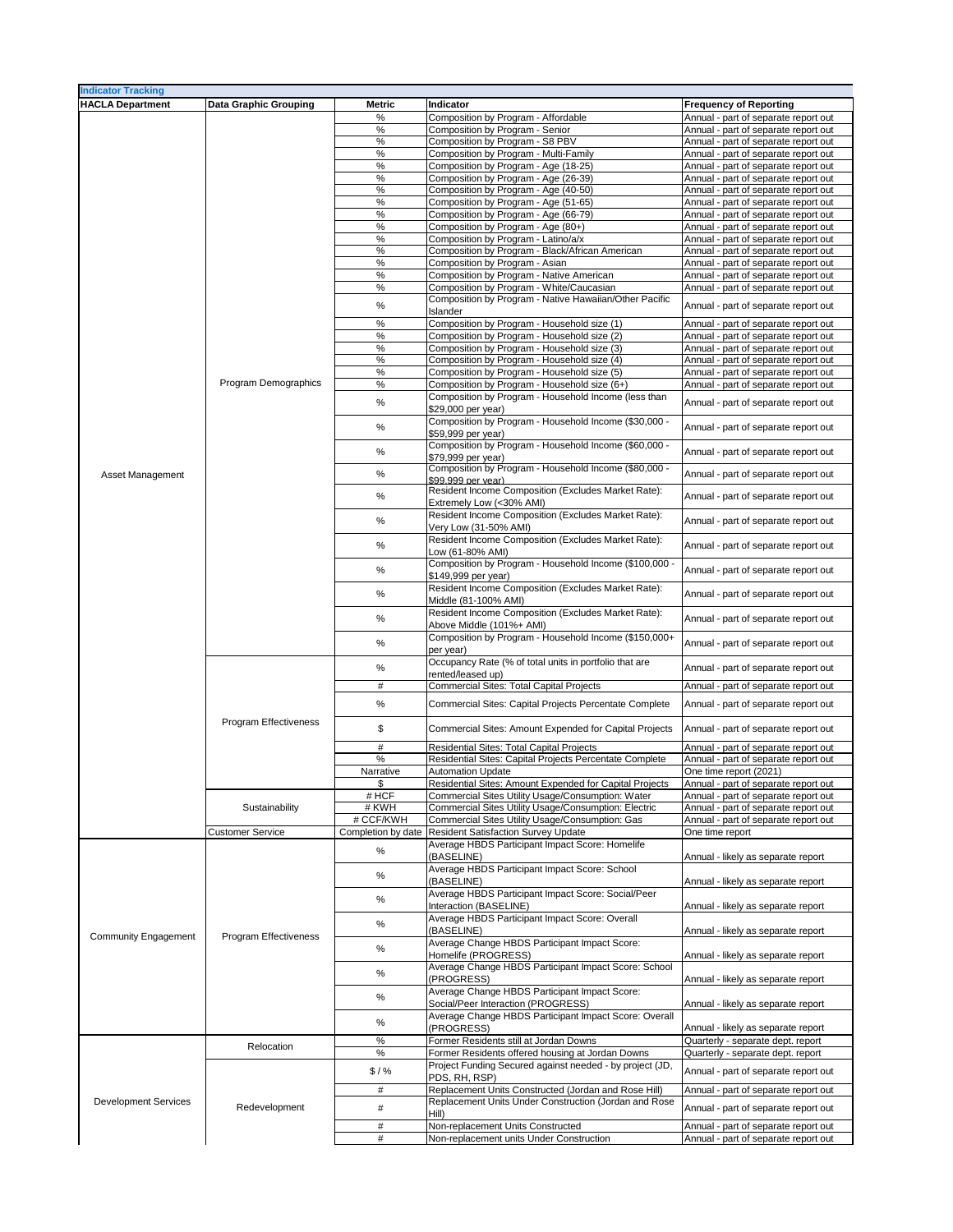|                         |                                | #                  | AMI Served for all units constructed                                                                                             | Annual - part of separate report out    |
|-------------------------|--------------------------------|--------------------|----------------------------------------------------------------------------------------------------------------------------------|-----------------------------------------|
|                         |                                |                    |                                                                                                                                  |                                         |
|                         | <b>Acquisitions</b>            | #                  | <b>Units Acquired</b>                                                                                                            | Annual - part of separate report out    |
|                         |                                |                    | Residents/Participants Payments Received via Electronic                                                                          |                                         |
|                         |                                | #                  | <b>Pmt</b>                                                                                                                       | Quarterly - data visualization          |
|                         |                                |                    |                                                                                                                                  |                                         |
|                         |                                | $\%$               | Residents/Participants Payments Received via Electronic                                                                          |                                         |
|                         |                                |                    | Pmt                                                                                                                              | Quarterly - data visualization          |
|                         |                                |                    | Residents/Participants Payments Received via                                                                                     |                                         |
|                         | <b>Customer Service</b>        | #                  |                                                                                                                                  |                                         |
|                         |                                |                    | <b>Check/Money Order</b>                                                                                                         | Quarterly - data visualization          |
| Finance                 |                                |                    | Residents/Participants Payments Received via                                                                                     |                                         |
|                         |                                | $\%$               |                                                                                                                                  |                                         |
|                         |                                |                    | <b>Check/Money Order</b>                                                                                                         | Quarterly - data visualization          |
|                         |                                | #                  | Residents/Participants Payments Received via WIPS                                                                                | Quarterly - data visualization          |
|                         |                                |                    |                                                                                                                                  |                                         |
|                         |                                | $\%$               | Residents/Participants Payments Received via WIPS                                                                                | Quarterly - data visualization          |
|                         |                                |                    |                                                                                                                                  | Annual - Likely part of separate report |
|                         | <b>Agency Financial Health</b> | %                  | Diversification of cash - federal source vs. other sources                                                                       | out                                     |
|                         |                                |                    |                                                                                                                                  |                                         |
|                         |                                | #                  | <b>Total Jobs Created: Construction</b>                                                                                          | Annual - part of separate report out    |
|                         |                                | \$                 | <b>Average Pay Rate: Construction</b>                                                                                            | Annual - part of separate report out    |
|                         |                                | #                  | <b>Males: New Construction Jobs</b>                                                                                              |                                         |
|                         |                                |                    |                                                                                                                                  | Annual - part of separate report out    |
|                         |                                | #                  | <b>Females: New Construction Jobs</b>                                                                                            | Annual - part of separate report out    |
|                         |                                | #                  | <b>Total Jobs Created: Administrative</b>                                                                                        | Annual - part of separate report out    |
|                         |                                | \$                 |                                                                                                                                  |                                         |
|                         |                                |                    | Average Pay Rate: Administrative                                                                                                 | Annual - part of separate report out    |
|                         |                                | $\%$               | <b>Males: New Administrative Jobs</b>                                                                                            | Annual - part of separate report out    |
|                         |                                | $\%$               | <b>Females: New Administrative Jobs</b>                                                                                          | Annual - part of separate report out    |
|                         |                                |                    |                                                                                                                                  |                                         |
|                         |                                | #                  | <b>Total Jobs Created: Retail</b>                                                                                                | Annual - part of separate report out    |
|                         |                                | \$                 | Average Pay Rate: Retail                                                                                                         | Annual - part of separate report out    |
|                         |                                | #                  | <b>Males: New Retail Jobs</b>                                                                                                    | Annual - part of separate report out    |
|                         |                                |                    |                                                                                                                                  |                                         |
|                         |                                | #                  | <b>Females: New Retail Jobs</b>                                                                                                  | Annual - part of separate report out    |
|                         |                                | #                  | <b>Total Jobs Created: Other</b>                                                                                                 | Annual - part of separate report out    |
|                         |                                | \$                 | Average Pay Rate: Other                                                                                                          | Annual - part of separate report out    |
|                         |                                |                    |                                                                                                                                  |                                         |
|                         |                                | #                  | Males: New Jobs Other                                                                                                            | Annual - part of separate report out    |
|                         |                                | #                  | <b>Females: New Jobs Other</b>                                                                                                   | Annual - part of separate report out    |
|                         |                                |                    |                                                                                                                                  |                                         |
|                         |                                | #                  | <b>Total Priority 1 New Hires</b>                                                                                                | Annual - part of separate report out    |
|                         |                                | \$                 | Average Pay Rate: Priority 1 New Hires                                                                                           | Annual - part of separate report out    |
|                         | Section 3 Hiring               | $\%$               | <b>Males: Priority 1 New Hires</b>                                                                                               | Annual - part of separate report out    |
|                         |                                |                    |                                                                                                                                  |                                         |
|                         |                                | $\%$               | <b>Females: Priority 1 New Hires</b>                                                                                             | Annual - part of separate report out    |
|                         |                                | #                  | <b>Total Priority 2 New Hires</b>                                                                                                | Annual - part of separate report out    |
|                         |                                | \$                 | Average Pay Rate: Priority 2 New Hires                                                                                           | Annual - part of separate report out    |
|                         |                                |                    |                                                                                                                                  |                                         |
|                         |                                | $\%$               | <b>Males: Priority 2 New Hires</b>                                                                                               | Annual - part of separate report out    |
|                         |                                | %                  | <b>Females: Priority 2 New Hires</b>                                                                                             | Annual - part of separate report out    |
|                         |                                | #                  | Total Priority 3/4 New Hires                                                                                                     | Annual - part of separate report out    |
|                         |                                |                    |                                                                                                                                  |                                         |
|                         |                                | \$                 | Average Pay Rate: Priority 3/4 New Hires                                                                                         | Annual - part of separate report out    |
|                         |                                | $\%$               | Males: Priority 3/4 New Hires                                                                                                    | Annual - part of separate report out    |
|                         |                                | $\frac{0}{0}$      | Females: Priority 3/4New Hires                                                                                                   |                                         |
|                         |                                |                    |                                                                                                                                  | Annual - part of separate report out    |
|                         |                                | Placement by       |                                                                                                                                  |                                         |
| <b>General Services</b> |                                | Ranking (1) & pay  | Top three highest paid positions - job title name and pay                                                                        | Annual - part of separate report out    |
|                         |                                |                    |                                                                                                                                  |                                         |
|                         |                                | rate               | rate                                                                                                                             |                                         |
|                         |                                | Placement by       |                                                                                                                                  |                                         |
|                         |                                | Ranking (2) & pay  | Top three highest paid positions - job title name and pay                                                                        | Annual - part of separate report out    |
|                         |                                |                    |                                                                                                                                  |                                         |
|                         |                                | rate               | rate                                                                                                                             |                                         |
|                         |                                | Placement by       |                                                                                                                                  |                                         |
|                         |                                |                    |                                                                                                                                  |                                         |
|                         |                                | Ranking (3) & pay  | Top three highest paid positions - job title name and pay                                                                        | Annual - part of separate report out    |
|                         |                                | rate               | rate                                                                                                                             |                                         |
|                         |                                |                    | Participants attending Purchasing Training                                                                                       | Annual - part of separate report out    |
|                         |                                |                    |                                                                                                                                  |                                         |
|                         |                                | #                  | Purchasing Group Trainings Offered                                                                                               | Annual - part of separate report out    |
|                         |                                | #                  | Purchasing One on One Trainings Offered                                                                                          | Annual - part of separate report out    |
|                         |                                | $\%$               | Off Contract Purchases (non-Purchasing Card)                                                                                     |                                         |
|                         |                                |                    |                                                                                                                                  | Annual - part of separate report out    |
|                         |                                | $\#/\$$            | contracts above \$10,000)                                                                                                        | Annual - part of separate report out    |
|                         |                                |                    | Federal Minority Owned Contracts Awarded (Oct. 1- Sept                                                                           |                                         |
|                         |                                | $\#/\$$            |                                                                                                                                  | Annual - part of separate report out    |
|                         |                                |                    | 30, only contracts above \$10,000)                                                                                               |                                         |
|                         |                                |                    |                                                                                                                                  |                                         |
|                         |                                | $\#/\$$            | Federal Women Owned Businesses Awarded (Oct. 1- Sept Annual - part of separate report out<br>[30, only contracts above \$10,000) |                                         |
|                         |                                |                    |                                                                                                                                  |                                         |
|                         |                                | $\#/\$$            | Federal Public Works Contracts Awarded (Oct. 1- Sept 30,                                                                         | Annual - part of separate report out    |
|                         | <b>Customer Service</b>        |                    | only contracts above \$10,000)                                                                                                   |                                         |
|                         |                                |                    |                                                                                                                                  |                                         |
|                         |                                | $\#/\$$            | Formal Contracts (Total - minus LOMOD, KPI, CNI, TCC)                                                                            | Annual - part of separate report out    |
|                         |                                |                    |                                                                                                                                  |                                         |
|                         |                                |                    | Formal Contracts - Professional Services (Minus LOMOD,                                                                           |                                         |
|                         |                                | $\#/\$$            | KPI, CNI, TCC)                                                                                                                   | Annual - part of separate report out    |
|                         |                                |                    |                                                                                                                                  |                                         |
|                         |                                |                    |                                                                                                                                  |                                         |
|                         |                                |                    | Formal Contracts - Construction, Maintenance & Public                                                                            |                                         |
|                         | <b>Contracting/Procurement</b> | $\#/\$$            |                                                                                                                                  | Annual - part of separate report out    |
|                         |                                |                    | Works (Minus LOMOD, KPI, CNI, TCC)                                                                                               |                                         |
|                         |                                |                    | Formal Contracts - Goods & Services (Minus LOMOD,                                                                                |                                         |
|                         |                                | #/\$               | KPI, CNI, TCC)                                                                                                                   | Annual - part of separate report out    |
|                         |                                |                    |                                                                                                                                  |                                         |
|                         |                                | $\#/\$$            | Formal Contracts - Piggyback (non-specific) (Minus                                                                               | Annual - part of separate report out    |
|                         |                                |                    | LOMOD, KPI, CNI, TCC)                                                                                                            |                                         |
|                         |                                | #                  |                                                                                                                                  | Quarterly - data visualization          |
|                         |                                |                    | <b>Total HACLA Trainings Offered Staff</b>                                                                                       |                                         |
|                         |                                |                    |                                                                                                                                  |                                         |
|                         |                                | Name by Ranking    | Top 3 Types of Training Delivered: Named Category/Type                                                                           |                                         |
|                         |                                | $(1)$ & % of total | of Training & the % of total of participants ->                                                                                  |                                         |
|                         |                                |                    |                                                                                                                                  | Quarterly - data visualization          |
|                         |                                |                    |                                                                                                                                  |                                         |
|                         |                                | Name by Ranking    | Top 3 Types of Training Delivered: Named Category/Type                                                                           |                                         |
|                         |                                | $(2)$ & % of total | of Training & the % of total of participants ->                                                                                  |                                         |
|                         |                                |                    |                                                                                                                                  | Quarterly - data visualization          |
|                         |                                |                    |                                                                                                                                  |                                         |
|                         |                                | Name by Ranking    | Top 3 Types of Training Delivered: Named Category/Type                                                                           |                                         |
|                         | <b>Customer Service</b>        |                    |                                                                                                                                  |                                         |
|                         |                                | $(3)$ & % of total | of Training & the % of total of participants ->                                                                                  | Quarterly - data visualization          |
|                         |                                |                    |                                                                                                                                  |                                         |
| <b>Human Resources</b>  |                                | $\%$               | Total Vendor/Online Delivered Trainings Utilized by Staff                                                                        | Quarterly - data visualization          |
|                         |                                | #                  | <b>Total Number Participating in HACLA Delivered Trainings</b><br>(Unique Participants)                                          | Quarterly - data visualization          |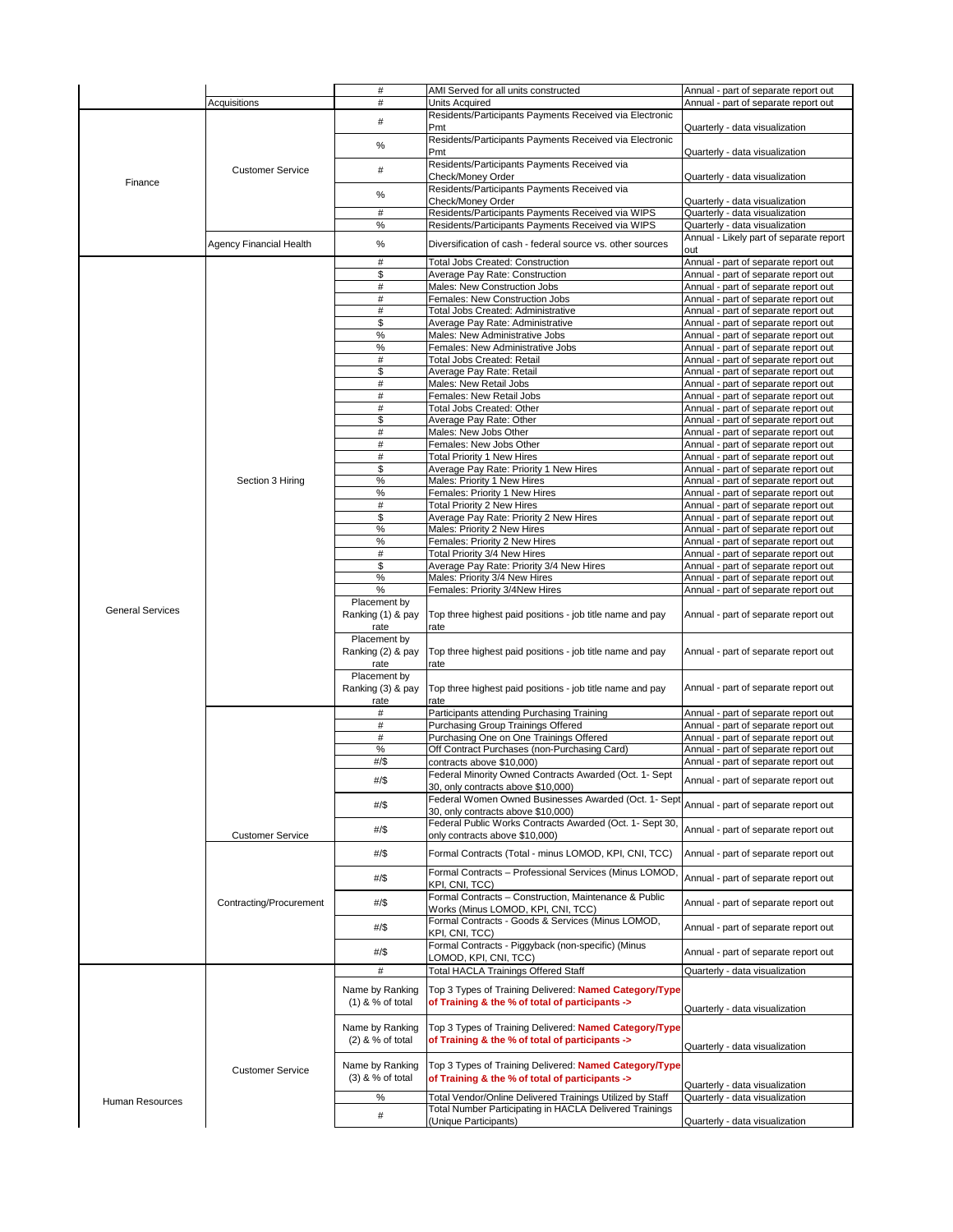|                               |                              | #                                     | <b>Total Number Managers/Supervisors Attending HACLA</b><br><b>Delivered/Sponsored Training</b> |                                                                              |
|-------------------------------|------------------------------|---------------------------------------|-------------------------------------------------------------------------------------------------|------------------------------------------------------------------------------|
|                               |                              |                                       | <b>Total Number Line Staff Attending HACLA</b>                                                  | Quarterly - data visualization                                               |
|                               |                              | #                                     | Delivered/Sponsored Training                                                                    | Quarterly - data visualization                                               |
|                               |                              | #<br>\$                               | <b>Employee Events/Actvities in Period</b>                                                      | Quarterly - data visualization                                               |
|                               | <b>Employee Retention</b>    | #                                     | Spent/Fundraised for Employee Events/Activities<br>Participated in Employee Events/Activities   | Quarterly - data visualization<br>Quarterly - data visualization             |
|                               |                              |                                       |                                                                                                 | Annual - likely as separate program                                          |
|                               |                              | Time: Years                           | Average Years of Service at HACLA (overall)                                                     | report                                                                       |
|                               | <b>Customer Service</b>      | #                                     | Rent Cafe hits (overall traffic)                                                                | Quarterly - data visualization                                               |
|                               |                              | #                                     | Increase Hits to HACLA.org                                                                      | Annual - likely as separate program                                          |
|                               |                              | Name by Ranking                       |                                                                                                 | report<br>Annual - Likely part of separate report                            |
| <b>Information Technology</b> | <b>Website Analytics</b>     | $(1)$ & % of total                    | Top 3 Page Hits: Dept/Page & the % of total ->                                                  | lout                                                                         |
|                               |                              | Name by Ranking                       | Top 3 Page Hits: Dept/Page & the % of total ->                                                  | Annual - Likely part of separate report                                      |
|                               |                              | $(2)$ & % of total<br>Name by Ranking |                                                                                                 | <b>lout</b><br>Annual - Likely part of separate report                       |
|                               |                              | $(3)$ & % of total                    | Top 3 Page Hits: Dept/Page & the % of total ->                                                  | lout                                                                         |
|                               |                              |                                       | CSP Crime Rate - Shots Fired - Avalon/Gonzaque                                                  | Quarterly                                                                    |
|                               |                              |                                       | CSP Crime Rate - Rape - Avalon/Gonzaque                                                         | Quarterly                                                                    |
|                               |                              | #<br>#                                | CSP Crime Rate - Homicide - Avalon/Gonzaque<br>CSP Crime Rate - Burglery - Avalon/Gonzaque      | Quarterly<br>Quarterly                                                       |
|                               |                              | #                                     | CSP Crime Rate - Grand Theft Auto - Avalon/Gonzaque                                             | Quarterly                                                                    |
|                               |                              | #                                     | CSP Crime Rate - Shots Fired - Imperial Gardens                                                 | Quarterly                                                                    |
|                               |                              | #                                     | CSP Crime Rate - Rape - Imperial Gardens                                                        | Quarterly                                                                    |
|                               |                              | #<br>#                                | CSP Crime Rate - Homicide - Imperial Gardens<br>CSP Crime Rate - Burglery - Imperial Gardens    | Quarterly<br>Quarterly                                                       |
|                               |                              | $\#$                                  | CSP Crime Rate - Grand Theft Auto - Imperial Gardens                                            | Quarterly                                                                    |
|                               |                              | #                                     | CSP Crime Rate - Shots Fired - Jordan Downs                                                     | Quarterly                                                                    |
|                               |                              |                                       | CSP Crime Rate - Rape - Jordan Downs                                                            | Quarterly                                                                    |
|                               |                              | #<br>#                                | CSP Crime Rate - Homicide - Jordan Downs                                                        | Quarterly                                                                    |
|                               |                              | #                                     | CSP Crime Rate - Burglery - Jordan Downs<br>CSP Crime Rate - Grand Theft Auto - Jordan Downs    | Quarterly<br>Quarterly                                                       |
|                               | <b>Public Safety</b>         | #                                     | CSP Crime Rate - Shots Fired - Nickerson Gardens                                                | Quarterly                                                                    |
|                               |                              | #                                     | CSP Crime Rate - Rape - Nickerson Gardens                                                       | Quarterly                                                                    |
|                               |                              | #<br>#                                | CSP Crime Rate - Homicide - Nickerson Gardens                                                   | Quarterly                                                                    |
|                               |                              |                                       | CSP Crime Rate - Burglery - Nickerson Gardens                                                   | Quarterly                                                                    |
|                               |                              | #                                     | CSP Crime Rate - Grand Theft Auto - Nickerson Gardens                                           | Quarterly                                                                    |
| Intergov & Media Relations    |                              | #                                     | CSP Crime Rate - Shots Fired - Pueblo Del Rio                                                   | Quarterly                                                                    |
|                               |                              | $\#$                                  | CSP Crime Rate - Rape - Pueblo Del Rio<br>CSP Crime Rate - Homicide - Pueblos Del Rio           | Quarterly<br>Quarterly                                                       |
|                               |                              | #<br>$\#$                             | CSP Crime Rate - Burglery - Pueblo Del Rio                                                      | Quarterly                                                                    |
|                               |                              | #                                     | CSP Crime Rate - Grand Theft Auto - Pueblo Del Rio                                              | Quarterly                                                                    |
|                               |                              | #                                     | CSP Crime Rate - Shots Fired - Ramona Gardens                                                   | Quarterly                                                                    |
|                               |                              | #<br>$\#$                             | CSP Crime Rate - Rape - Ramona Gardens<br>CSP Crime Rate - Homicide - Ramona Gardens            | Quarterly<br>Quarterly                                                       |
|                               |                              | #                                     | CSP Crime Rate - Burglery - Ramona Gardens                                                      | Quarterly                                                                    |
|                               |                              | $\#$                                  | CSP Crime Rate - Grand Theft Auto - Ramona Gardens                                              | Quarterly                                                                    |
|                               | <b>Resident Leadership</b>   | #                                     | New and/or Existing Services Offered via RAC                                                    | Annual - part of separate report out                                         |
|                               |                              | #                                     | Increase in Twitter followers                                                                   | Annual - likely as separate program                                          |
|                               |                              |                                       |                                                                                                 |                                                                              |
|                               |                              |                                       |                                                                                                 | report                                                                       |
|                               |                              | #                                     | Increase of E-Blast Recipients during period                                                    | Annual - likely as separate program<br>report                                |
|                               |                              | #                                     | <b>HACLA events hosted</b>                                                                      | Annual - likely as separate program                                          |
|                               | <b>HACLA Marketing/Brand</b> |                                       |                                                                                                 | report                                                                       |
|                               |                              | #                                     | Average Total Attendees at HACLA hosted events                                                  | Annual - likely as separate program                                          |
|                               |                              |                                       |                                                                                                 | report<br>Annual - likely as separate program                                |
|                               |                              |                                       | Events HACLA supported (partner entity lead)                                                    | report                                                                       |
|                               |                              | #                                     | Awards received                                                                                 | Annual - likely as separate program                                          |
|                               |                              |                                       |                                                                                                 | report                                                                       |
|                               |                              | # Projects/%<br>Completion/\$         |                                                                                                 | Annual - part of separate report out                                         |
|                               | Program Effectiveness        | Expended                              | Capital Projects Complete/Budget Expended                                                       |                                                                              |
|                               |                              | %                                     | Occupancy Rate (% of total units in portfolio that are                                          | Annual - part of separate report out                                         |
|                               |                              |                                       | rented/leased up)                                                                               |                                                                              |
|                               | <b>Customer Service</b>      | $\frac{\#}{\$}$                       | ADA/504 physical improvements/modifications -- number<br>completed and type                     | Annual - part of separate report out                                         |
|                               |                              | $\%$                                  | Emergency Work Orders resolved in under 24 Hours                                                | Annual - part of separate report out                                         |
|                               |                              | \$                                    | Average household income by household size per site                                             | Annual - part of separate report out                                         |
|                               |                              | %                                     | Composition by Program - Age (0-5)                                                              | Annual - part of separate report out                                         |
|                               |                              | $\%$<br>%                             | Composition by Program - Age (6-17)<br>Composition by Program - Age (18-25)                     | Annual - part of separate report out<br>Annual - part of separate report out |
|                               |                              | %                                     | Composition by Program - Age (26-39)                                                            | Annual - part of separate report out                                         |
|                               |                              | %                                     | Composition by Program - Age (40-50)                                                            | Annual - part of separate report out                                         |
|                               |                              | $\%$                                  | Composition by Program - Age (51-65)                                                            | Annual - part of separate report out                                         |
|                               |                              | %                                     | Composition by Program - Age (66-79)                                                            | Annual - part of separate report out                                         |
|                               |                              | $\%$<br>%                             | Composition by Program - Age (80+)<br>Composition by Program - Latino/a/x                       | Annual - part of separate report out<br>Annual - part of separate report out |
|                               |                              | %                                     | Composition by Program - Black/African American                                                 | Annual - part of separate report out                                         |
|                               |                              | %                                     | Composition by Program - Asian                                                                  | Annual - part of separate report out                                         |
| <b>Public Housing</b>         |                              | %                                     | Composition by Program - Native American                                                        | Annual - part of separate report out                                         |
|                               |                              | %                                     | Composition by Program - White/Caucasian                                                        | Annual - part of separate report out                                         |
|                               |                              | %                                     | Composition by Program - Native Hawaiian/Other Pacific<br><b>Islander</b>                       | Annual - part of separate report out                                         |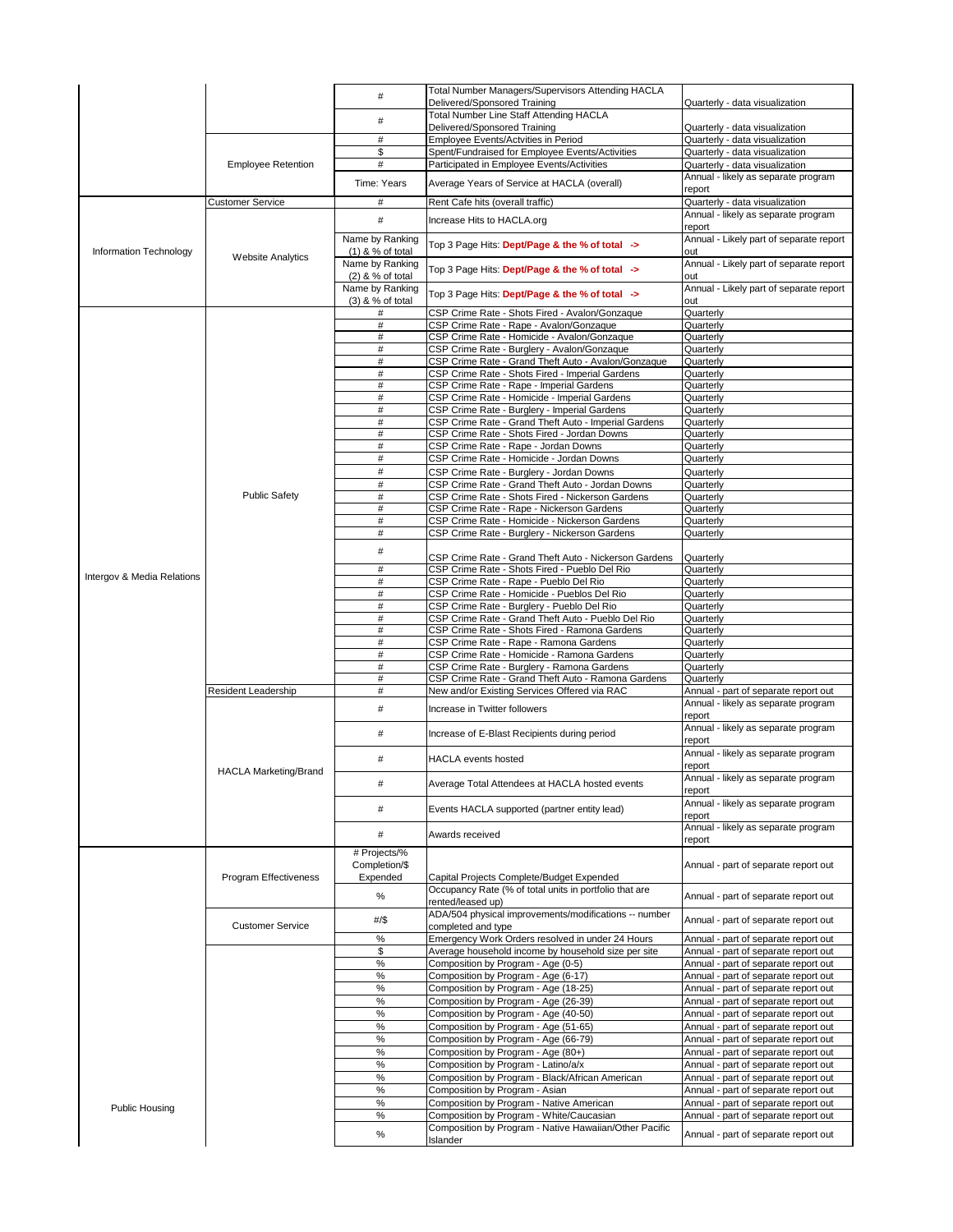|           | <b>Resident Demographics</b> | $\%$          | Composition by Program - Household size (1)                                                       | Annual - part of separate report out |
|-----------|------------------------------|---------------|---------------------------------------------------------------------------------------------------|--------------------------------------|
|           |                              | $\%$          | Composition by Program - Household size (2)                                                       | Annual - part of separate report out |
|           |                              | %             | Composition by Program - Household size (3)                                                       | Annual - part of separate report out |
|           |                              |               |                                                                                                   |                                      |
|           |                              | $\%$          | Composition by Program - Household size (4)                                                       | Annual - part of separate report out |
|           |                              | $\%$          | Composition by Program - Household size (5)                                                       | Annual - part of separate report out |
|           |                              | $\%$          | Composition by Program - Household size (6+)                                                      | Annual - part of separate report out |
|           |                              |               |                                                                                                   |                                      |
|           |                              | $\%$          | Composition by Program - Household Income (less than                                              | Annual - part of separate report out |
|           |                              |               | \$29,000 per year)                                                                                |                                      |
|           |                              |               | Composition by Program - Household Income (\$30,000 -                                             |                                      |
|           |                              | $\frac{0}{0}$ | \$59,999 per year)                                                                                | Annual - part of separate report out |
|           |                              |               |                                                                                                   |                                      |
|           |                              | $\%$          | Composition by Program - Household Income (\$60,000 -                                             | Annual - part of separate report out |
|           |                              |               | \$79,999 per year)                                                                                |                                      |
|           |                              |               | Composition by Program - Household Income (\$80,000 -                                             |                                      |
|           |                              | $\%$          |                                                                                                   | Annual - part of separate report out |
|           |                              |               | \$99,999 per year)                                                                                |                                      |
|           |                              | $\%$          | Composition by Program - Household Income (\$100,000 -                                            | Annual - part of separate report out |
|           |                              |               | \$149,999 per year)                                                                               |                                      |
|           |                              |               | Composition by Program - Household Income (\$150,000+                                             |                                      |
|           |                              | $\%$          |                                                                                                   | Annual - part of separate report out |
|           |                              |               | per year)                                                                                         |                                      |
|           |                              |               | SEMAP 1: Meets proper applicant selection requirements                                            |                                      |
|           |                              | %             | at 98% or higher for the HCV waiting list                                                         | Annual - part of separate report out |
|           |                              |               |                                                                                                   |                                      |
|           |                              | $\frac{0}{0}$ | SEMAP 2: Meets sound determination methodology                                                    | Annual - part of separate report out |
|           |                              |               | requirements at 98% or higher for reasonable rent                                                 |                                      |
|           |                              |               | SEMAP 3: Meets annual determination of adjusted                                                   |                                      |
|           |                              | $\%$          |                                                                                                   | Annual - part of separate report out |
|           |                              |               | income verification and at least 90% accuracy rate                                                |                                      |
|           |                              | $\%$          | SEMAP 4: Meets tenant utility allowance procedures and                                            |                                      |
|           |                              |               | up-to-date usage standards                                                                        | Annual - part of separate report out |
|           |                              |               |                                                                                                   |                                      |
|           |                              | $\%$          | SEMAP 5: Meets housing quality standard (HQS)                                                     | Annual - part of separate report out |
|           |                              |               | inspections requirement of at least 250 units inspected                                           |                                      |
|           |                              |               | SEMAP 6: Life-threatening deficiencies corrected w/in 24                                          |                                      |
|           |                              |               |                                                                                                   |                                      |
|           |                              | $\frac{0}{0}$ | hrs for at least 98% of sampled inspections for HQS                                               | Annual - part of separate report out |
|           |                              |               | <b>Enforcement</b>                                                                                |                                      |
|           |                              |               | SEMAP 7: Expanding Housing Opportunities via Admin                                                |                                      |
|           |                              |               |                                                                                                   |                                      |
|           |                              | $\frac{0}{0}$ | Plan policies to encourage landlord participation outside of                                      | Annual - part of separate report out |
|           |                              |               | poverty/minority concentration                                                                    |                                      |
|           |                              |               | SEMAP 8: Ensure Fair Market Rent Limit and Payment                                                |                                      |
|           |                              |               |                                                                                                   |                                      |
|           |                              | $\%$          | <b>Standards</b> within 90% - 110% and/or HUD standard range Annual - part of separate report out |                                      |
|           |                              |               | for high performer designation                                                                    |                                      |
|           |                              |               | SEMAP 9: Annual Re-examinations completed with less                                               |                                      |
|           |                              | $\%$          |                                                                                                   | Annual - part of separate report out |
|           |                              |               | than 5% more than two months overdue                                                              |                                      |
|           | Program Effectiveness        |               | SEMAP 10: Meets correct tenant rent calculation with                                              |                                      |
|           |                              | $\%$          | 98% or more accuracy                                                                              | Annual - part of separate report out |
|           |                              |               |                                                                                                   |                                      |
|           |                              |               | SEMAP 11: At least 98% of pre-contract HQS inspection                                             |                                      |
|           |                              | $\%$          | completed and unit passes on or before beginning date of                                          | Annual - part of separate report out |
|           |                              |               | <b>HAP</b> contract and assisted lease                                                            |                                      |
|           |                              |               |                                                                                                   |                                      |
|           |                              |               | SEMAP 12: Maintain continuing HQS standdards                                                      |                                      |
|           |                              |               |                                                                                                   |                                      |
|           |                              | $\frac{0}{0}$ |                                                                                                   | Annual - part of separate report out |
|           |                              |               | Inspections with less than 5% of all HQS inspections                                              |                                      |
|           |                              |               | overdue.                                                                                          |                                      |
|           |                              |               | SEMAP 13: Maintain at least 98% cumulative unit                                                   |                                      |
|           |                              | $\%$          | utilization lease up rate or use of budget authority                                              | Annual - part of separate report out |
|           |                              |               |                                                                                                   |                                      |
|           |                              |               | SEMAP 14: Family Self Sufficiency - Enroll 80% or more of                                         |                                      |
|           |                              | $\frac{0}{0}$ | mandatory slots; Ensure at least 30% of FSS participants                                          | Annual - part of separate report out |
|           |                              |               | have an escrow account                                                                            |                                      |
|           |                              |               |                                                                                                   |                                      |
|           |                              | \$            | S8 Average Monthly Contract Rent - All Bedroom Sizes                                              | Annual - part of separate report out |
|           |                              | \$            | Average S8 Voucher Subsidy Per Unit Cost (Overall)                                                | Annual - part of separate report out |
|           |                              | #             | <b>Annual Inspections Due</b>                                                                     | Annual - part of separate report out |
|           |                              | #             | <b>Annual Inspections Completed</b>                                                               | Annual - part of separate report out |
|           |                              |               |                                                                                                   |                                      |
| Section 8 |                              | #             | <b>Annual Inspections Delinquent</b>                                                              | Annual - part of separate report out |
|           |                              | #             | <b>Annual Recertifications Due</b>                                                                | Annual - part of separate report out |
|           |                              | #             | <b>Annual Recertifications Completed</b>                                                          | Annual - part of separate report out |
|           |                              | #             | <b>Annual Recertifications Delinquent</b>                                                         | Annual - part of separate report out |
|           |                              |               |                                                                                                   |                                      |
|           |                              | $\%$          | <b>Budget Utilization (HCV)</b>                                                                   | Annual - part of separate report out |
|           |                              | %             | Budget Utilization (Continuum of Care)                                                            | Annual - part of separate report out |
|           |                              | $\%$          | Composition by Program - Age (0-5)                                                                | Annual - part of separate report out |
|           |                              |               |                                                                                                   |                                      |
|           |                              | $\%$          | Composition by Program - Age (6-17)                                                               | Annual - part of separate report out |
|           |                              | $\%$          | Composition by Program - Age (18-25)                                                              | Annual - part of separate report out |
|           |                              | $\%$          | Composition by Program - Age (26-39)                                                              | Annual - part of separate report out |
|           |                              | $\%$          | Composition by Program - Age (40-50)                                                              | Annual - part of separate report out |
|           |                              |               |                                                                                                   |                                      |
|           |                              | $\%$          | Composition by Program - Age (51-65)                                                              | Annual - part of separate report out |
|           |                              | $\%$          | Composition by Program - Age (66-79)                                                              | Annual - part of separate report out |
|           |                              | $\%$          | Composition by Program - Age (80+)                                                                | Annual - part of separate report out |
|           |                              | $\%$          | Composition by Program - Latino/a/x                                                               | Annual - part of separate report out |
|           |                              |               |                                                                                                   |                                      |
|           |                              | $\%$          | Composition by Program - Black/African American                                                   | Annual - part of separate report out |
|           |                              | $\%$          | Composition by Program - Asian                                                                    | Annual - part of separate report out |
|           |                              | $\%$          | Composition by Program - Native American                                                          | Annual - part of separate report out |
|           |                              |               |                                                                                                   |                                      |
|           |                              | $\%$          | Composition by Program - White/Caucasian                                                          | Annual - part of separate report out |
|           |                              |               | Composition by Program - Native Hawaiian/Other Pacific                                            |                                      |
|           |                              | $\%$          | <b>Islander</b>                                                                                   | Annual - part of separate report out |
|           |                              |               |                                                                                                   |                                      |
|           |                              | $\%$          | Composition by Program - Household size (1)                                                       | Annual - part of separate report out |
|           | Program Demographics         | $\%$          | Composition by Program - Household size (2)                                                       | Annual - part of separate report out |
|           |                              | $\%$          | Composition by Program - Household size (3)                                                       | Annual - part of separate report out |
|           |                              | $\%$          | Composition by Program - Household size (4)                                                       | Annual - part of separate report out |
|           |                              |               |                                                                                                   |                                      |
|           |                              | $\%$          | Composition by Program - Household size (5)                                                       | Annual - part of separate report out |
|           |                              | $\%$          | Composition by Program - Household size (6+)                                                      | Annual - part of separate report out |
|           |                              | $\%$          | Composition by Program - Household Income (less than<br>\$29,000 per year)                        | Annual - part of separate report out |